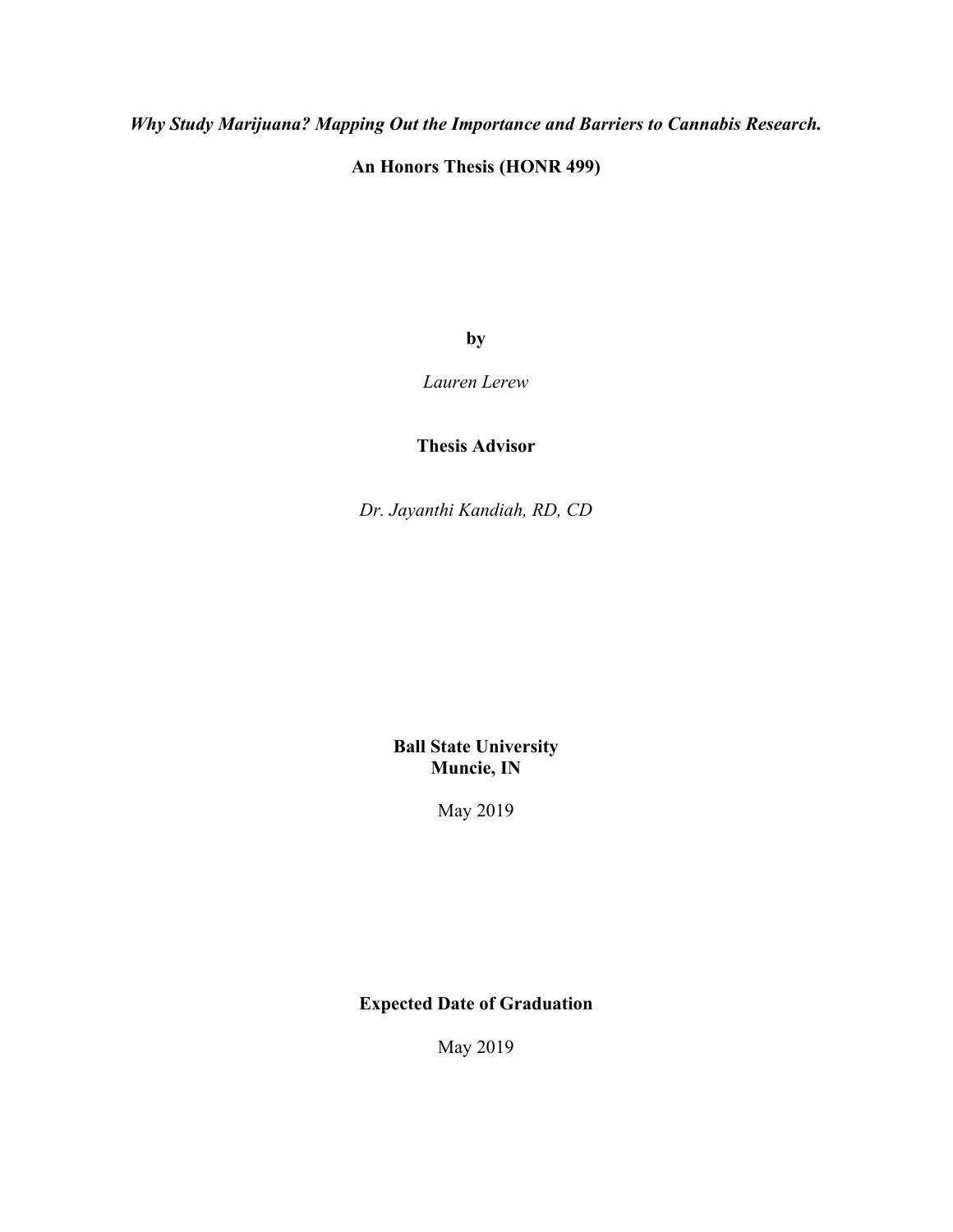### **Abstract**

*Cannabis* is one of oldest cultivated plants used for medicinal purposes. The landscape of medical *cannabis* is rapidly expanding as more and more people push for its legalization. However, law-makers and politicians depress *cannabis* potential, claiming there is not enough evidence-based science behind the substance to convince them. Yet, in the United States, in order to study *cannabis*, the research has to be approved by multiple federal agencies through a rigorous and expensive processes. The federal barriers suppressing *cannabis* research and the government's continuous call for *cannabis* prohibition has more ripple effects than expected. *Cannabis* prohibition affects the discovery of health benefits and risks of *cannabis*. Physicians, health professionals, and patients are advising dosages and types of *cannabis* without possessing the adequate knowledge, and without knowing the potential risks involved. As the acceptance and usage of *cannabis* and continues to grow in the United States, the demand for a more complete understanding on the substance is required. Until *cannabis* is rescheduled by the federal government, research will continue to be neglected and America will remain in the dark on mechanism, dosages, cannabinoids and many other uncertain aspects hidden within the complexity of *cannabis*.

#### **Acknowledgements**

 Firstly, I would like to thank my wonderful mentor, Dr. Jayanthi (Jay) Kandiah. Dr, Jay guided me through every step. Our meetings were repeatedly productive, and I always left with a new excitement towards the research. Dr. Jay made the process very comfortable and enjoyable. Without her encouragement and leadership, my thesis would not be as it is today.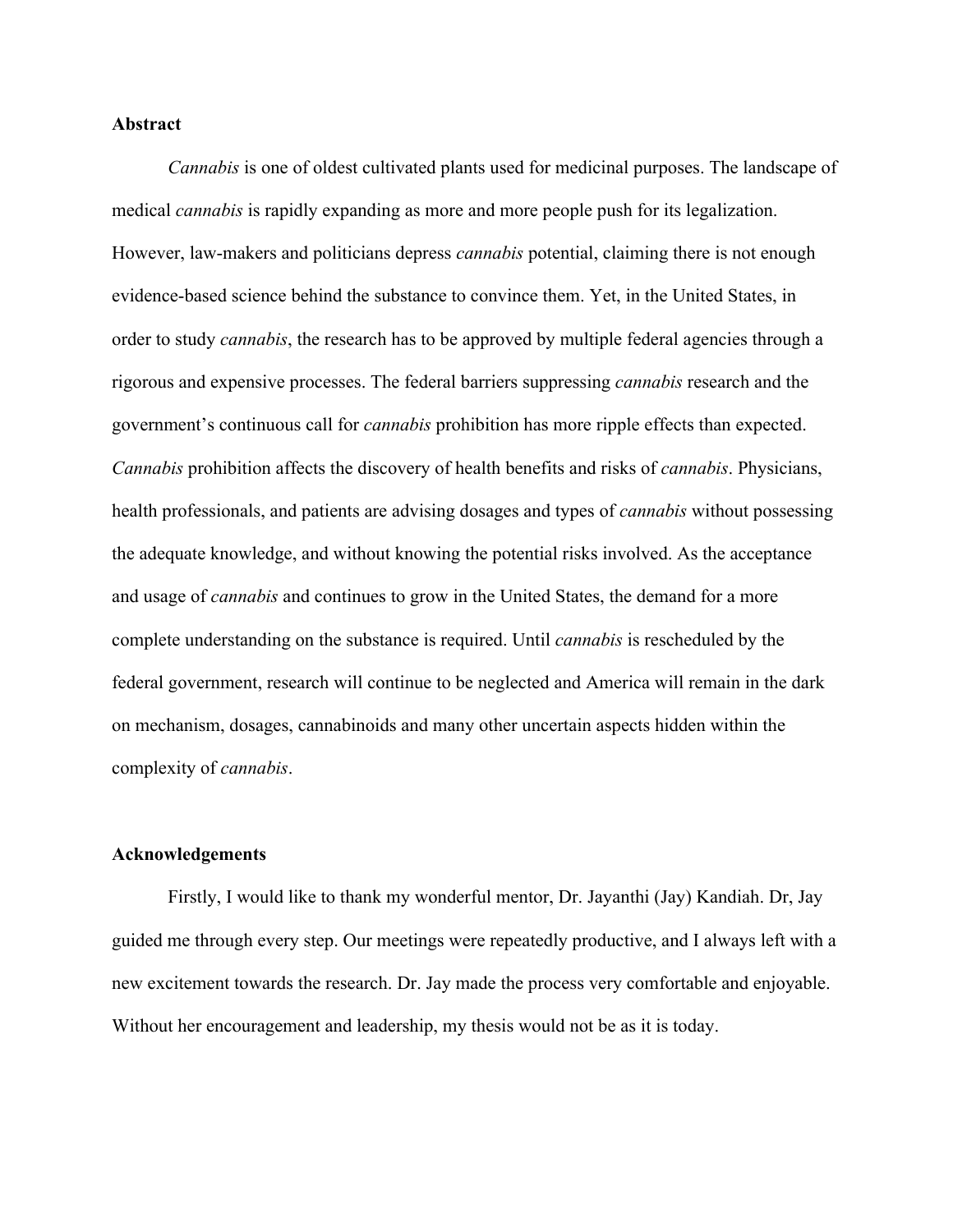I also would like to give a special thanks to my Dean, Dr. Emert. Dr. Emert initially ignited my interest in this topic. The various discussions we had led me to view the Honors Thesis Research Project in a new perspective.

 Last, and most important, thank you to my family and to Marc for always being supportive of me in whatever I do.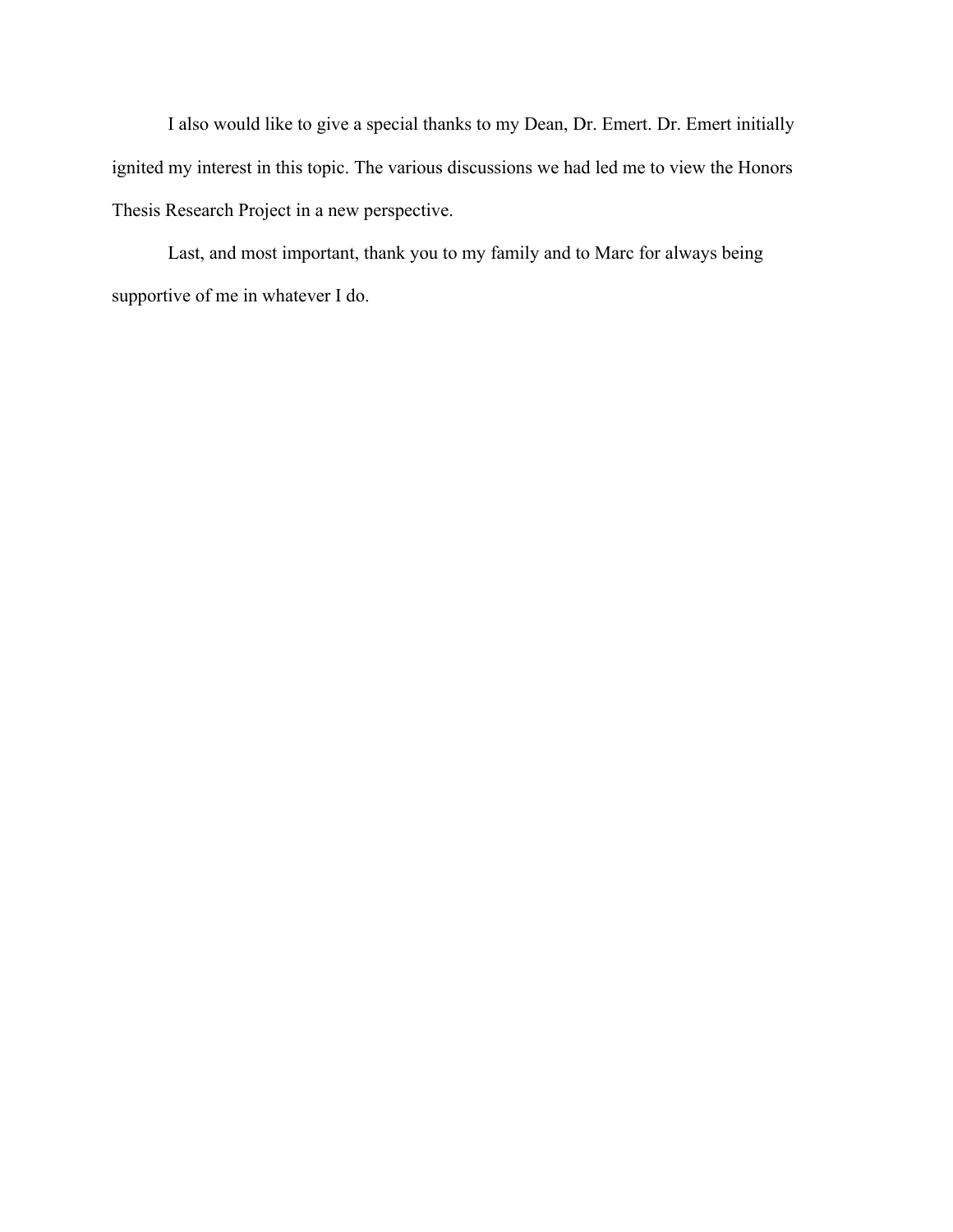### **Process Analysis Statement**

I did not know what "weed" was until I was a freshman in high school. It was everywhere; parties, concerts, parks, and even in my all-girls, private catholic school where girls managed to take a smoke break at lunch. However, I stayed far away. I was told that *cannabis* slowed down brain function, especially in girls. It could make you stupid, lazy, and depressed. Once recreational *cannabis* became legalized in 2012, old McDonald's and abandoned buildings were turned into dispensaries and I was horrified: how was this horrible drug legal and able to be sold like liquor in a liquor store?

It was not until I came back from freshman year of college that I completely changed my opinion. I saw how *cannabis* was helping my friends with their anxiety and depression. I saw how it was changing the lives of my mother's friends with uncontrollable chronic pain. Creams, oils and lotions with cannabinol (CBD) took away muscle spasms. My town was booming from the influx of revenue that *cannabis* sales brought. I saw first-hand that all of the warning I received before were not completely true. The negative stigma that I harbored for years rapidly disappeared as *cannabis* configured into a normality and a part of my community.

When I reflect back on how I felt about *cannabis* years ago, I am baffled: I used to hate, judge and shame people for partaking in it, but now, I am almost an advocate for it. For my honors thesis, I wanted to address those individuals whom I used to be like. For those who have a negative stigma regarding *cannabis*, I want to educate you. It is not my intention to force you to change your mind or tell you that you are wrong, I want to provide you with correct information, data, and trial evidence. I want to provide you the knowledge so that you can formulate your own opinion about *cannabis*. In addition, I wanted to highlight the repercussions of *cannabis* prohibition that are not normally talked about. Due to the restrictive federal drug laws on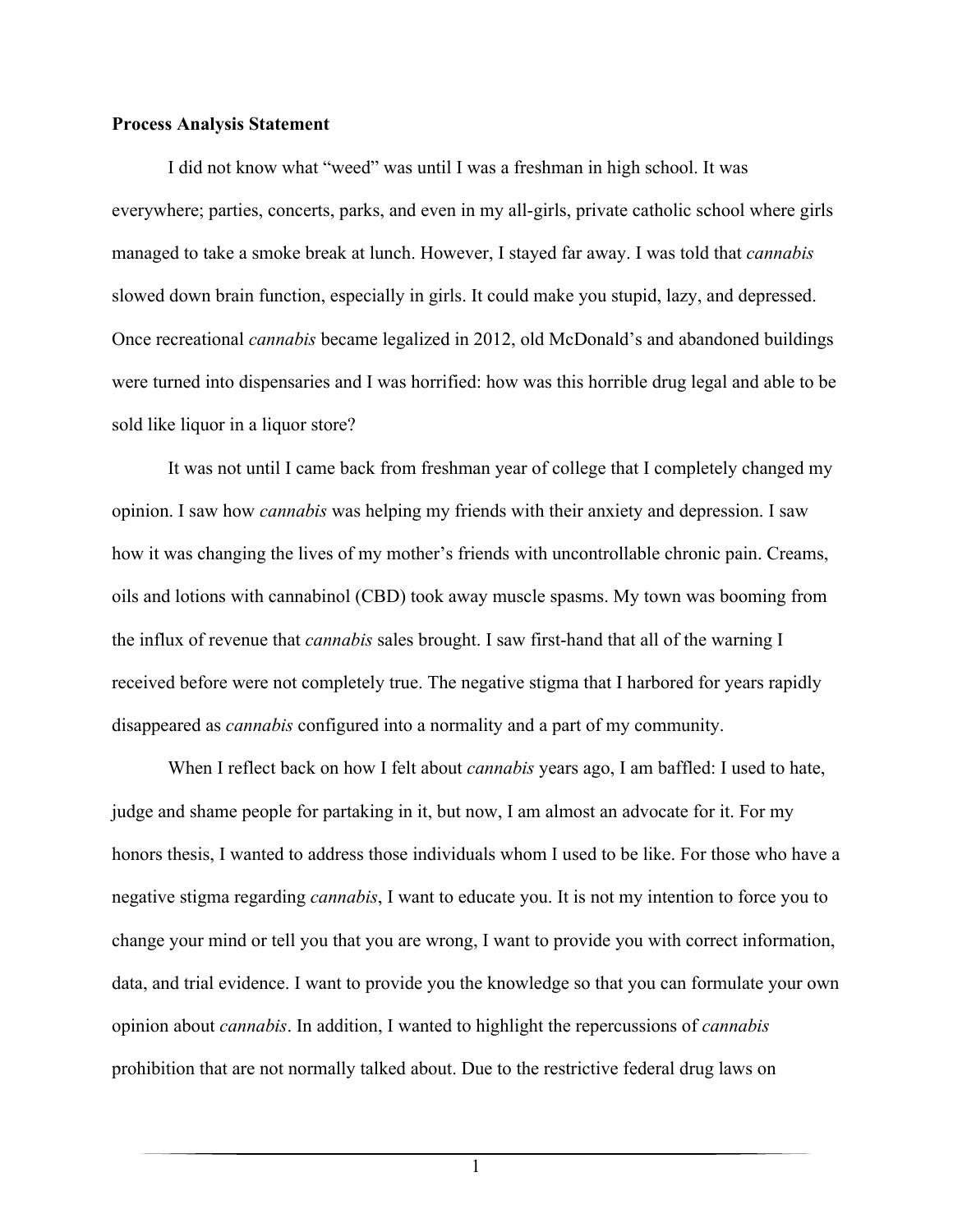*cannabis*, research and medical application is limited. We are unable to discover all of the potential health benefits that *cannabis* has to offer but most importantly, unable to understand and obtain a final consensus on the positive and negative side effects of *cannabis*.

It is often forgotten the other goal of *cannabis* research is working towards an incredibly important cause: ending prohibition. Prohibition of *cannabis* has allotted for crime, drug production and distribution to be in control of criminals, unsafe substances that can contain and have adverse health effects and made room for a black-market. If the barriers of *cannabis* research are lowered, we will finally be able to fully understand what this substance, *cannabis*, truly is.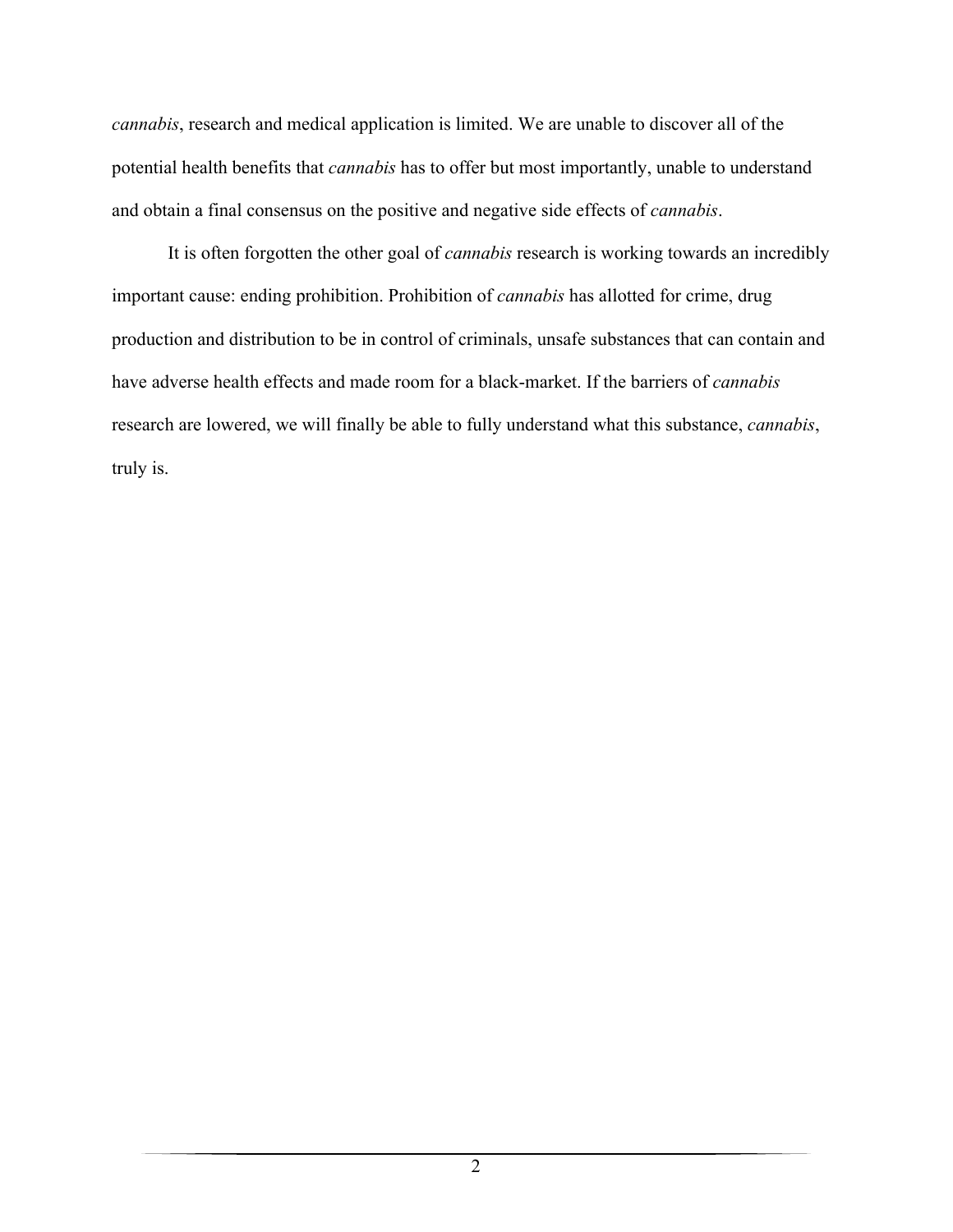# **THE ANCIENT PLANT**

As one of humanity's oldest cultivated crops, *cannabis* has a long and entwined historical geography. The exact origins of *cannabis* are uncertain but analyzation of botanical, ecological and archeological evidence suggests humans used *cannabis* thousands of years ago.

## *Cannabis* **in Central China**

Hypothetical human use of *cannabis* can be traced all the way back to Central Asia. Ancient Chinese literature details how *cannabis* was domesticated from wild plants and cultivated into crops to be used as a source of food and textile fiber. *Cannabis* thrived in the favorable sunny, moist, well-drained and nutrient-packed soil. The fiber of the *cannabis* plant, hemp, was extracted from the stem and used to make rope, strong fabrics for clothing, fish-nets and paper. In 2727 BC, the Chinese Emperor, Shen-Nung, discovered the medicinal properties of *cannabis* and implemented them into his community. Shen-Nung was known to exploit various medicinal plants and other drugs derived from animals, minerals and vegetables to treat and cure illnesses. The widely considered "Father of Chinese Medicine"9 used *cannabis* and its seeds to treat aliments such as female menstruation, malaria, constipation and absent mindedness<sup>1</sup>. *Cannabis* was not used as a psychoactive drug during this time. Available literature does not reference explicit drug effects of the plant; poems, writings and medical texts honor *cannabis* solely for its' medicinal properties. Shen-Nung is one of the first credited to discover the medicinal healing properties of *cannabis*. After Shen-Nung, *cannabis* became a stable in Chinese medicine for thousands of years.

Ancient Chinese texts also refer to *cannabis* as a source of food. The same seed that was used to treat various illnesses and diseases could be ingested for its high nutritional value.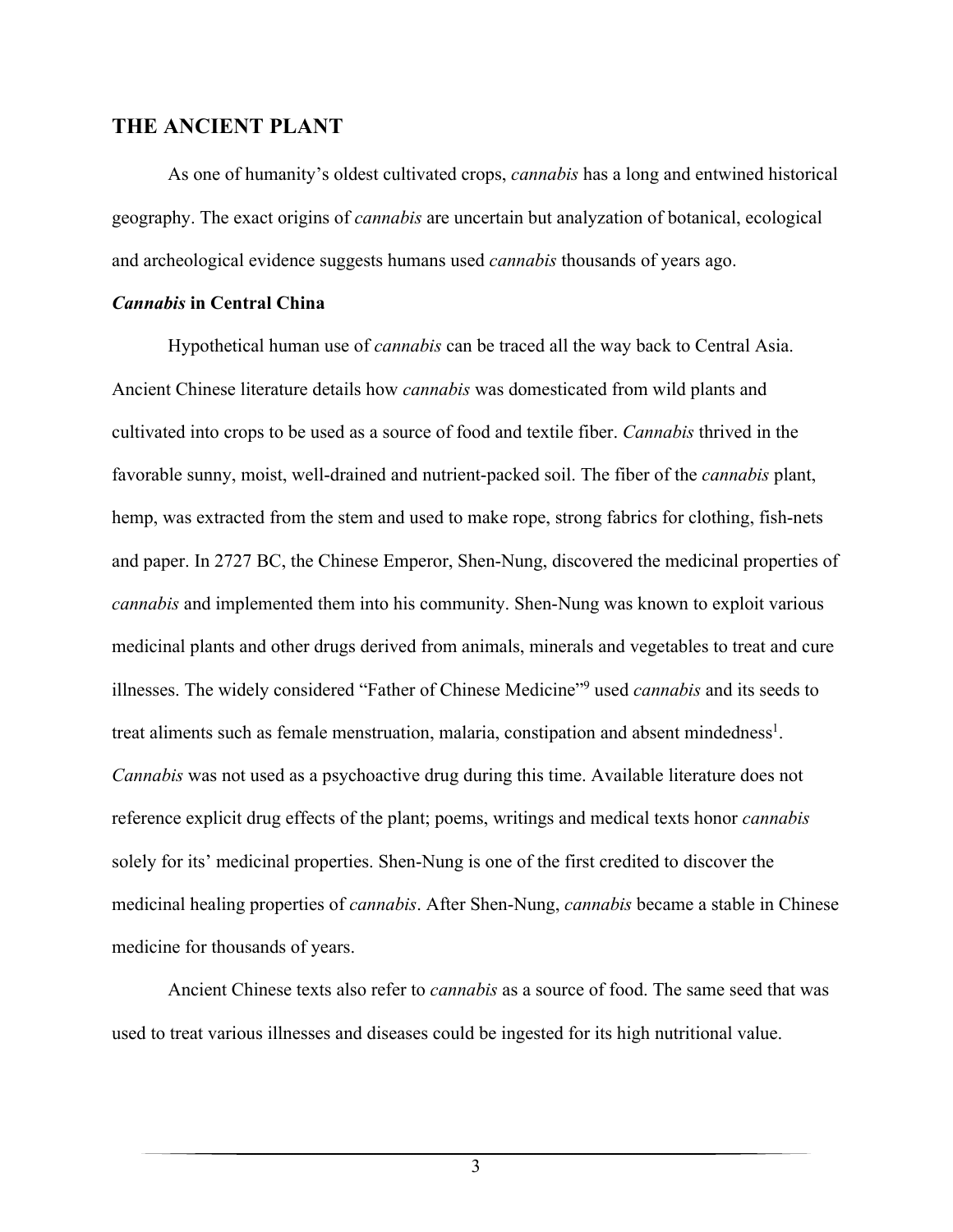Legend claims that Buddha himself ate only one hemp seed a day and survived six years under the Bo Tree while he awaited enlightenment<sup>1</sup>.

From China, *cannabis* then spread to India and became integral in their religion. *Cannabis* was deemed one of the five sacred plants used for "freedom from distress". In the ancient Hindu scriptures, the Vedas, cannabis or "bhang" is described as a liberator and a source of happiness and joy. It was given to people to help attain delight and eradicate their fears<sup>1</sup>. Additionally, it was believed to be the Hindu God, Shiva's, favorite food. *Cannabis* was typically ingested as a drink or smoked as a communal activity.

#### **European Trade**

Wild *cannabis* most likely diffused into Europe 3,500 years ago through Scythians as they moved from Central Asia through Russia34. However, it was not until the late 1700's that it became a commodity of interest. *Cannabis* was reintroduced to Europe from the British East India Trading Company. Hemp from *cannabis*, along with other drugs such as opium, were goods traded from the East, Southeast Asia and India to England. William Brooke O'Shaughnessy, an Irish physician, learned about the medicinal uses of *cannabis* while abroad on an excursion with the company. In the late 1840's, O'Shaughnessy instilled *cannabis* into his practices as an anti-inflammatory, antispasmodic, anticonvulsant, analgesic, and a sedative<sup>44</sup>.

As *cannabis* spread throughout the world, from Asia to the West, it encountered almost every culture<sup>56</sup>. Further historical and archeological accounts of *cannabis* in places such as Brazil, Jamaica, India, South Africa, Colombia, Ethiopia and Amsterdam are also available for research.

# **MARIJUANA IN AMERICA**

**Colonial** *Cannabis*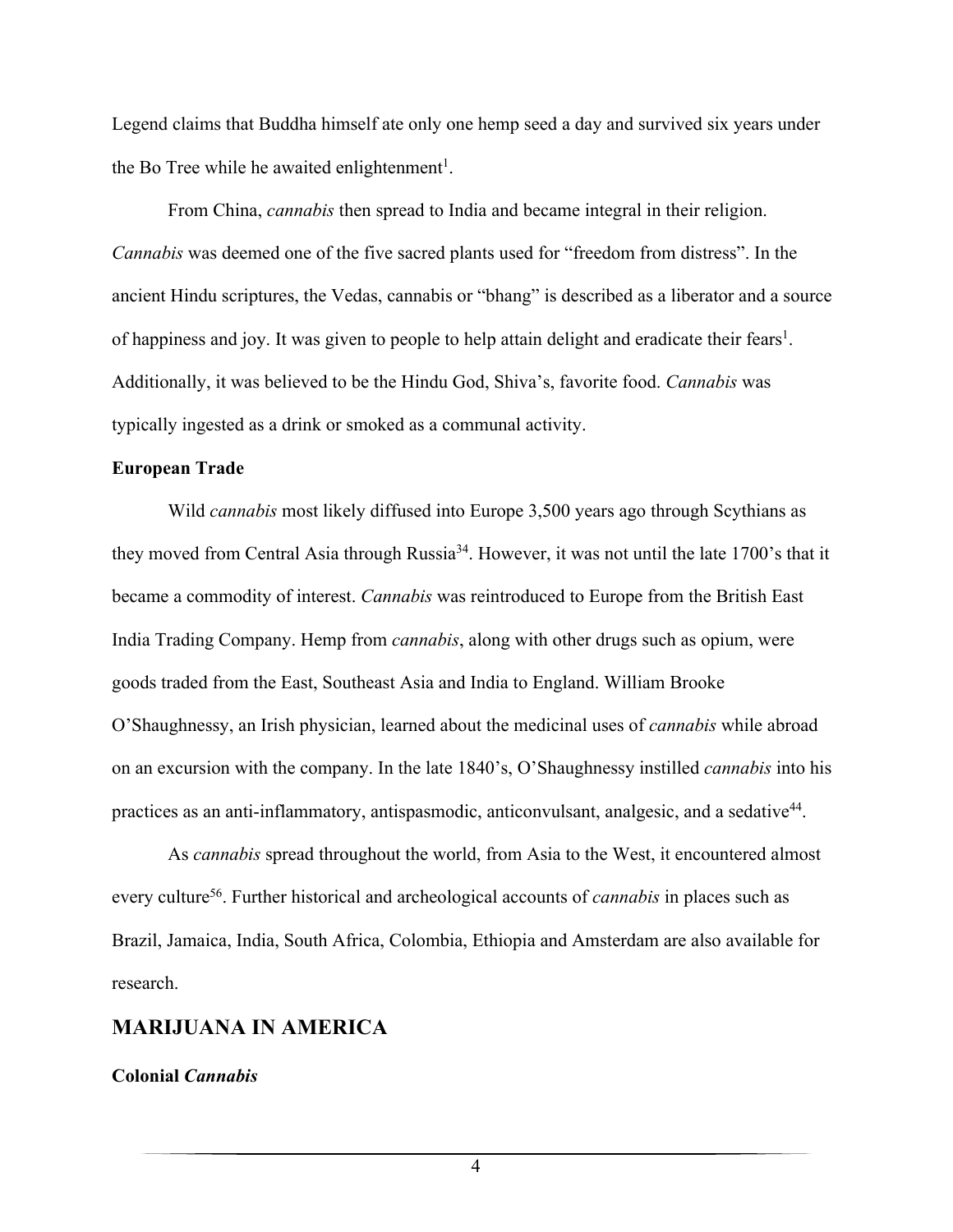*Cannabis* first touched American soil in the 16<sup>th</sup> century when the initial colonies brought plants from Europe to the New World. Hemp produced from *cannabis* plants were a vital tool for emerging colonies as they struggled to survive in the unfamiliar land. The extracted hemp was used to make rope, cloth and paper. The various applications using hemp from *cannabis* compelled the leaders of the first colony in Jamestown, Virginia to pass a law requiring hemp to be grown on every farm in 1619. In addition to this law, hemp was allowed to be exchanged as legal currency in Virginia, Pennsylvania, and Maryland<sup>10</sup>.

During the 19th century, marijuana plantations in Mississippi, Georgia, California, Nebraska, and New York thrived. However, hemp harvesting was heavily labor intensive. It had to be processed by hand, forcing the procedure to be time consuming and costly. After the Civil War, newly developed products and imported goods slowly replaced the role of hemp and the plant fell out of popularity. In addition, the invention of the cotton gin during the Industrial Revolution completely overshadowed hemp and it failed to compete57. *Cannabis* regained recognition between the years 1850-1937 as it was used as a medicinal drug and was openly sold in pharmacies and general stores. In 1906, the Pure Food and Drug Act required labeling of any remedies containing *cannabis5* .

#### **Mexican "Marijuana"**

The Mexican Revolution in 1910 sparked an influx of Mexican immigrants into the United States. Between the years 1910-1930, more than half a million immigrants migrated from Mexico into America. War refugees and political exiles fled Mexico to escape the violence, bringing the habit of smoking *cannabis* with them. These immigrants called *cannabis* "marihuana" and for the first time, recreational *cannabis* use was being exercised in the American culture. Simultaneously, the temperance movements against alcohol instilled the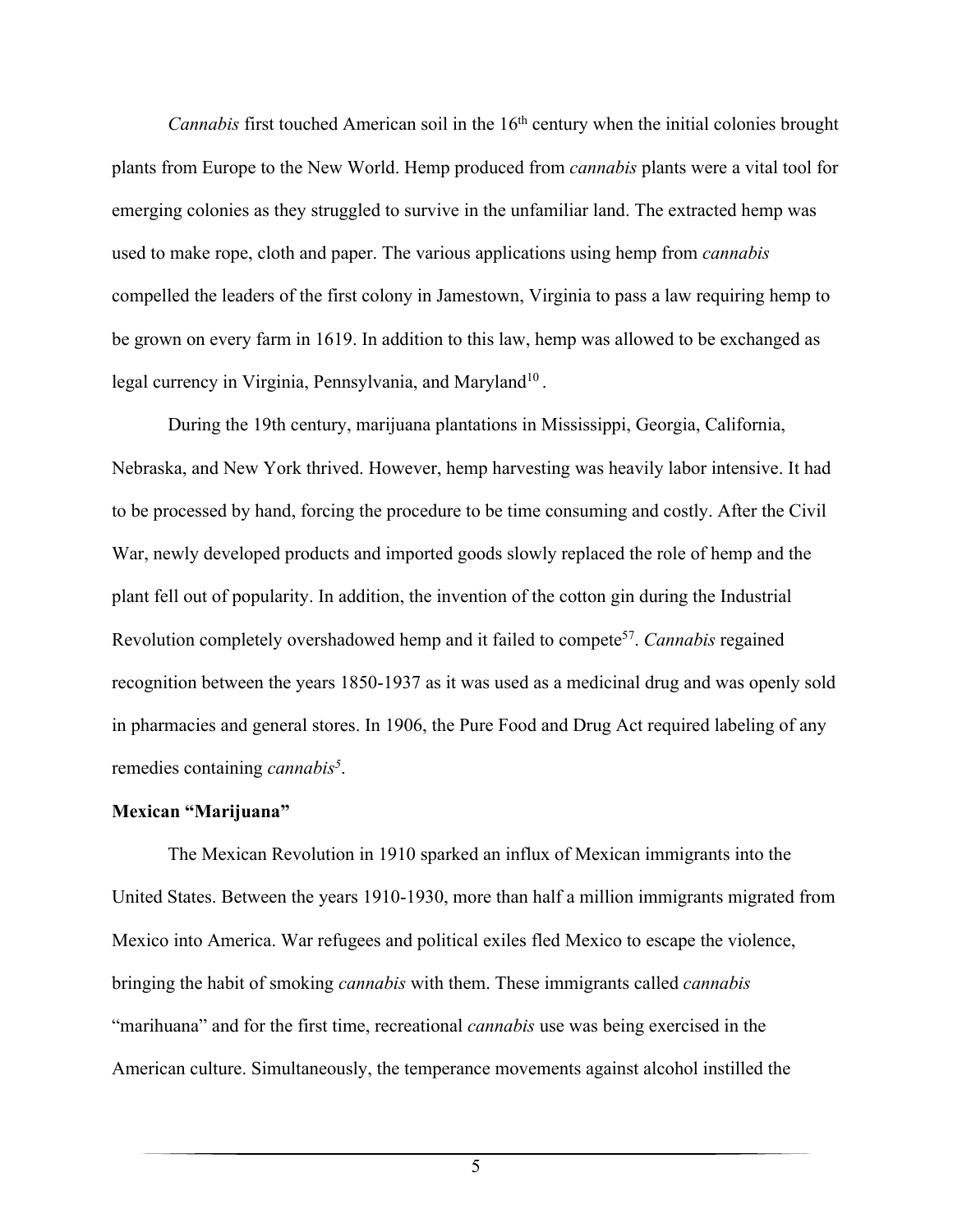Volstead Act of 1920 which implemented the prohibition of production and distribution of alcoholic beverages. As alcohol became a pricey privilege, *cannabis* or "marihuana", rapidly became an attractive substitute and lead to increased use in the drug. Racists and anti-drug advocates associated *cannabis* with the unwanted, foreign citizens and campaigned against recreational *cannabis*; subsequently creating a negative stigma about *cannabis* to the public and  $law makeser<sub>10</sub>$ .

Although *cannabis* was not regarded as a consequential-major drug, several states banned the use of *cannabis* by the 1930's. Claims were being made that *cannabis* caused men of color to become violent and solicit white women for  $sex^{10}$ . Seven years later, the Marihuana Tax Act of 1973 officially banned the use and sale of *cannabis*. In addition, the importation and cultivation were also heavily regulated. Importers had to endure a tedious clearance check along with paying a gruesome tax. Violation of the Act resulted in a \$2,000 fine and imprisonment up to five years<sup>10</sup>. Scientific research on the medicinal properties and health benefits on the plant were halted as well.

## **Hippies**

In the 60's and 70's, *cannabis* was a popular activity for activist groups fighting for rights and rejecting mainstream society. The term "dirty hippie" became associated with these individuals. The Marihuana Tax Act of 1937 was replaced by the Controlled Substance Act. This act established "schedules" for ranking substances according to their "dangerousness and potential for addition"<sup>14</sup> and federally outlawed marijuana. President Nixon agreed to label *cannabis* as a Schedule 1 drug, the same category as heroin, LSD and ecstasy. Schedule 1 drugs, "have a high potential for abuse and the potential to create severe psychological and or/ physical dependence...with no currently accepted medical use…"14. *Cannabis* was termed medically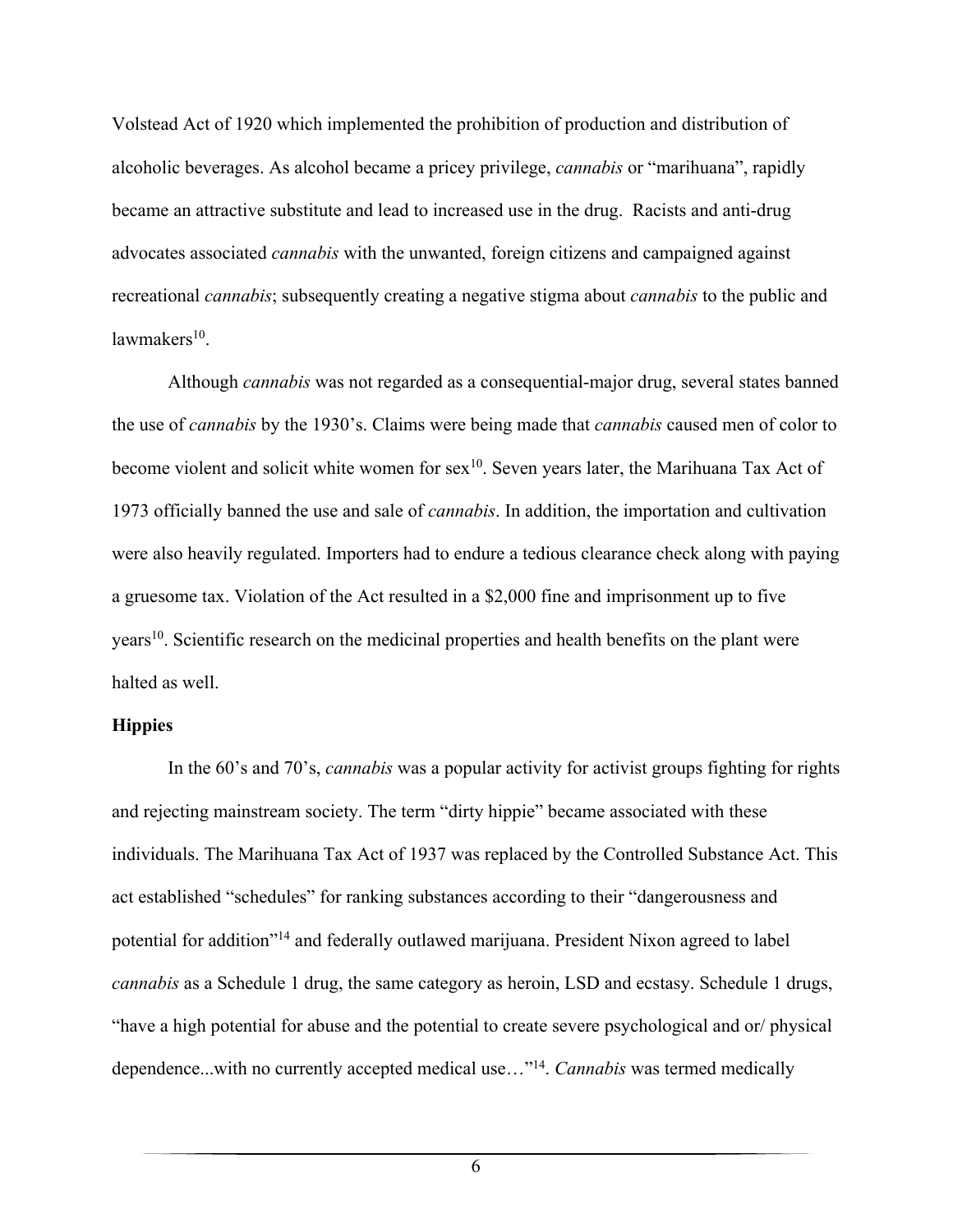useless and research was restricted. This designation made it nearly impossible for any physician or scientist to conduct *cannabis* research and it solidified that *cannabis* would not be developed for medicinal use.

#### **Modern** *Cannabis*

Despite the recent classification of *cannabis*, California was the first state to legalize the medical use of *cannabis*. In 1996, it became legal to be administered as medicine for patients with cancer, AIDS, and other painful illnesses $^{27}$ . In addition, multiple journals and newspaper articles where petitioning for a rescheduling of *cannabis* from a Schedule 1 drug due to its medicinal properties. Simultaneously, former presidents Gerald Ford, Jimmy Carter and George Bush were urging voters to reject the medical marijuana initiatives and in 1997, the National Institute of Health stated that there is insufficient scientific evidence to "…definitively asses marijuana's therapeutic potential…" They advised that the "…traditional scientific processes should be allowed to evaluate the drug's use for certain disorders."20 However, in 1998, Alaska, Oregon and Washington all legalized medical *cannabis*, removing the state-level criminal penalties on the possession, use and cultivation of *cannabis* for patients with prescriptions<sup>46</sup>.

Vermont and the state of Washington were the first states to legalize recreational *cannabis* in 2012 with Colorado following soon after<sup>46</sup>. Today, *cannabis* has made astonishing advances with it being legal in some form in over thirty states in America. In addition, two cannabinoid-containing medications have been federally approved. *Cannabis* popularity continues to increase as activists push for the reconsideration of its scheduling and its legalization. However, research is still hindered due to the current classification and federal stature of *cannabis*, forcing the knowledge of its health potential to remain unknown.

## **WHAT IS** *CANNABIS***?**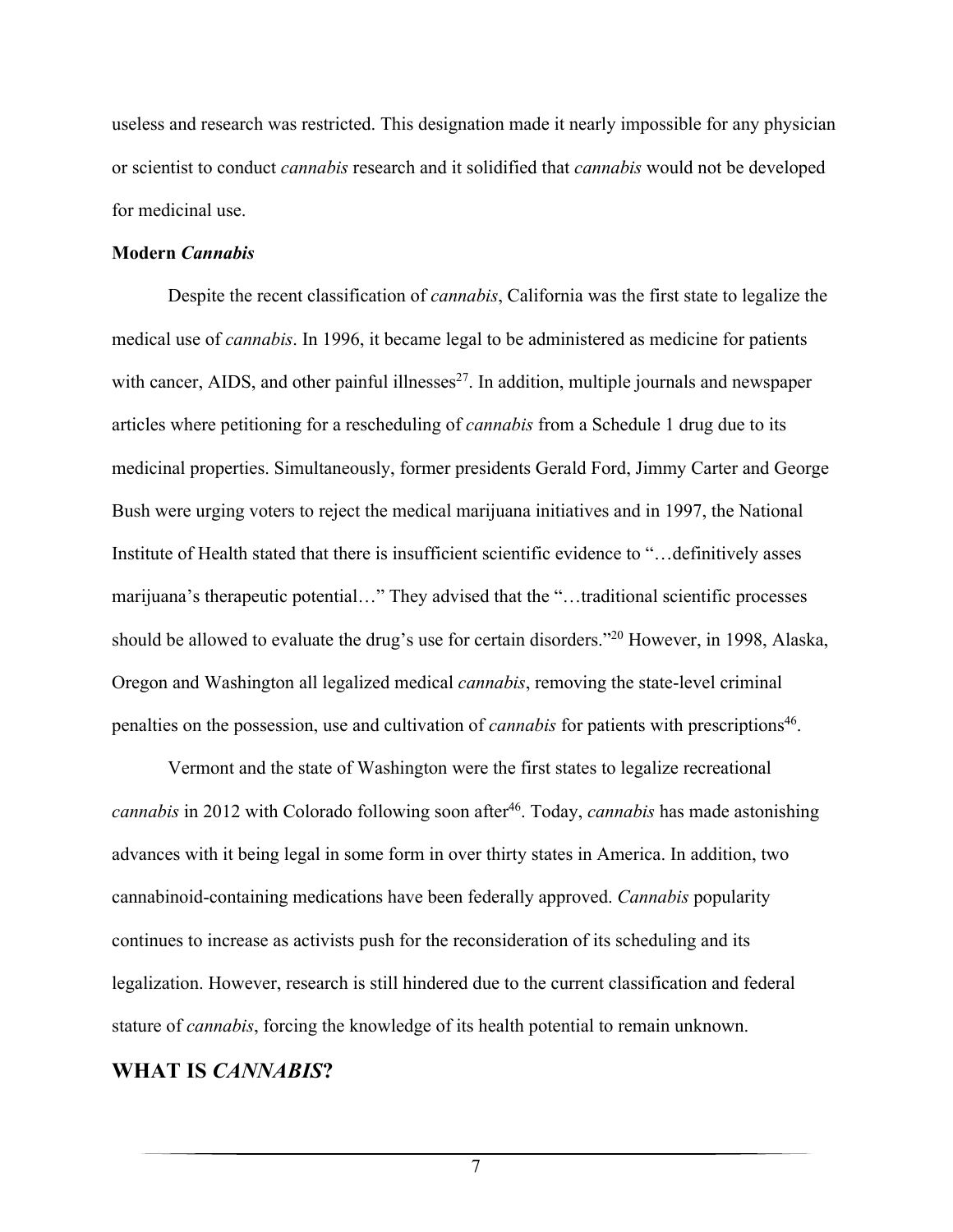## **Botanical Description**

To introduce the controversial plant, it is important to paint an image of the *cannabis* plant. The anatomy of the *cannabis* plant*,* also known as hemp, is comprised of several structures. *Cannabis* grows long-skinny, green stems with the large, iconic fan leaves extending from its nodes. The *cannabis* plant can be distinguished as male, female or sometimes both. Female plants produce large, colorful flowers that can be trimmed down to reveal round or pointed buds. Male *cannabis* plants produce small pollen sacs near the base of the leaves. These pollen sacs, like most plant species, allow the male plant to pollinate the female plant, subsequently triggering the plant's seed production. However, it is the seedless females, called sinsemilla, that are of interest for most *cannabis* cultivators because the flowers produced by a sinsemilla grow cannabinoid-rich buds. These buds are commonly used to unlock the psychoactive effects of the plant, and when people "smoke weed", this is what they are ingesting. When a plant is both male and female, it is called hermaphroditic. Hermaphroditic plants possess the sex organs of both a female and male, allowing the plant to pollinate itself during its own flowering.

The *cannabis* plant emerged almost 27.8 million years ago from *Humulus*, a plant genus responsible in giving beer its floral and bitter flavors. Both plants, *cannabis* and *Humulus*, make up the *Cannabaceae* family along with six other genera. However, when focusing on the genus *Cannabis*, there is no consensus on the taxonomy. For centuries, the taxonomy of *cannabis* at the species level has always been obscure. As a result of rising popularity, its taxonomy has become a more prevalent contentious issue. The "promiscuity" of the plant has blurred lineages boundaries<sup>36</sup>. The *cannabis* plant is capable of breeding with plants within its genus and can produce viable, complex offspring as a result. In addition, human cultivation and the cross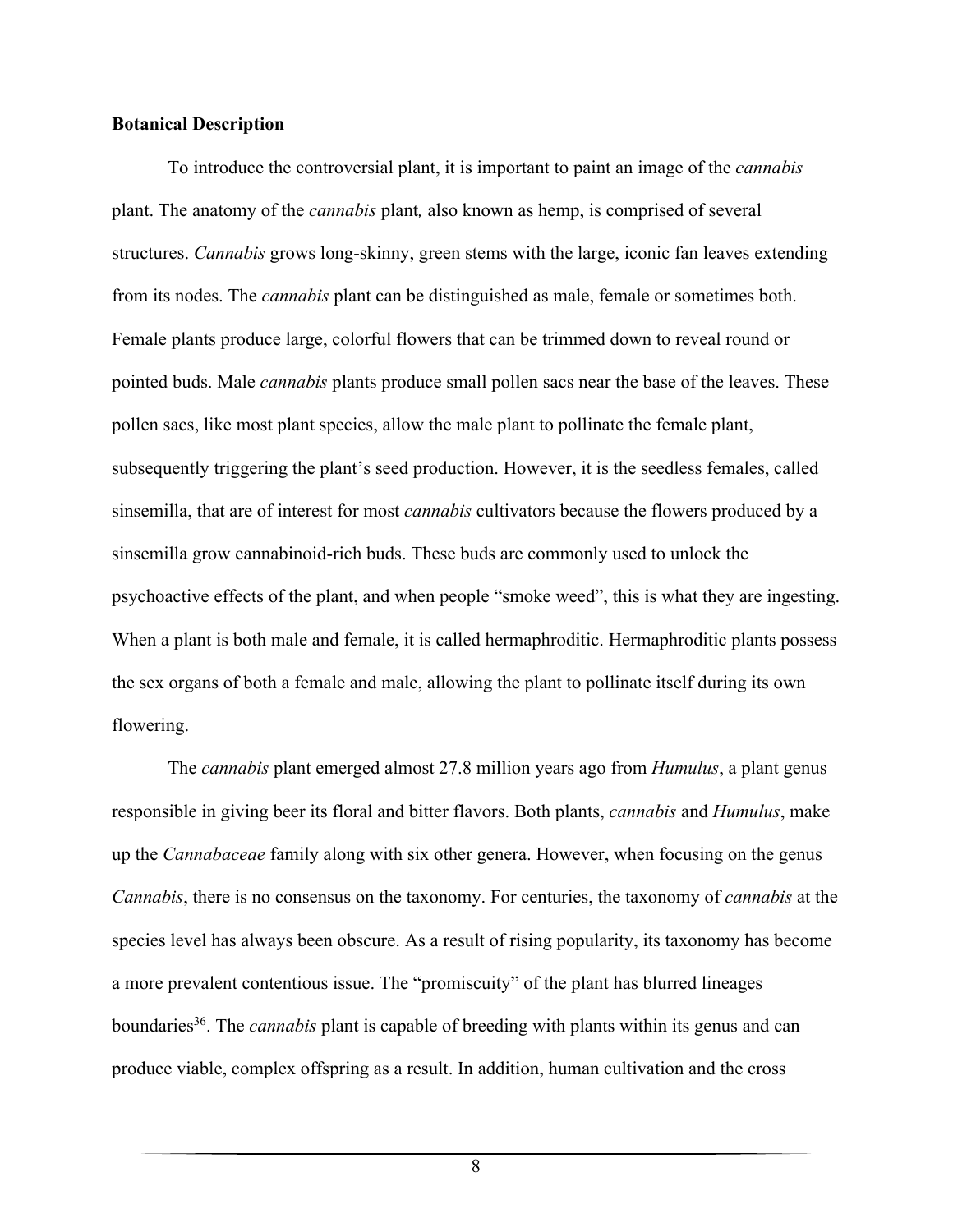breading of naturally-wild *cannabis* plants with human-refined *cannabis* plants throughout the centuries has led its characterization to be a difficult task. However, categorization can still be attempted by examining the genotype (genetic makeup) and phenotype (physical traits) of a *cannabis* plant36. Some botanists argue there are three separate species of *cannabis*: *Cannabis sativa*, *Cannabis indica* and *Cannabis ruderalis,* while other botanists believe that *C. indica* and *C. ruderalis* are simply subspecies of their mother plant, *C. sativa.*

Although it is unknown how and when the varying species of *cannabis* deviated and became separate entities, it is theorized to be from natural selection and where the seeds where farmed. It is certain that the environment altered the physical features of *cannabis*, leading to a new generation of *cannabis* plants and a diverse genus<sup>54</sup>. *C. sativa* is believed to originate from equatorial countries. The consistent year-round sun fostered taller and looser plants with fingerlike leaves compared to its counterparts. *C. indica* is generally short and stocky in stature with wider leaves. Native to sub-tropical countries, such as Pakistan and Afghanistan, *C. indica* dedicated all its energy to flowering when furnished with an adequate sun season. The combination of fast germination and flowering along with its small radius –which permits for a higher ratio of plants to useable space—has made *C. indica* idea for farmers and growers today. Lastly, the *cannabis* plant believed to have engendered from central Asia and Russia is called *C. ruderalis*. This species (or termed sub-species), was forced to adjust to the harsh climates and shorter viable-developing seasons. It is the shortest of the three, growing to one to two feet. Unlike the other species (or termed sub-species), the flowering cycle of *C. ruderalis* is autoflowering—meaning it is provoked by maturity. *C. indica* and *C. sativa* flowering is induced by light.

 $\overline{9}$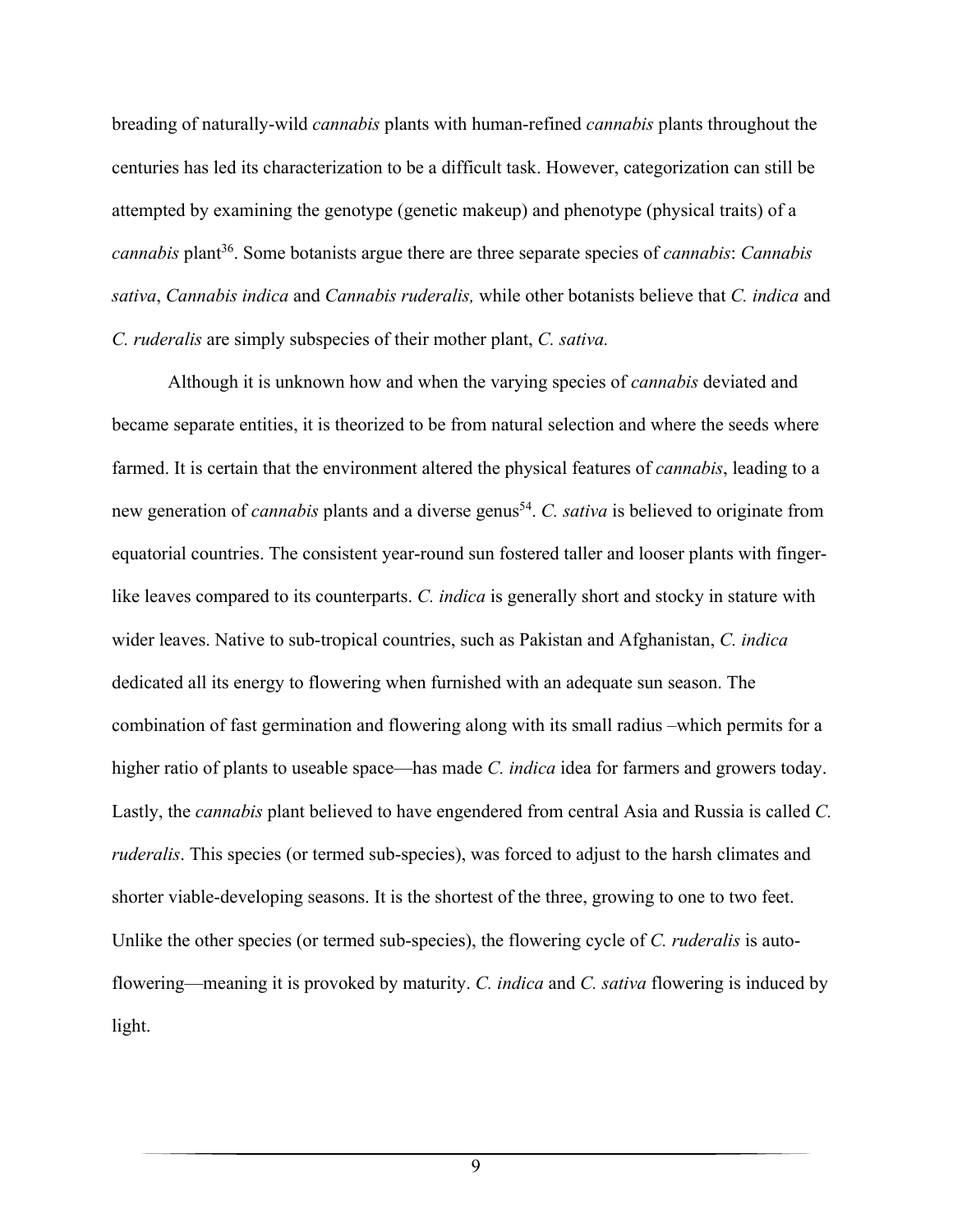The morphological differences in branching, habitus, flowers and leaflets uncouples *C. indica* from *C. sativa* (see Appendix A) and *C. ruderalis* plants from the foremost. However, due to divergence from a common ancestor, *C. indica*, *C. ruderalis* and *C. sativa* nevertheless share similar characteristics, despite their dissimilar features.

#### **Hemp**

 Hemp, as mentioned before, is the substance extracted from the fibrous stalks of *cannabis* plants. When comparing the genus, *C. sativa* tends to be more fibrous than *C. indica*. Scientifically, hemp is the vernacular used to describe varieties and biotypes of the *C. sativa*  plant that contain less than  $0.3\%$  delta-9 tetrahydrocannabinol, or commonly known as THC<sup>62</sup>. For centuries, the fibrous qualities of hemp were utilized in fabrics, textiles, yarns, paper and fish-nets for ancient civilizations. These strong fibers were long and water-resistant.

#### **Understanding Cannabinoids**

*Cannabis* plants contain more than five-hundred chemical compounds; cannabinoids, terpenes and phenolic compounds15. Terpenes are the aromatic oils that categorize *cannabis* varieties with distinctive flavors like citrus or berry. Terpenes naturally develop on the plant to ward off predators and entice pollinators. Their development can be altered by the plant's surrounding environment, such as the climate, soil or fertilizer used. This characteristic allows for cultivators to shape and create different strands. Today, terpenes are very diverse. There are over one-hundred identified terpenes, ranging from cheese-smelling to floral. The most common terpenes are  $\alpha$ -pinene and Myrcene (Appendix B). Terpenes are more impressive due to the ability to interact with other chemical parts of the plants.

The other chemical compounds in *cannabis* are called cannabinoids. These compounds are generally the target of scientific research, as they have seemed to offer potential health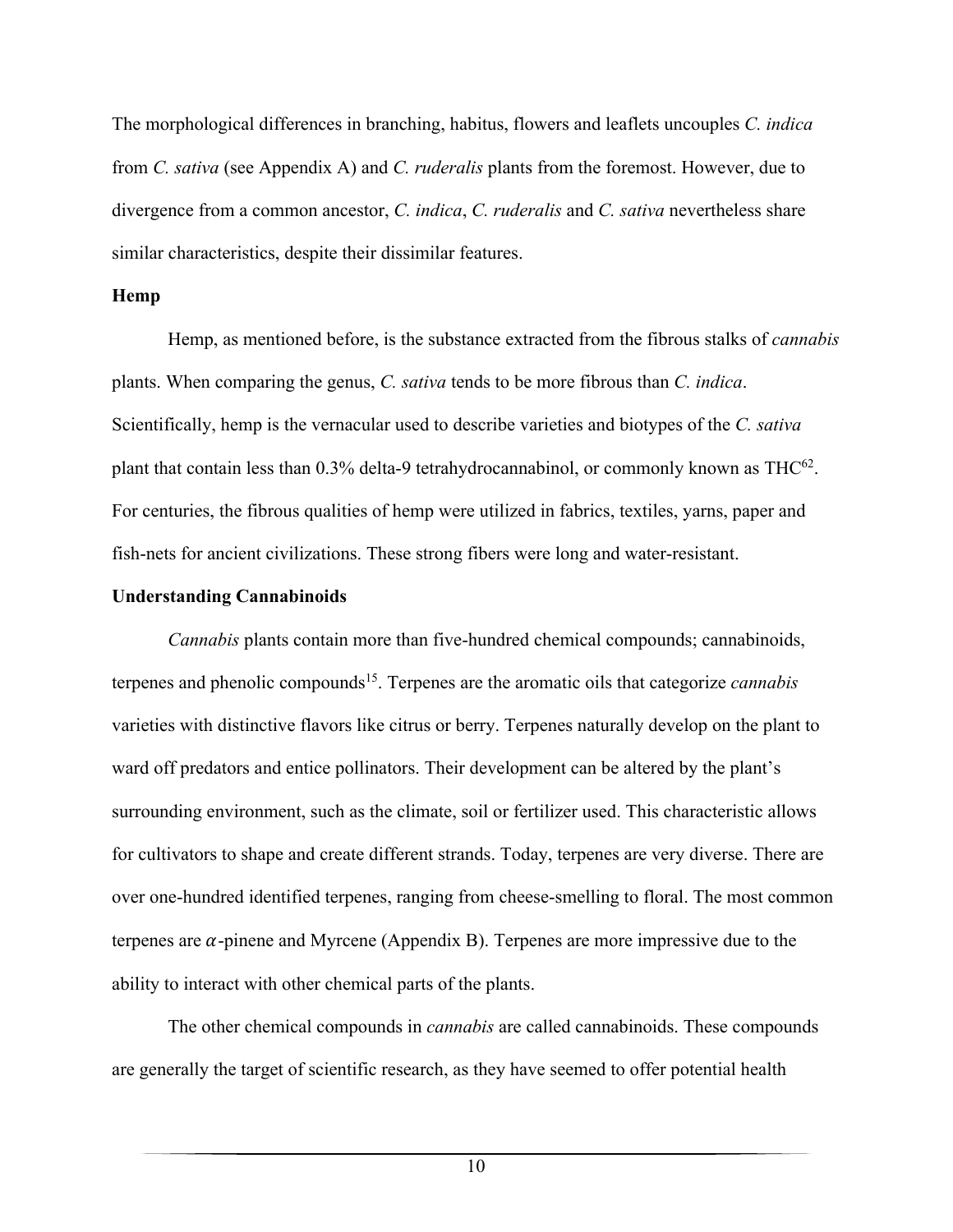benefits when unlocked. Cannabinoids naturally occur in the flower's resin of *cannabis* plants, but today, they can be produced synthetically in the lab. They are fatty components and there are over one-hundred and thirteen identified cannabinoids that are separated into three classes: endocannabinoids, synthetic cannabinoids, and phytocannabinoids. There are many different phytocannabinoids, with the most commonly known ones being delta-9-tetrahydrocannabinol (THC), CBD, tetrahydrocannabinolic acid A (THCA), and cannabidolic acid (CBDA)<sup>15</sup>. THC is responsible for the psychotropic properties of *cannabis* while CBD is non-intoxicating and generally known for the therapeutic benefits of *cannabis*. Strains of *cannabis* can now be cultivated and grown to obtain desired ratios of cannabinoids, such as THC and CBD. Strains can be high in THC with a lower concentration of CBD or vice versa. High CBD strains generally do not have high euphoric properties and deliver clear-headed functional effects instead. The strains that contain high levels of THC can cause people to experience anxiety, paranoia and dizziness. THC is most liable for the negative connotations that *cannabis* receives from the public.

#### **Endocannabinoid System**

*Cannabis* would have little to no effect on the human body if it did contain a biological system capable of interreacting with the cannabinoids in *cannabis*. This biological system is called the Endocannabinoid System (ECS) and it is a part of the nervous system. It is the main component in regulating the body's homeostasis or maintaining steady internal conditions. Cannabinoid receptors, endocannabinoids and metabolic enzymes are the three components that make up the ECS. The cannabinoid receptors belong to the G-protein coupled receptor family  $(GPCRs)^3$ . They reside on the surface of cells, transmit information from the brain to the body and are responsible for eliciting appropriate cellular responses. Over the years of research, only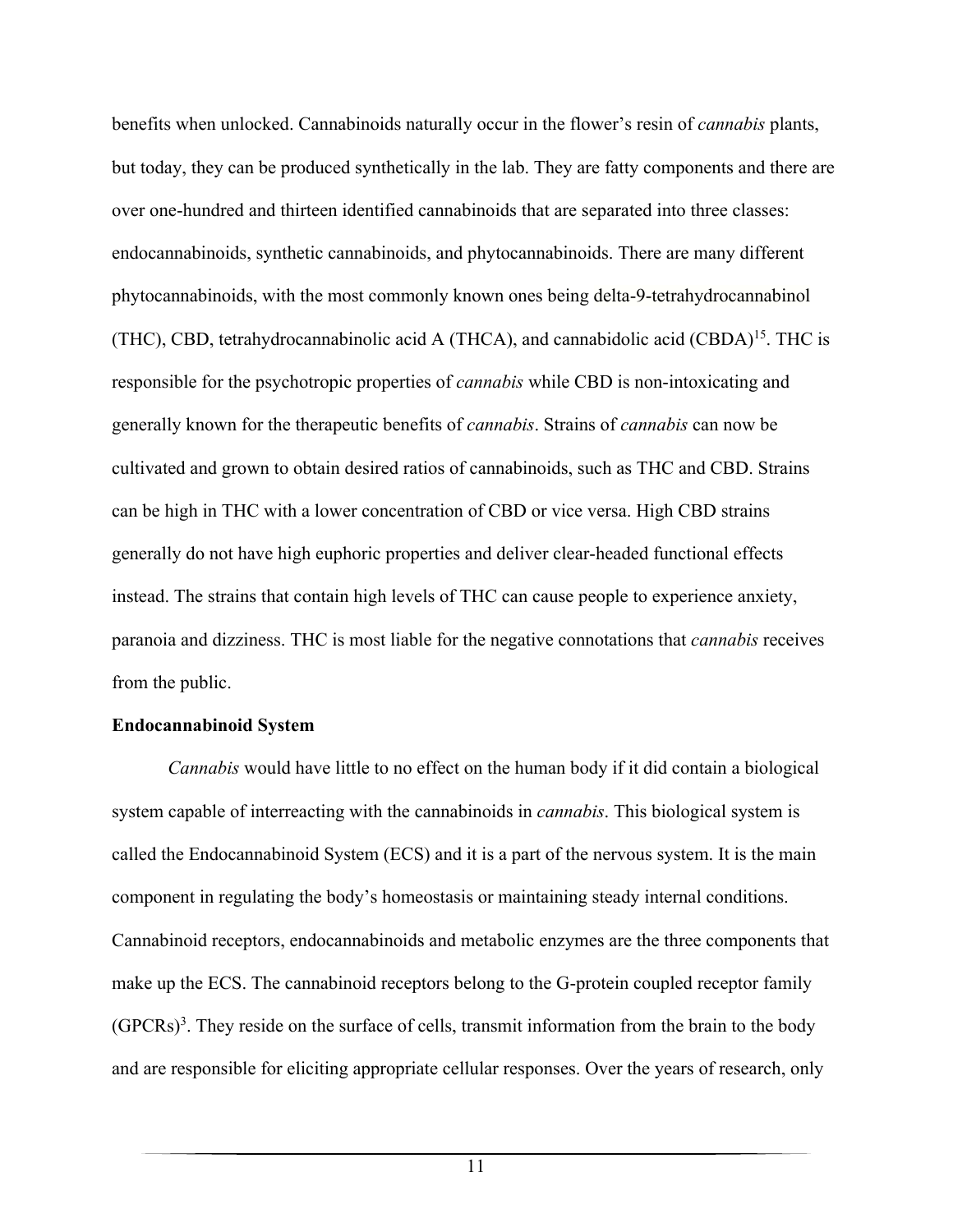two cannabinoid receptors have been identified and accepted: CB1 and CB2<sup>65</sup>. CB1 is predominantly present in brain and spinal cord and it is one of the most abundant receptors in the brain. This receptor specifically regulates functions when the body is under the influence of *cannabis*. It regulates sleep, appetite, time perception and coordination<sup>24</sup>. The other receptor, CB2, are most abundant outside the nervous system, such as on cells in the immune system. This receptor regulates pain, inflammation and tissue damage<sup>63</sup>.

 Humans produce endogenous cannabinoids called endocannabinoids. Endocannabinoids are molecules that bind to the cannabinoid receptors and activate them, eliciting intracellular signaling<sup>2</sup>. Unlike cannabinoids in *cannabis*, endocannabinoids are produced naturally by the cells in the human body. There are also two major endocannabinoids: anandamide and 2 arachidonylglycerol (2-AG). They have been identified as having a role in pain modulation, control of movement, feeding behavior, mood, bone growth, inflammation and memory<sup>11</sup>. From what we know about the endocannabinoid system, it has been suggested that the chemical compounds of *cannabis* react with these specific endocannabinoid receptors throughout the human body and produce pharmalogic effects in the nervous and immune system.

# **MARIJUANA AS MEDICINE**

 Medical *cannabis* refers to the use of *cannabis*, specifically the cannabinoids due to their interactions with the human body, as a medical therapy to treat both physical and mental health aliments. Medicinal *cannabis* is administered with the intention of alleviating pain caused by diseases and illnesses such as: multiple sclerosis (MS), depression, anxiety, HIV, nausea and vomiting associated with chemotherapy, PTSD, epilepsy or opioid addiction<sup>37</sup>. Currently, there is enough substantial evidence to conclude that when administered, *cannabis* can help the treatment of chronic pain, nausea and vomiting associated with chemotherapy, and it can relieve the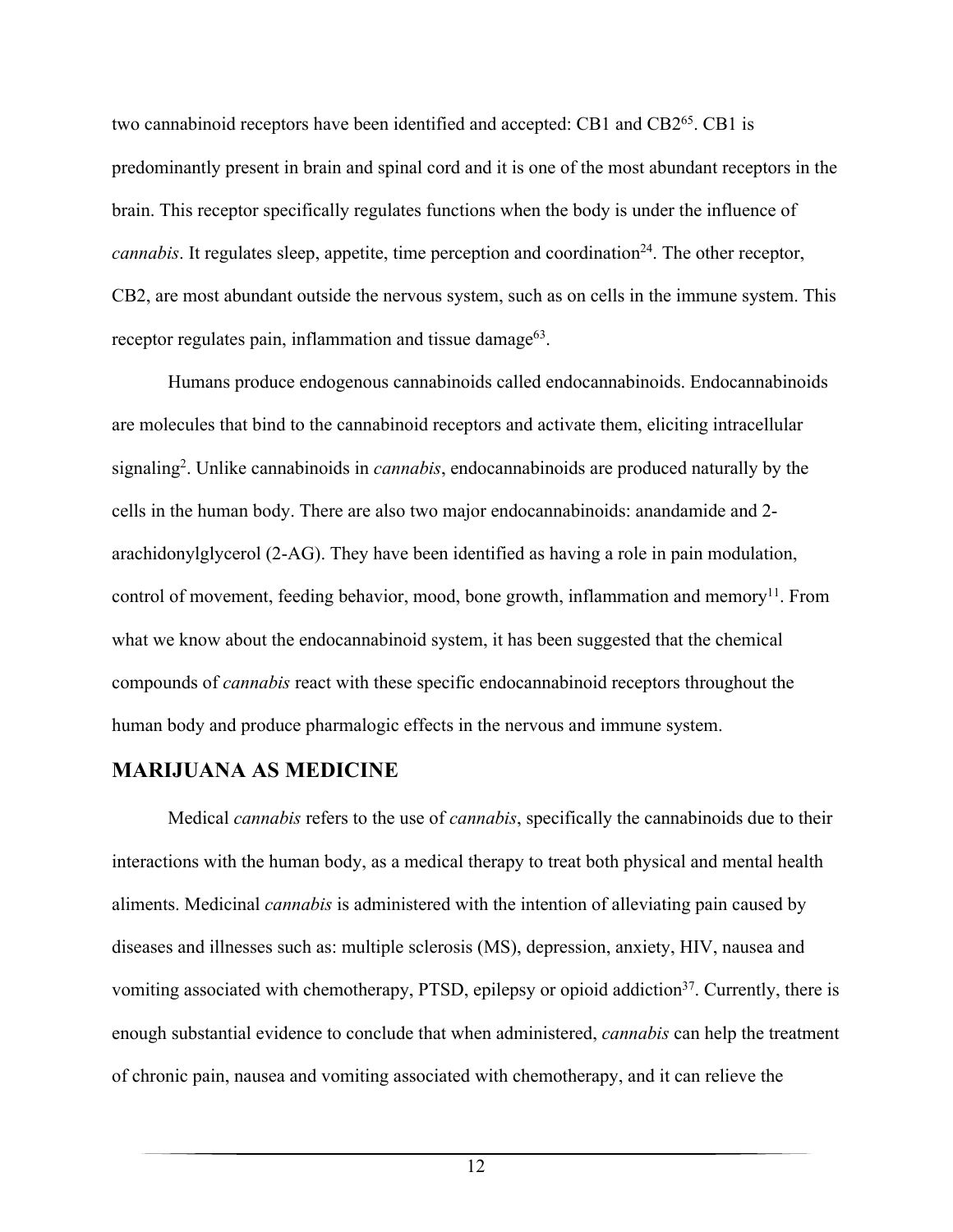spasticity episodes associated with multiple sclerosis. There is limited evidence that suggests *cannabis* can help with improving individuals' sleep patterns in illnesses such as sleep apnea or fibromyalgia that can negatively affect their quality of sleep. There is not enough evidence available to prove that *cannabis* has any ability to increase appetite or treat weight loss associated with HIV/AIDS, improve Tourette episodes, improve the anxiety of social anxiety disorders, nor the ability to improve symptoms of posttraumatic stress disorders. The call for clinical trials to observe these outcomes are necessary in order to determine conclusions regarding the desired subjects $42$ .

The limited clinical evidence that is available suggests that CBD specifically has various medical benefits. It can be used to help people with appetite loss from cancer or HIV, chronic pain, epilepsy, inflammation, sleep disorders, symptoms from MS, Crohn's disease, and is currently being tested in more debilitating diseases<sup>12</sup>. CBD has especially become popular because it has no lethal dose or any known serious medical side effects. CBD dosages, recommended by the Mayo Clinic, are based on the available scientific research, including publications and expert opinions<sup>12</sup>. For example, cancer patient that experience loss of appetite are prescribed two and half milligrams of THC to be administered orally accompanied with one milligram of CBD oil for six weeks. Patients with chronic pain are recommended anywhere from two to twenty milligrams of oral CBD while patients with sleep disorders are recommended anywhere up to one-hundred milligrams<sup>12</sup>. MS patients use an oral, *cannabis*-based spray containing anywhere from two milligrams to one-hundred and twenty milligrams of a THC/CBD complex. This spray is recommended to be used forty-eight times a day for fifteen weeks<sup>12</sup>. However, dosages can fluctuate depending on the patient's tolerance and request.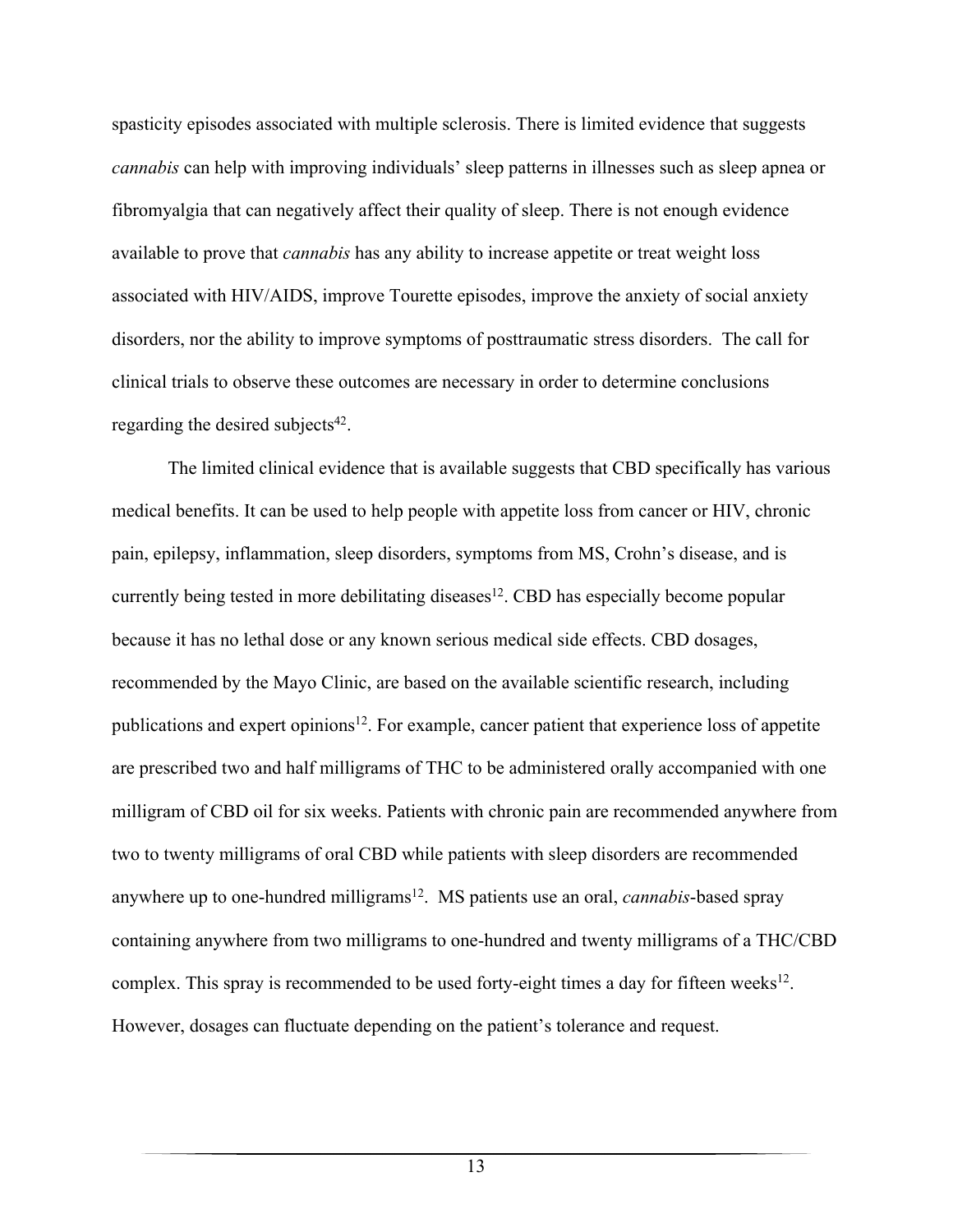However, the FDA has not approved *cannabis* as a safe and effective drug for any indication<sup>20</sup>. They have only approved one medication, Epidiolex which contains pure CBD to treat seizures associated with Lennox-Gastaut syndrome (pediatric epilepsy) and two drugs that contain synthetic versions of cannabinoids substances that are naturally occurring in *cannabis*. Despite *cannabis* being illegal at the federal level, many states have officially legalized *cannabis* for medicinal purposes allowing numerous doctors, researchers and patients to take advantage of it.

#### **Qualifying for Medical Marijuana**

 For patients to be administered medical *cannabis* in a state where it is viable, they must first qualify for a medical marijuana card. In order to do so, patients must first meet with a certified doctor in order to have their condition(s) assessed. The certified doctor must diagnose the patient's aliment and determine if it is an ailment that is on their state's list of qualifying medical *cannabis* conditions. If so, the doctor recommends medical *cannabis* for the patient and completes a form for the patient. Once the patient gets approval from a certified doctor, they must then apply to their state or county's medical *cannabis* program. They must schedule an appointment and bring a completed application, government ID, proof of living, money for qualifying fees and the verified form from their physician<sup>20</sup>. Once they are accepted into their state or county's medical marijuana program, they are administered a medical marijuana card which authorizes the patient to visit dispensaries and purchase medical *cannabis* products. The card is valid for a year and the patient must reapply forty-five days prior to the card's expiration date by submitting to the previous process. Application requirements vary with each program.

Accessibility and qualifications for a medical marijuana card also vary state-to-state. In some states, only patients with serious and debilitating conditions are allowed access to medical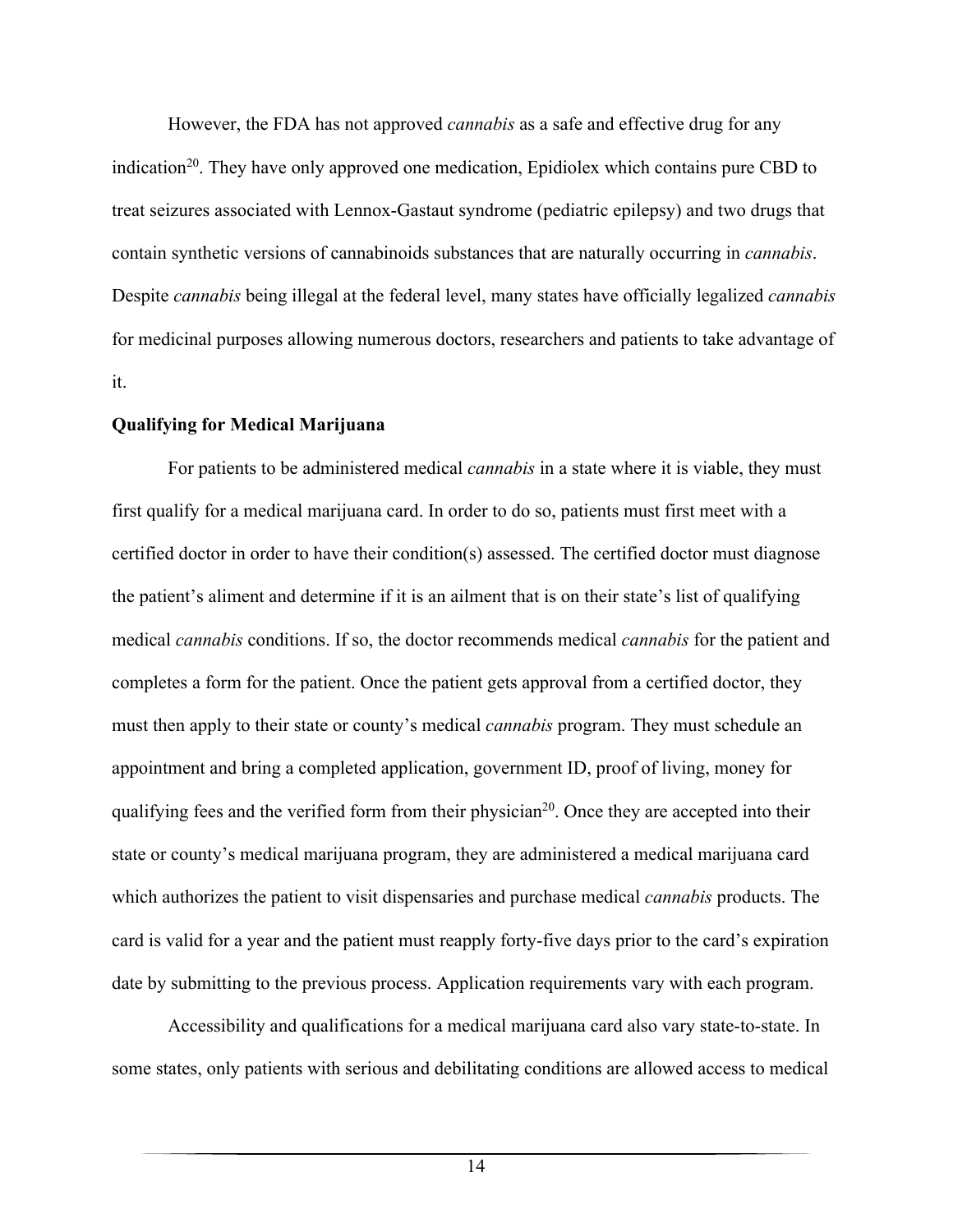marijuana, such as Alabama, while other states have a long list of qualifying conditions, such as Alaska. Additionally, the availability of medical *cannabis* products varies as well. For example, in Ohio, it is illegal to smoke the *cannabis* flower itself; only concentrates, edibles, vaping and oils can be administered to patients that qualify for medicinal *cannabis*43. In Tennessee, the only legal medical *cannabis* product is CBD oil<sup>32</sup>.

#### *Cannabis* **and Epilepsy**

As previously stated, clinical data and research has suggested that *cannabis* can help with various serious diseases and pain management. There is significant evidence demonstrating a positive relationship between *cannabis* and seizure disorders. One in every twenty-six Americans develop epilepsy within their lifetime and there are over 3.4 million people who suffer from the crippling disease<sup>64</sup>. Most forms of epilepsy cannot be treated with over the counter medications<sup>15</sup>. Therefore, it is common for most states to approve epilepsy and seizure disorders as qualifying conditions for medical *cannabis*. *Cannabis*, specifically CBD, is recognized for its anti-seizure properties and it has been shown to reduce the frequency of seizures<sup>16</sup>. Epidiolex was the first FDA-approved *cannabis*-based drug released to all fifty states in the United States to treat epileptic syndromes<sup>16</sup>. In order to use it, patients must be two-years old or older and have not had success with other treatment drugs in the past. Epidiolex is a clear, oral solution that contains 100 mg/mL of cannabidiol (CBD) concentrate. Patients start by taking an oral dose of 2.5 mg/kg Epidiolex twice a day. After one week, the dosage is increased to 5 mg/kg twice daily. Furthermore, dosages can be changed based on the individual's response and tolerability<sup>16</sup>. Like most antiepileptic drugs, including Epidiolex, data suggests that patients should stop usage if they experience sedation, suicidal behavior, or any other adverse health effects. However, while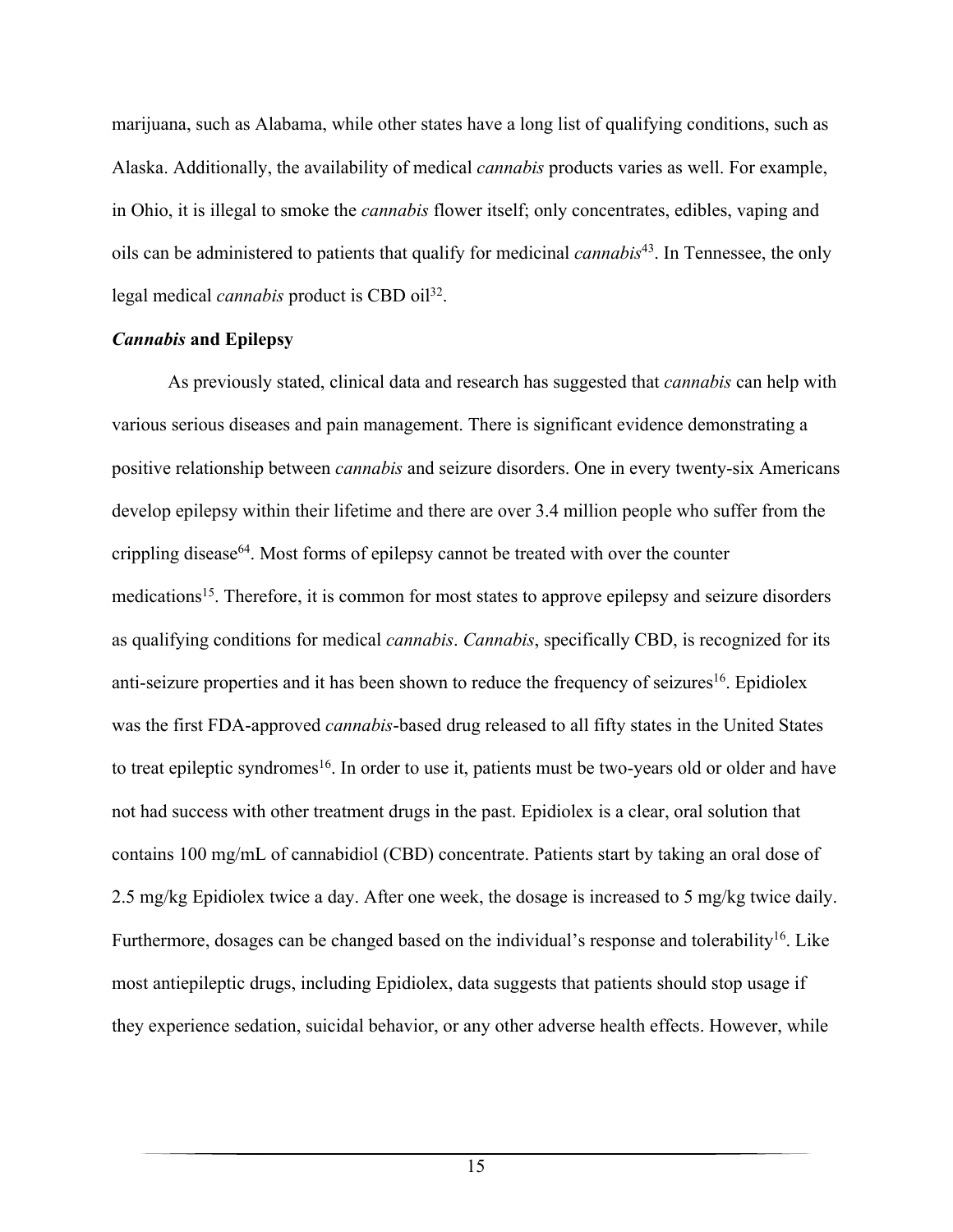Epidiolex is FDA-approved and classified as a Schedule V substance, *cannabis* and CBD remain in Schedule I.

In 2013, an eight-year-old girl from Colorado, named Charlotte Figi, was treated with medical *cannabis* in order to alleviate her rare and debilitating Dravet syndrome. Charlotte's form of epilepsy was unable to be treated with other medications, but she found that *cannabis* significantly reduced her seizures. Charlette's public story sparked scientific research to provide considerable evidence that *cannabis* could be an effective, alternate medication for treating epilepsy. In 2016, *The Lancet Neurology journal* released an article confirming that cannabidiol has the potential to reduce seizure frequency and "...might have an adequate safety profile in children and young adults with highly treatment-resistant epilepsy."15 The article also pressed the need for further investigations to be conducted. Additionally, in another case study, various parents of children with some form of epilepsy were surveyed about their opinion on the use of cannabidiol-enriched *cannabis* as a treatment plan<sup>45</sup>. Eighty-four percent of parents reported that their child's seizure frequency reduced when taking cannabidiol. Eleven percent of these parents reported complete seizure freedom $45$ . The parents also reported that their child experienced increased alertness, better moods, and sleep improvement. However, like most clinical data published research, it concluded with, "safety and tolerability data for cannabidiol-enriched *cannabis* use among children are not available. Objective measurements of a standardized preparation of pure cannabidiol are needed to determine whether it is safe, well tolerated, and efficacious at controlling seizures in this pediatric population with difficult-to-treat seizures."45

## *Cannabis* **and Cancer**

Medicinal *cannabis* is also often used to treat cancer patients in hopes to help alleviate the horrible side effects of the disease<sup>2</sup>. Chemotherapy-induced nausea, inflammation, loss of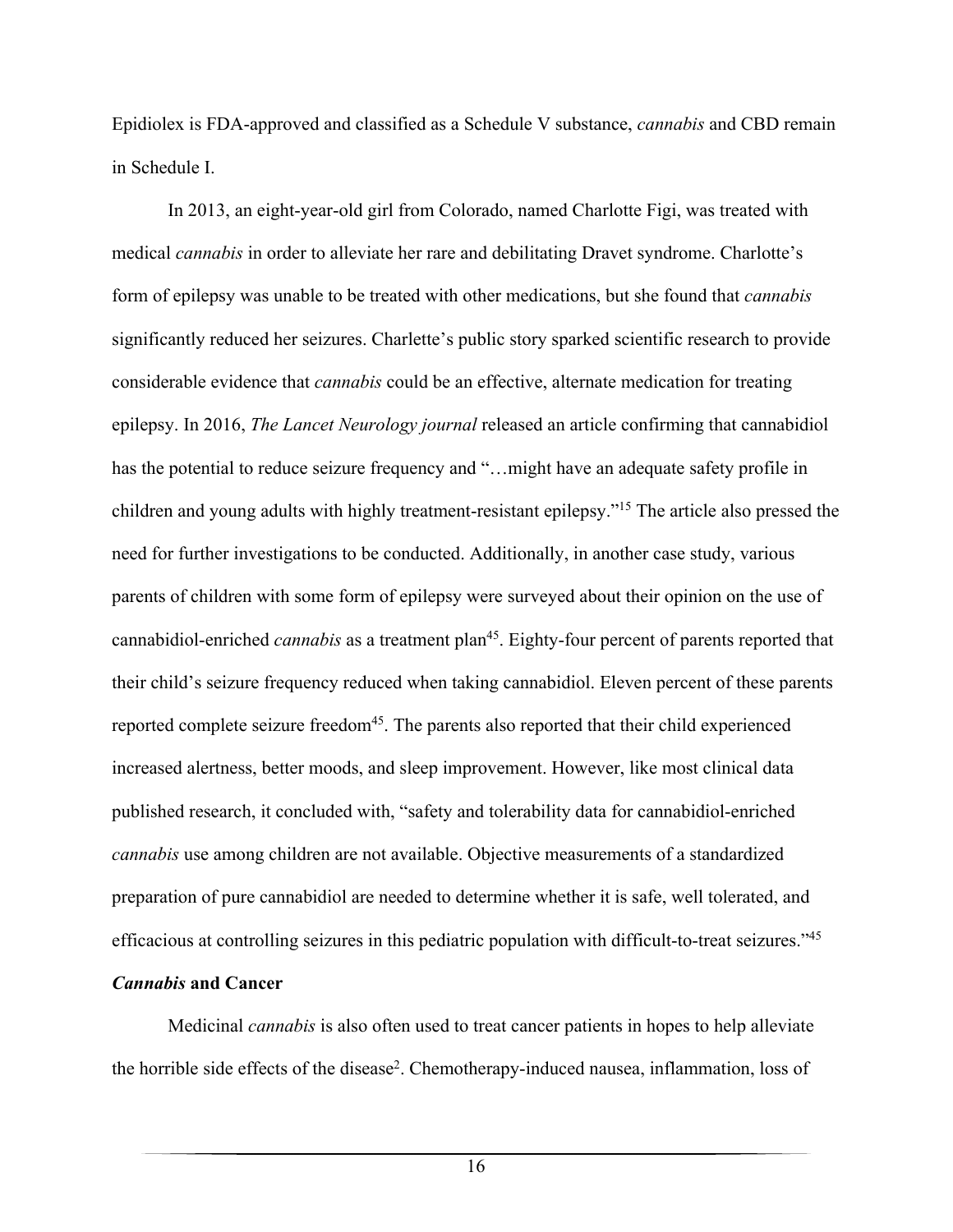appetite and general pain can be treated with the help of *cannabis*. The licensed and FDAapproved drugs, dronabinol and nabilone, can be administered to treat such side effects. Dronabinol is a synthetically-produced delta-9-THC while nabilone is a synthetic derivative of delta-9-THC. These medications are typically prescribed to cancer patients who have not had success with previous treatment drugs for chemotherapy side-effects. The recommended dosage of nabilone is determined based on the patient. However, the common dose of is one to two milligrams orally taken twice a day. When the body is getting use to the drug, it is common for patients to experience dizziness, fog-brain and headaches<sup>2</sup>. Dronabinol is a liquid medication also taken orally up to four to six times a day, once again, based on the patient's tolerance to the drug. However, dronabinol can be addictive. If patients stop the use of dronabinol, the possibility of withdrawal symptoms, such as trouble sleeping or irritability, can be seen<sup>2</sup>.

It has been proven by various clinical studies that THC is an effective antiemetic—a drug effective against vomiting and nausea. In a study conducted in 1980, it was concluded that THC was an effective antiemetic in many cancer patients that were receiving chemotherapy in addition to patients for which other antiemetics were ineffective<sup>31</sup>. THC proved to be more effective in treating vomiting and nausea compared to both the placebo and another treatment drug, prochlorperazine, in a "randomized, double-blind, crossover trial with patients who had failed to benefit from standard antiemetic therapy"<sup>51</sup>. These test patients also preferred THC over placebo and prochlorperazine. In 2014, a poll from WebMD expressed that eighty-two percent of oncologist believed that patients should have access to *cannabis*<sup>2</sup> . In addition to pain management from side effects of cancer, it has recently been under question if *cannabis* influences shrinking tumors or slowing cancer growth. In a scientific article titled, "A pilot clinical study of delta-9-tetrahydrocannabinol in patients with recurrent glioblastoma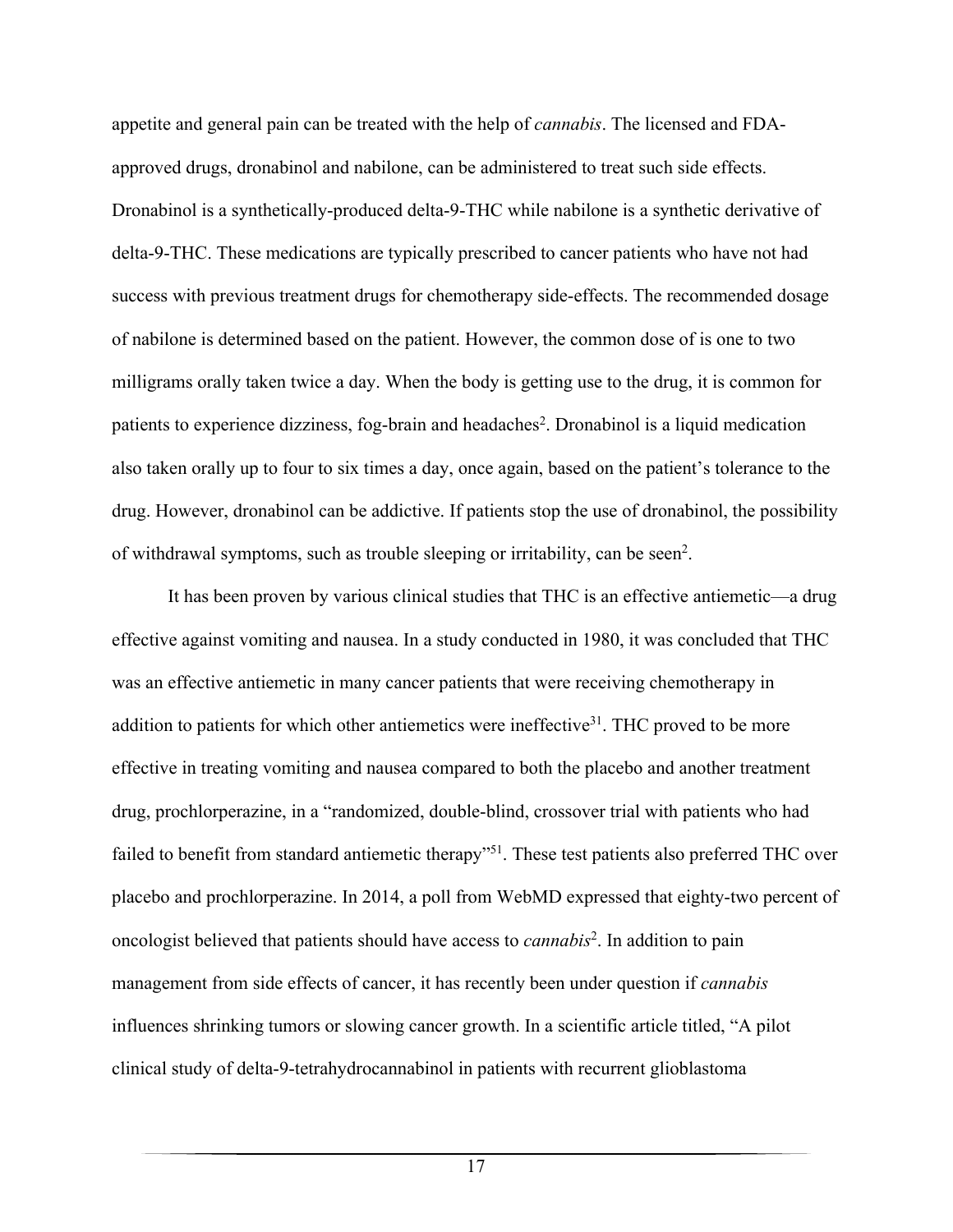multiforme", suggested that THC inhibited tumor-cell proliferation *in vitro* and decreased tumor cell Ki67 (cancerous) when immunostaining<sup>26</sup>. However, due to research restrictions, only a total of nine individuals were tested. The study also concluded that THC is most likely not the best cannabinoid to use for antitumoral studies. There are countless studies available that discuss the progression of *cannabis* associated cancer repercussions, however, the *cannabis* prohibition at the federal level continues to delay further investigation and evidence. There is not enough research to convince oncologists to recommend the herbal plant over medications that they have seen work, possibly withholding relief from thousands of patients<sup>26</sup>. *Seattle Cancer Alliance* completed a cross-sectional survey of cancer patients in the Washington area and found that seventy-four percent of the examined patients stated that they wanted to know more information about *cannabis* and its uses from their cancer team but only fifteen percent reported receiving information from their physicians $11$ .

#### *Cannabis* **and Multiple Sclerosis**

 Some of the strongest advocates for the *cannabis* movement are patients with multiple sclerosis. Multiple sclerosis (MS) is a disabling disease of the central nervous system that disrupts the flow of information from the brain to the rest of the body. *Cannabis* helps treat common symptoms such as pain, inflammation, muscle spasms, abdominal discomfort and depression. The recent research conducted on MS and *cannabis* has suggested that *cannabis* helps mediate the pathogenetic mechanisms and symptoms of related to MS. The American Academy of Neurology conducted a study in 2014 that concluded that an oral *cannabis* spray was most effective in treating these symptoms when compared to nabiximols or synthetic THC<sup>44</sup>. The oral spray was more effective in improving spasticity and pain. Synthetic THC and smoked *cannabis* did not produce enough evidence to determine the effectiveness of each<sup>44</sup>. In addition,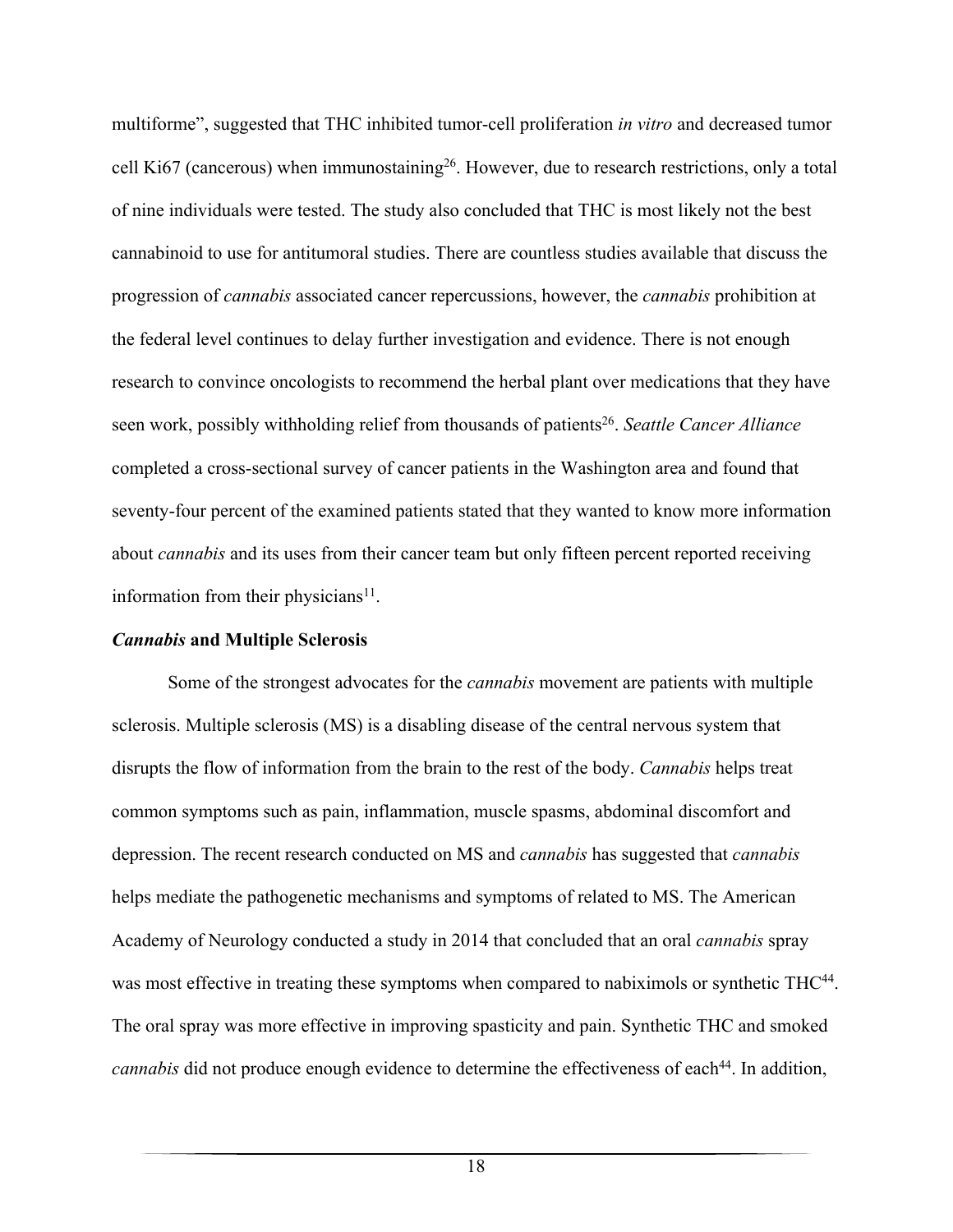they discovered that both the oral spray and synthetic THC were effective in reducing the amount of bladder voids per day. However, neither THC nor oral *cannabis* proved to be effective for tremors<sup>44</sup>. Additionally, strains that contain higher ratios of CBD relative to THC have positive effects on muscle spasticity and pain caused my MS<sup>50</sup>. However, there is not enough information available from clinical research trials to truly decipher the effectiveness on *cannabis* with MS.

#### *Cannabis* **and Mental Illness**

 The relationship between *cannabis* and mental illnesses can be complex. Many believe that *cannabis* induces mental illnesses such as anxiety, depression or suicidal-behavior while others argue *cannabis* improves mental illness symptoms. However, there is not enough supporting evidence on either side due to the lack of research. Generally, the only trials completed on *cannabis* and mental illness is obtained through the general public, when *cannabis* users self-administer outside of a laboratory setting or with a medical recommendation of *cannabis* through a physician in a medical *cannabis* program.

The National Institute of Mental Health has stated that eighteen percent of Americans eighteen and older are affected by anxiety disorders<sup>7</sup>. Since the endocannabinoid system is believed to be responsible for regulating moods and eradicating aversive memories, many have made *cannabis* a popular alternative to prescription medications to treat anxiety-related symptoms. Preclinical evidence suggest that CBD can effectively treat anxiety-related disorders when orally administered at dosages ranging from fifteen to sixty milligrams<sup>7</sup>. Additionally, Emily O'Brien is the founder of Mondo, a company that sells a *cannabis*-based powder to treat anxiety symptoms. This powder allows victims of anxiety to obtain relief through micro-dosing *cannabis*. Patients are able to precisely measure the amount of THC to the milligram so that they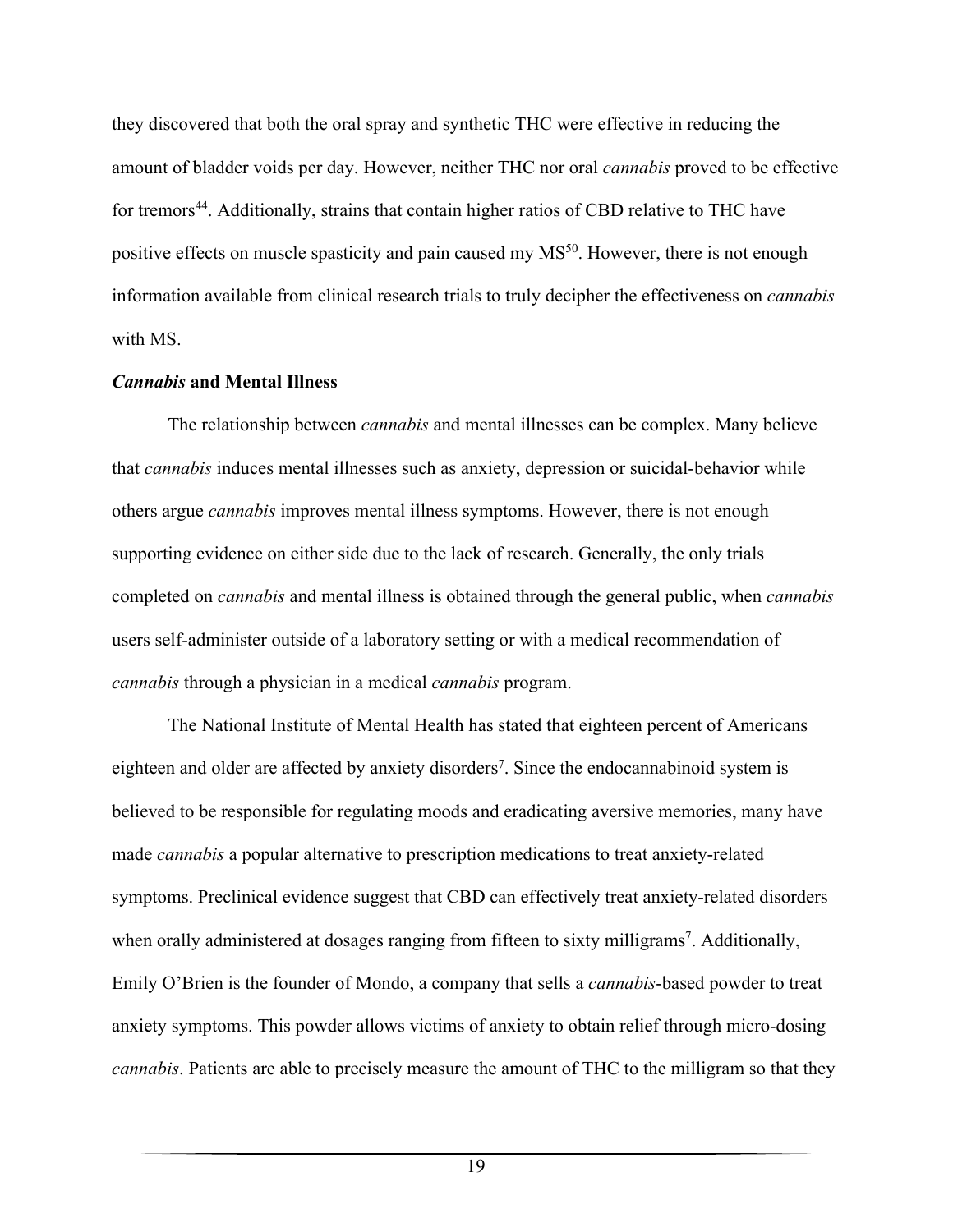can obtain the therapeutic effects of *cannabis* without reducing their mental dexterity. O'Brien believes the microdosing of *cannabis* is a technique that will be implemented in the future of prescription-drug replacement because it is relief without intoxication and chemicals<sup>35</sup>. Microdosing or acute dosages of *cannabis* and CBD have the potential to become a treatment for anxiety disorders, but, due to the lack of research and understanding on cannabinoid mechanisms and the relationship between *cannabis* and anxiety, it remains questionable.

*Cannabis* has also become in question for its ability to treat physiological illnesses, such as depression. The current American treatment of this illness includes prescription antidepressants. However, antidepressants can take weeks to take effect and patients can experience additional adverse side effects. When compared to these drugs, *cannabis* works fast to stimulate the endocannabinoid system and has little side effects. A study conducted by McGill University found that high dosages of THC worsened depressions symptoms while low dosages of THC produced serotonin in the brain, helping relieve depression symptoms $33$ . This is one of the first studies to conducted on *cannabis* and depression and provide evidential research confirming *cannabis* can positively affect people suffering from depression or symptoms of depression. Besides this study, there is little evidence that *cannabis* or derivatives of *cannabis* can be effective in reducing depressive symptoms<sup>33</sup>. The lack of research on *cannabis* and depression also creates a deficient amount of research on the role of *cannabis* with suicidal behaviors. If *cannabis* were known to cure or treat depression, it could then be used to help reverse suicidal behavior. Proponents of utilizing *cannabis* to battle depressive thoughts claim that *cannabis* helps them battle life stressors and allows them to see things in a positive light<sup>31</sup>. Yet, once again, there is a lack of scientific trials and evidence on this topic.

## *Cannabis* **and Opioid Addiction**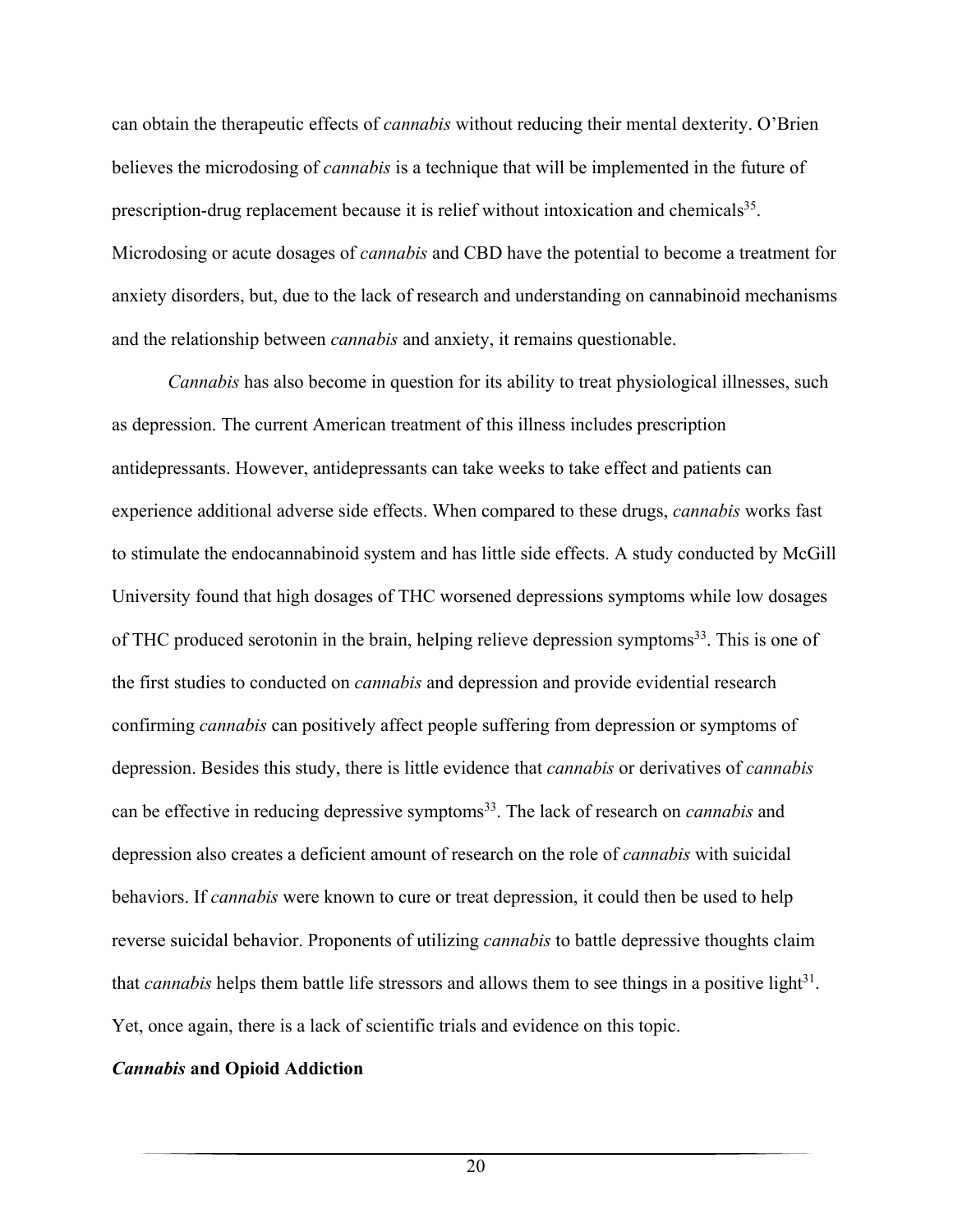One of the leading causes of accidental death in the United States are from prescription drug overdoses. According to the NIH, more than one-hundred people die each day from overdoses in the United States<sup>49</sup>. This serious national crisis has demanded attention and interventions. In attempts to decrease the amount of opioid related deaths, many have turned to the idea of substituting prescription drugs for *cannabis* or administering *cannabis* alongside opioid usage. When opioid-users also used *cannabis* either through edibles, vapors or smoking, their opioid use reduced by forty to sixty percent<sup>8</sup>. Some also admitted that they preferred *cannabis* instead of their prescribed drugs. *Cannabis* can be a safe, effective and non-addictive alternative medicine and the effectiveness of *cannabis* in pain management and tolerance has been proven in previous trials.

Additionally, the endocannabinoid system and the opioidergic system share similarities within the human body, making *cannabis* an impactful alternative to opioids<sup>65</sup>. Cannabinoids in *cannabis* reacts with the endocannabinoid system CB1 receptors in order to help alleviate opioid withdrawal symptoms and opioid use. *Cannabis* also has the potential to prevent the chance of relapse and reduce the amount of opioid related deaths. However, due the federal barriers on *cannabis*, patients suffering from addictive opioid use are unable to obtain access to medical *cannabis*. There are thousands of people each day struggling with opioid addiction and unable to reap the possible benefits that *cannabis* can administer to addiction.

# **RESEARCH STRUGGLES**

Despite the various experimental evidence and data on the effectiveness of *cannabis* on human health and the growing popularity of cannabis in the medical field, it remains a Schedule 1 drug. This classification has created significant obstacles to research and has hindered further understanding of *cannabis*. The federal barriers instilled for cannabis has made research on the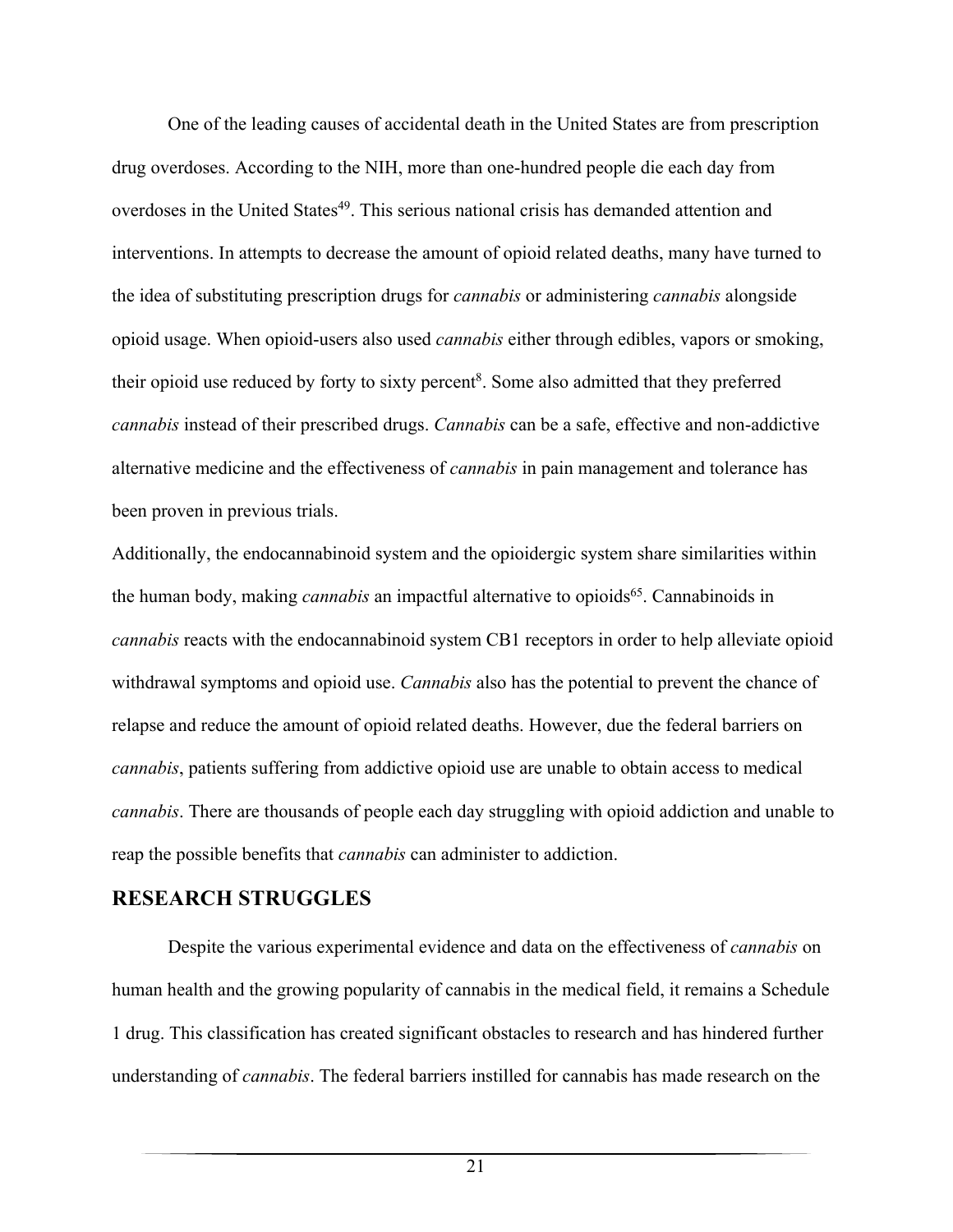substance virtually impossible. In fact, scientists have a harder time accessing and creating research on *cannabis* than they do with any other illicit drug. The increasing patterns of *cannabis* use and support have demanded for more information on the drug's health effects, both negative and positive. Yet, the science community has failed to convince the federal government to reschedule the substance and federal research policies continue to block externally valid, randomized clinical trials on *cannabis*. Federal barriers including a lack of federal funding, a complex research approval process and a shortage of clinical *cannabis* necessary for conducting research, have all attributed to the hindrance of *cannabis* knowledge, potential and patient relief.

#### **Administrative Barriers**

Before scientists conduct research on cannabis or its cannabinoids, they must trek through a series of review processes with multiple federal agencies. The scientist, or his/her sponsor, must first obtain a pre-investigational new drug (IND) number by submitting an IND application to the Food and Drug Administration<sup>21</sup>. The IND is a request for the FDA to authorize the investigational drug to be administered to humans. The federal law requires a new drug to be approved for marketing before it is transported or distributed across state lines. However, when conducting research, the IND acts as an exemption from this rule so the investigational drug can be shipped from state to state during clinical trials<sup>21</sup>.

In order for the FDA to accept the IND application, the sponsor or physician must prove that the drug passes various protocols and provide exclusive information within the application $^{22}$ . The IND application must contain the drug's animal pharmacology and toxicology studies, manufacturing information and clinical protocols and investigator information<sup>22</sup>. The sponsor or physician must have data confirming that the drug is reasonably safe for the initial testing in humans, manufacturing information that ensures the drug can be easily produced and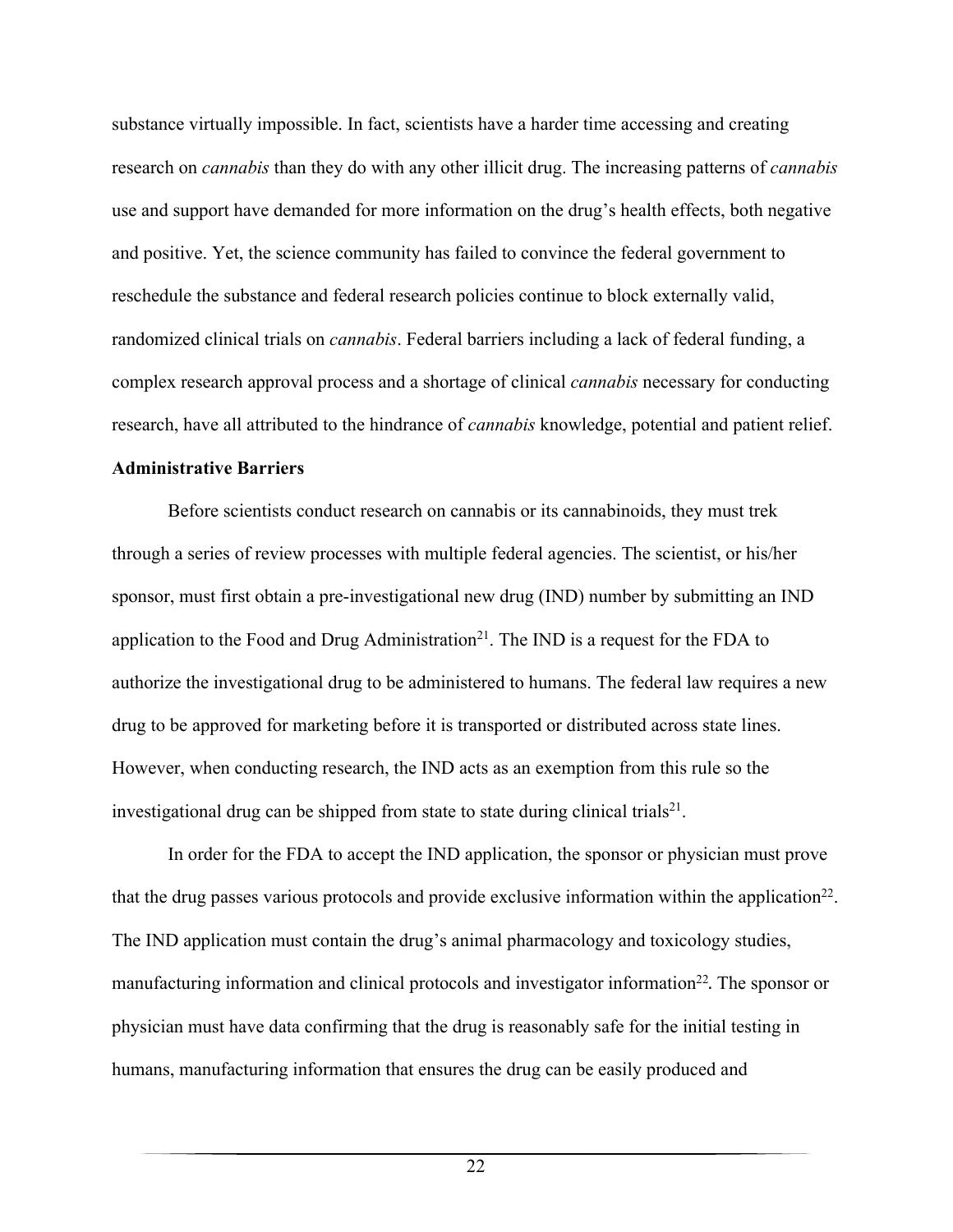consistently supplied, detailed protocols regarding the clinical studies that were conducted to assess the risks of the drugs, information on the qualifications of the clinical professionals responsible for the trials, evidence of research subjects' consent, and a review of the study from an institutional review board<sup>22</sup>. All these components must be included to satisfy the FDA regulations. Once the IND is submitted, the physician or sponsor must wait thirty days before initiating research and beginning the clinical trials. If the FDA determines that the proposed research contains potential hazards for the research participants or that the IND is lacking in any way, the research will be put on hold until the sponsoring researchers resolve the highlighted  $issues<sup>22</sup>$ . The IND application process is tedious, and it forces researchers to follow a regulatory path, including continuous check-ins with the agency.

#### **Supply Barriers**

Researchers conducting clinical research on *cannabis* or cannabinoids must use federally approved *cannabis*. The research-grade *cannabis* for scientific study is supplied through the National Institute on Drug Abuse (NIDA) Drug Supply Program. The Drug Enforcement Administration (DEA) regulates *cannabis* cultivation for research purposes through license requirements and by "establishing annual aggregate production quotas under the authority of the 1970 Controlled Substance Act."42 However, the DEA has only offered one license for the cultivation of *cannabis*. This license belongs to the University of Mississippi and since 1968, they have been the only facility allowed to provide *cannabis* for research<sup>40</sup>. The University of Mississippi has a designated plot of land, a twelve-acre farm, where *cannabis* is grown every few years, based on the demands of the substance. The *cannabis* is harvested and stored in their facilities as well, awaiting distribution<sup>58</sup>.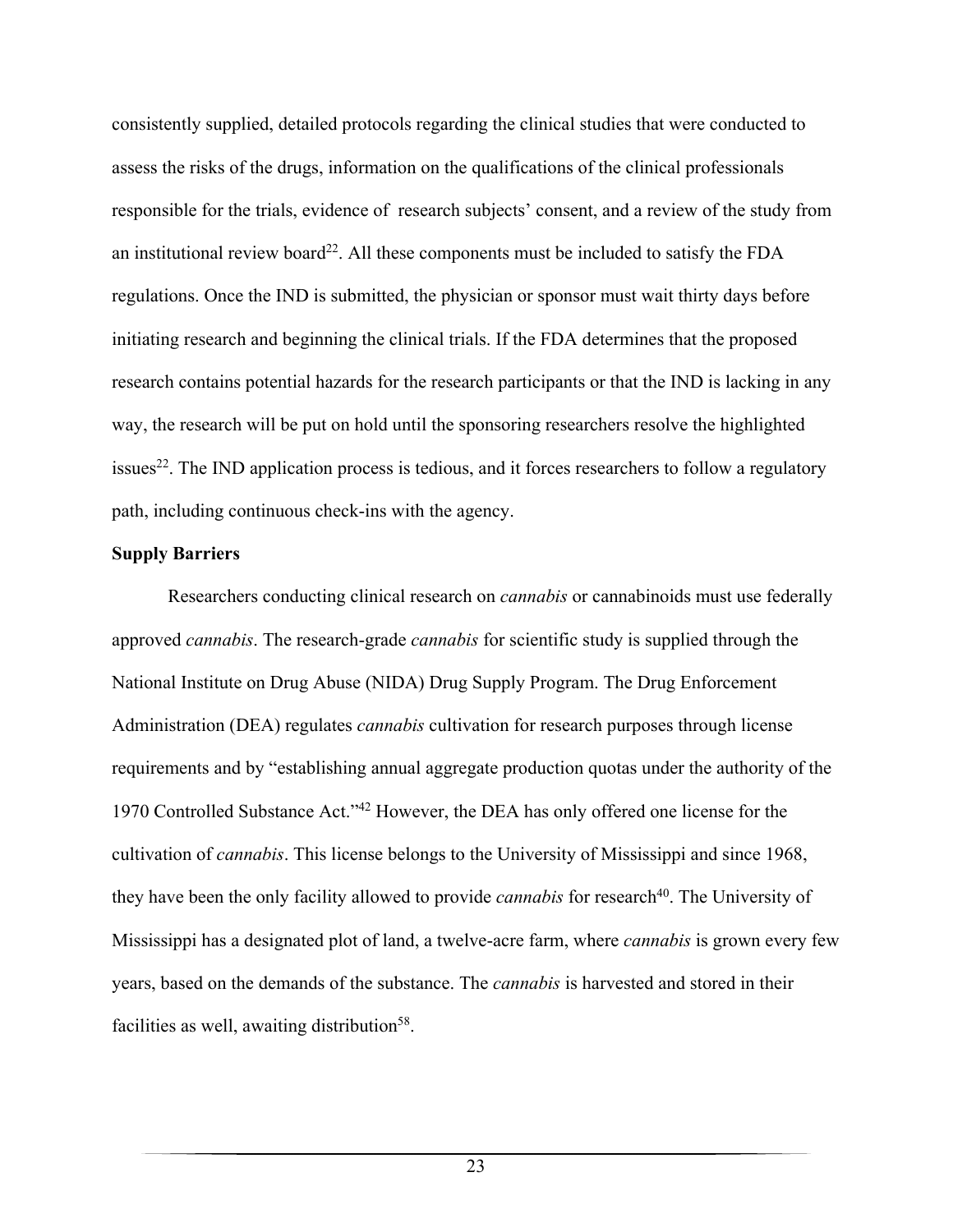In the past, the *cannabis* outsourced from the University have been few and limited. There was only a certain amount of varieties of the plant. The lacking variety of *cannabis* determined what could actually be researched. Other fields of interest that their *cannabis* did not pertain to were neglected. Additionally, the *cannabis* produced at the University is "manicured to a uniform particle size because it is required to be standardized in various research protocols."58 Therefore, the potency of the *cannabis* grown at the University is weaker when compared to *cannabis* that can be purchased at legal dispensaries. This discrepancy in potency can have an obvious effect on researchers' experiments.

As mentioned before, the University grows *cannabis* in accordance to the rate of demand. Often times, the *cannabis* that is unused is confined to a freezer. It is known that the temperature at which *cannabis* is stored can also affect the potency and molecular components of *cannabis*55. Lower temperatures slow the process of decarboxylation of the cannabinoids, essentially degrading the desired amount of delta-9-tetrahydrocannabinol (THC), and subsequently affecting the quality62. If stored improperly, *cannabis* can also acquire mold and or yeast. As of now, it unclear how yeast and mold affect the plant. There is currently no established standard for accepted levels of mold or yeast on *cannabis* plants, which is quite concerning<sup>63</sup>.

In order to obtain the desired *cannabis* for research, investigators must obtain an administrative letter of authorization (LOA) from the NIDA. This letter describes the manufacturer's facilities as well as the characteristics of the desired *cannabis* needed for the research. In addition, the DEA also requires researchers to apply for a DEA registration and site licensure in order to confirm that the *cannabis* they are supplied with is in fact for research purposes<sup>4</sup>. Due to the University being the sole facility to provide federally legal *cannabis* for research, it is no surprise that it cannot provide the array of products, potency nor the quantity as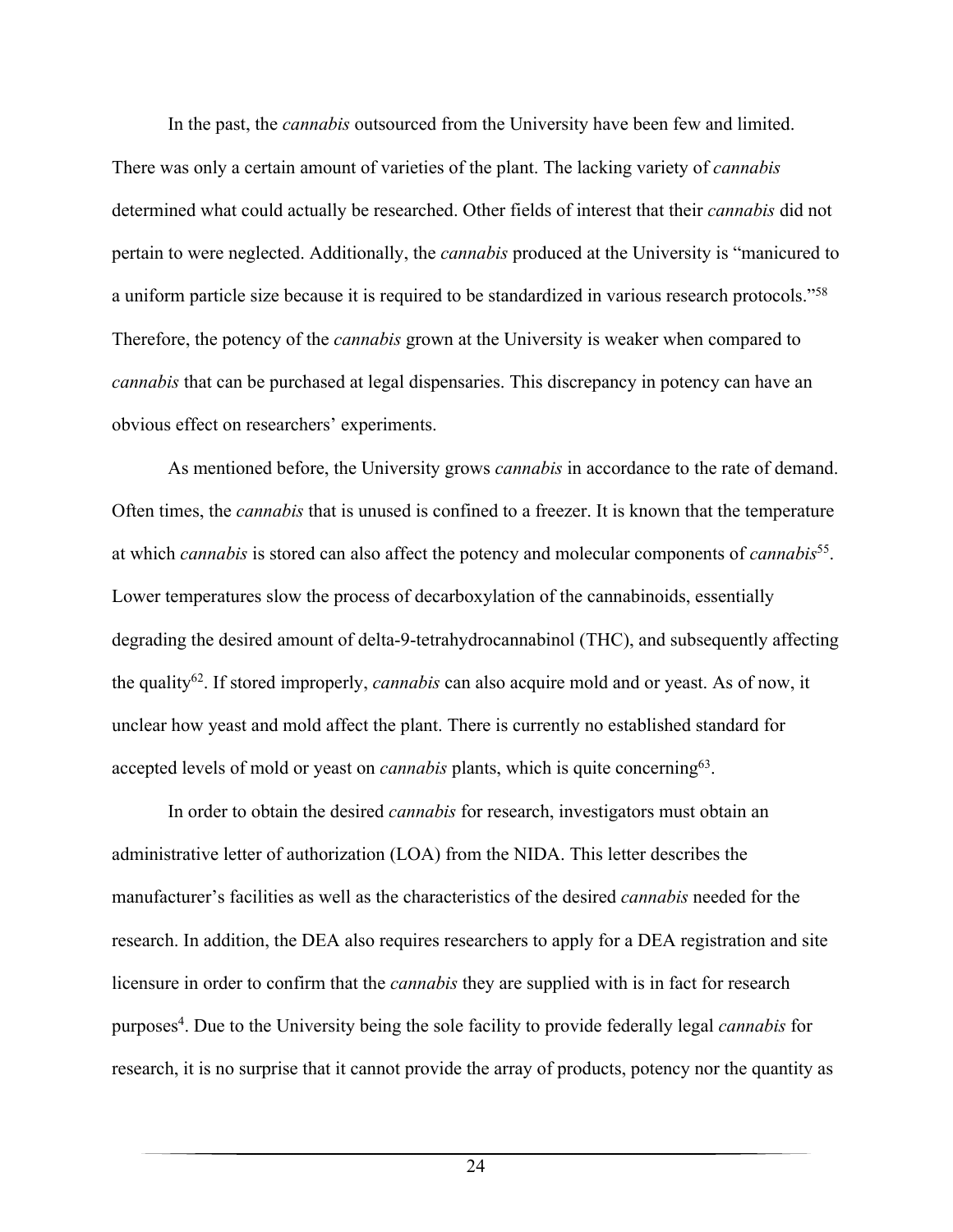numerous amounts of legal dispensaries<sup>24</sup> can. This monopoly creates a bottleneck and further delays in necessary research.

### **Funding Barriers**

Funding for *cannabis* research is also an obstacle for researchers. Due to the scheduling of *cannabis*, it is almost impossible for a researcher to receive any substantial amount of federal funding. Currently, the NIDA is responsible for funding research for multiple health domains, including *cannabis* research<sup>39</sup>. However, the NIDA does not pursue or support research regarding the potential therapeutic or health benefits of *cannabis*. Instead, the goal of NIDA is to "advance science on the causes and consequences of drug use and addiction and to apply that knowledge to improve individual and public health<sup>341</sup>. Therefore, it is even harder for researchers to obtain federal funding on topics that combat the NIDA's mission. Additionally, the lack of federal funding puts research at a disadvantage. Researchers are unable to keep up with the ever-changing pace of the *cannabis* world, causing a bigger gap in understanding the comprehensive health effects of *cannabis*. Without respectable financial support, the necessary research to convince physicians, health professionals and law-makers is scarce and underwhelming.

## **Achieving the Perfect Dose**

Personalized medication in healthcare is tailed to an individual's clinical, genetic and environmental information. Successful personalized medicine is generally difficult to achieve due to the complexity of every individual's internal matrix. Doctors and patients often struggle when finding the perfect balance of *cannabis* to administer at times due to the absence of education on the substance. Yet, this can be combatted by the various applications available for patients to experience the medical benefits. Patients have the opportunity strategize with their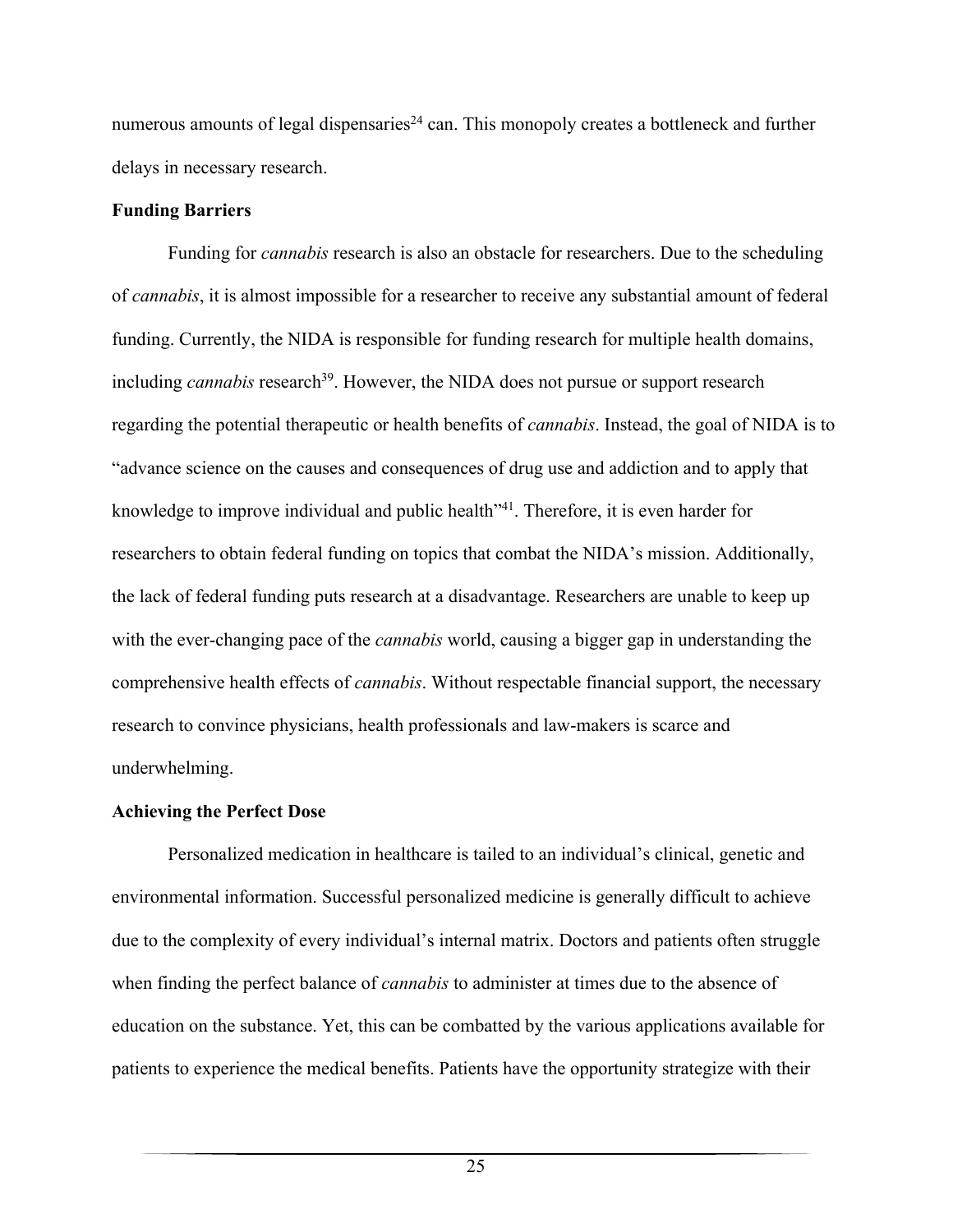professional healthcare provider to design a treatment plan most suited to their individual desires and concerns. This flexibility has made *cannabis* a more popular alternative medication. A patient can decide for themselves the type of *cannabis*, the type of product and the potency of *cannabis* that would be best suited for them, with the help of doctor recommendations. Oil concentrates, non-intoxicating products containing high traces of CBD (five to twenty percent) instead of THC and vaporized-smokeless delivery systems have helped transform the view of therapeutic *cannabis*<sup>11</sup>.

However, due to the lack of science and clinical-trial evidence on *cannabis*, doctors and patients are realistically underqualified to determine the adequate dosage, type of delivery, and the potency of *cannabis*. Generally, dosages are determined by the physician and altered base on the patient's reactions and tolerance. Most graduated doctors and medical physicians were not introduced to *cannabis* during their medical education; therefore, most are inexpert to counsel patients on correct dosages and different administrations. Over eighty percent of recent medical school graduates did not receive any education on *cannabis* throughout their studies, training, residencies or fellowships $37$ .

In most of the previous trials conducted, CBD and THC were administered by smoking or by an oral medication. Smoking is generally effective because the lungs are efficient in delivering necessary drugs into the body and it allows the cannabinoids to be administered into the human blood steam instantaneously. CBD medication can also be delivered orally by using an oil-based capsule<sup>3</sup> or an oral spray as mentioned previously. Oral administration is effective because it forces the substance to pass through the liver, where it can be easily broken down and metabolized. The limited research has already demonstrated evidence proving the medical value of *cannabis*. Once the barriers to *cannabis* research are lowered, scientists and pharmaceutical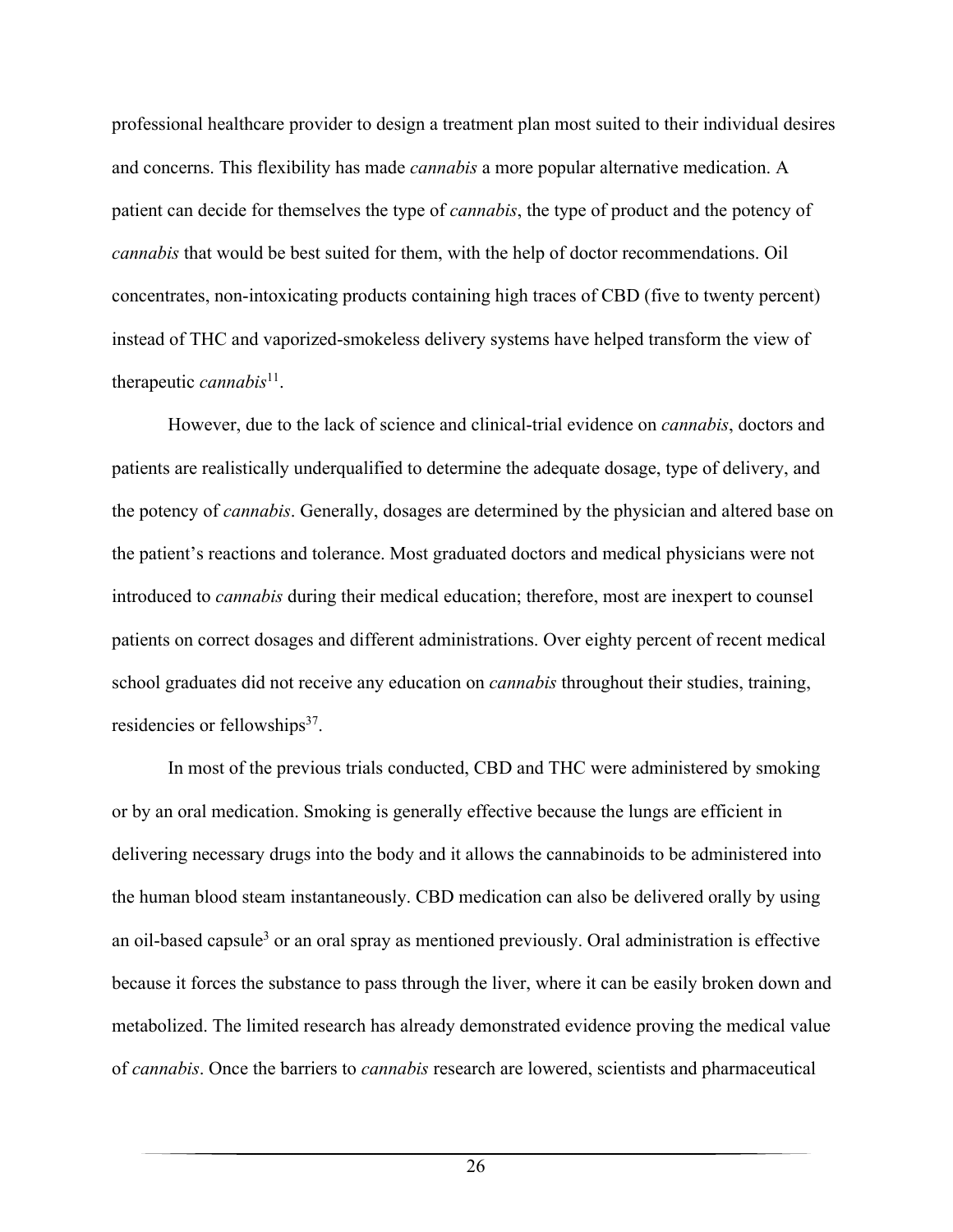companies will turn their interest and efforts into discovering how to administer the drug in order to optimize the therapeutic benefits and achieve the highest relief possible for patients.

### **Current Consensus**

*Cannabis* is widely used around the world, from adolescence to the elderly. In the United States alone, the recreational or medicinal use of *cannabis* is slowly becoming more popular and considered less of an abhorrence. In 2015, it was estimated that twenty-two million Americans used *cannabis* each month<sup>37</sup>. Additionally, the same survey conveyed that *cannabis* usage is more prevalent among men than women. Appendix E depicts *cannabis* usage distributed based on demographics in 2015. Today, in states which recognize the medical purposes of *cannabis*, there are more than three-million legal medical marijuana users. Additionally, sixty-two percent of Americans support the legalization of *cannabis,* according a survey conducted by the Pew Research Center<sup>28</sup>. Polls also show that American Democrats support the legalization more so than Republicans28. As the public support and state legality of *cannabis* continue to grow, it is expected that the percentage of *cannabis* acceptance will grow subsequently. There are eleven U.S. states where *cannabis* is currently fully legal: Washington, Vermont, Oregon, Nevada, Michigan, Massachusetts, Maine, District of Columbia, Colorado, California and Alaska with medicinal *cannabis* legal in thirty-five states.

Additionally, many states have decriminalized *cannabis* or have reduced their laws to lower the repercussions of possessing, using or distributing the substance. However, it is a continuous battle between federal *cannabis* laws and state laws, creating challenges and confusion how where the line is drawn. Even if *cannabis* is legal in the state you live in, there are federal regulations that still apply. *Cannabis* cannot be on the premises of federal land such as national parks, military bases or ski slopes<sup>23</sup>. Federal employees are not allowed to use *cannabis*.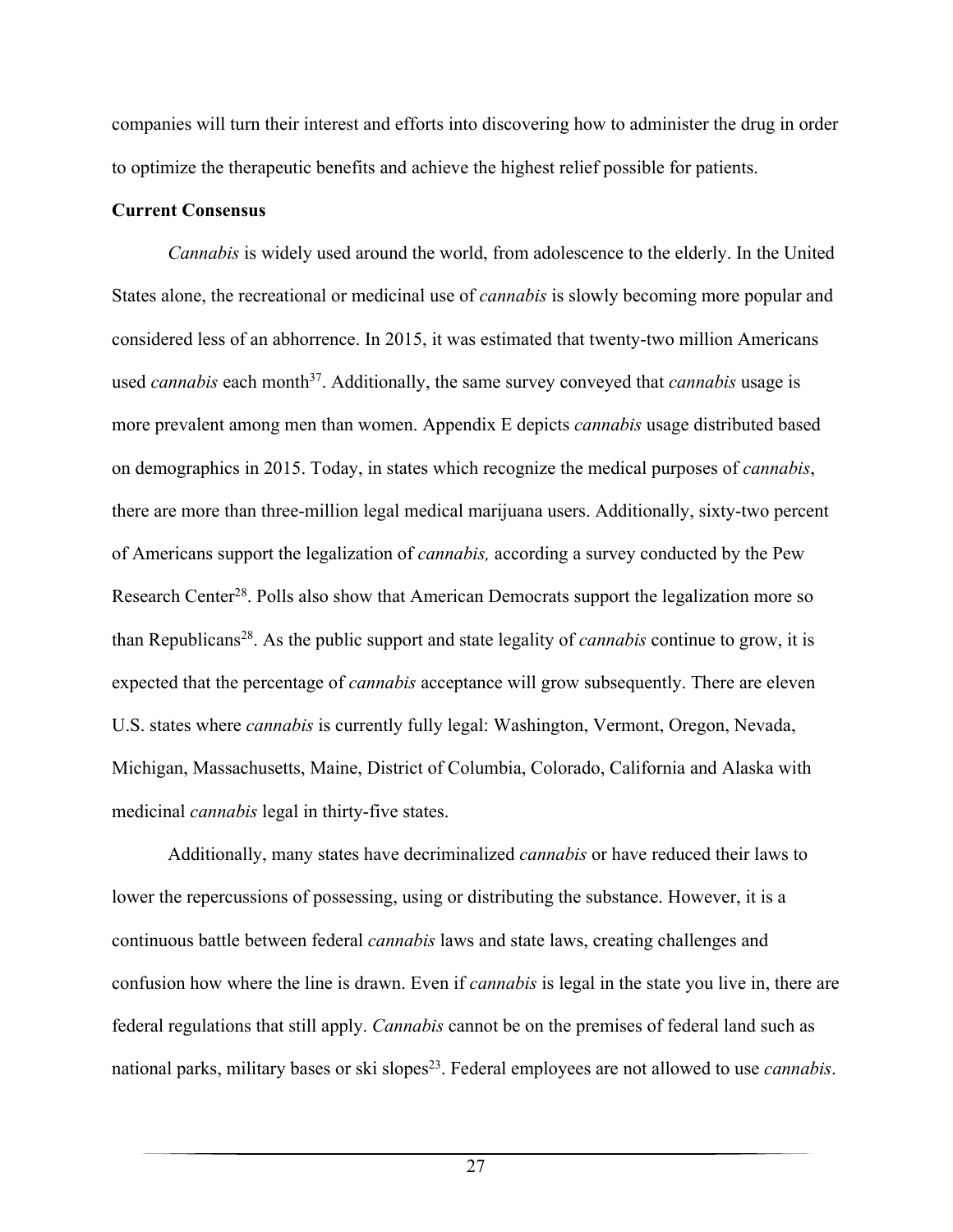Students whom receive federal financial aid could lose their funding if they are affiliated with *cannabis* as well as people who live in federally subsidized housing. Additionally, *cannabis* users can be rejected from purchasing a firearm due to the federal regulations on *cannabis*. The failure to comply with federal regulations of *cannabis* can still face detrimental repercussions<sup>23</sup>.

# **FUTURE OF** *CANNABIS*

Unfortunately, to this date, the medical use of *cannabis* remains controversial in the United States. Despite the research evidence available from case studies, personal accounts and observations, there is not enough high-impact clinical evidence accepted by the FDA. Therefore, *cannabis* continues to be federally outlawed and deemed a Schedule 1 drug, the highest level of prohibition for a substance. In addition, there is currently no accepted medical use of *cannabis* by the FDA, therefore, it will continue to be unapproved by the FDA until that is accomplished. Federal restrictions limit the necessary research and evidence, further creating a barrier to our understanding of the potential benefits and risks that *cannabis* has to offer.

The basic and clinical research on *cannabis* that is legal today is expensive as well as exceedingly and unnecessarily difficult to conduct. The federal barriers instilled on *cannabis* hinders the advancement of knowledge on the substance, causing for the therapeutic effects and health risks associated with *cannabis* to remain unknown. With wide-spread state legalization under consideration, a demand for appropriate research and knowledge is important now more than ever. Federal barriers need to be reviewed and lowered in order for clean *cannabis* to be more accessible for research and for us to finally fill the void of what we don't know about *cannabis* benefits and harms. Until then, *cannabis* research and federal agencies remain in a 'Catch-22' scenario.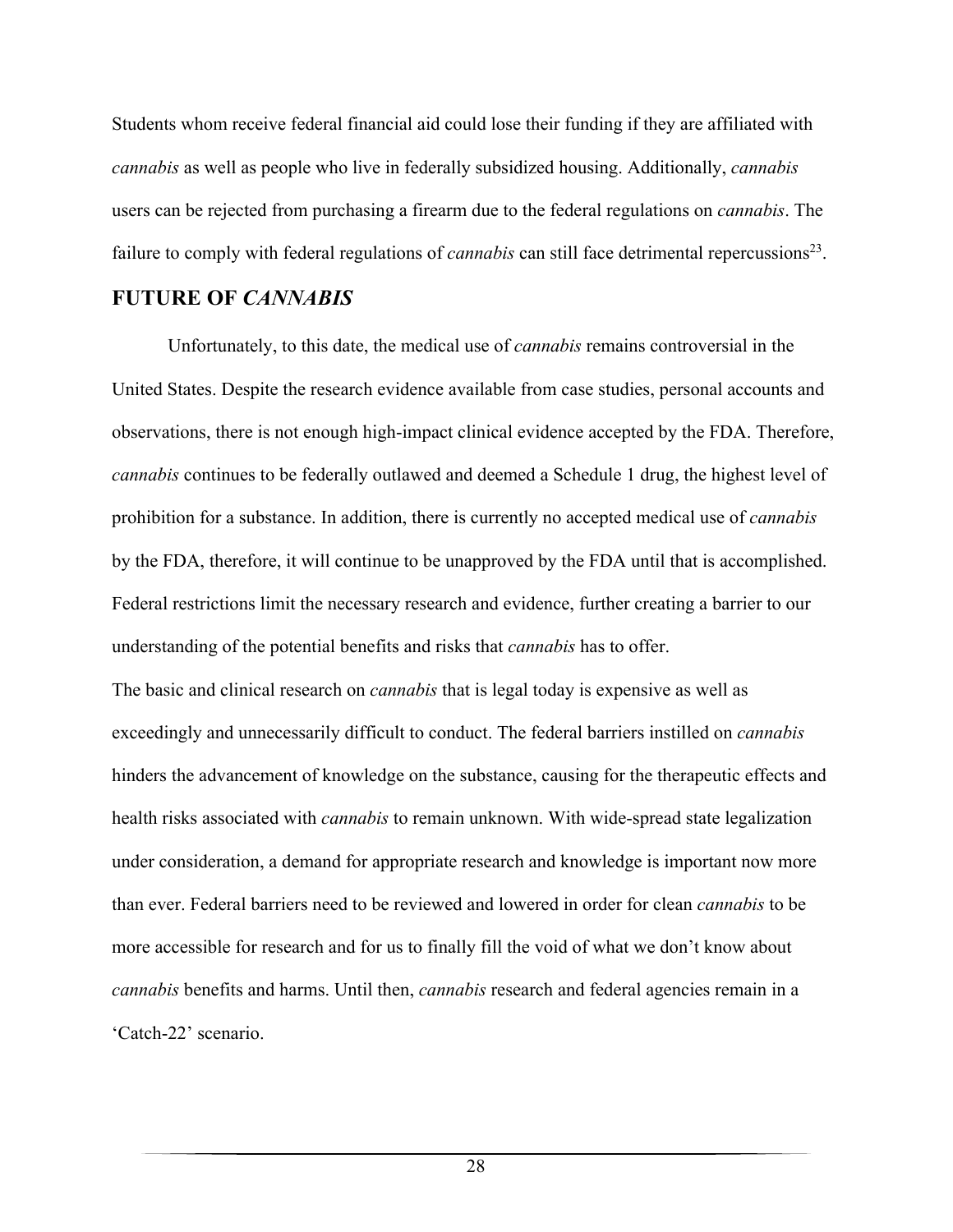People are still pushing for progression in *cannabis* research because of all of the uncertainties. There are numerous components to *cannabis* that we still do not understand. The complete mechanisms of *cannabis* are not completely understood and there are hundreds of cannabinoids that are still unknown to science. We do not know how many exact cannabinoids there are, and we do not know what a lot of them do. There could be hidden cannabinoids that possess greater health and therapeutic benefits that are waiting to be discovered.

 Without this knowledge, we are unable to fully grasp the implication and benefits *cannabis* when interacting with the human body. There is very limited evidence that supports or opposes the effects of *cannabis* with depression, anxiety, epilepsy and MS. Additionally, preliminary studies on *cannabis* with cancer cells, pregnancy, diabetes, and heart health are also necessary but cannot be completed due to the mentioned federal barriers. Other issues of incomplete *cannabis* research are that are unable to understand the correct dosages of *cannabis*. Personalized *cannabis* treatment is currently unobtainable. Therefore, patients are withheld from possibly achieving the optimal relief from *cannabis*. If *cannabis* were to be understood at a higher level, personalized strains with desired ratios of THC and CBD (or other cannabinoids) could be achieved.

In addition, it is important to recognize that the previous work completed in clinical trials and evidence were completed following federally recognized regulations. All of the *cannabis* research completed thus far has been conducted using one single source of *cannabis*, from the NIDA's supply at the University of Mississippi. This *cannabis* is known to be low in potency and quality, causing the resultant research to contain possible errors and the possibility to have little validity in modern day *cannabis* life.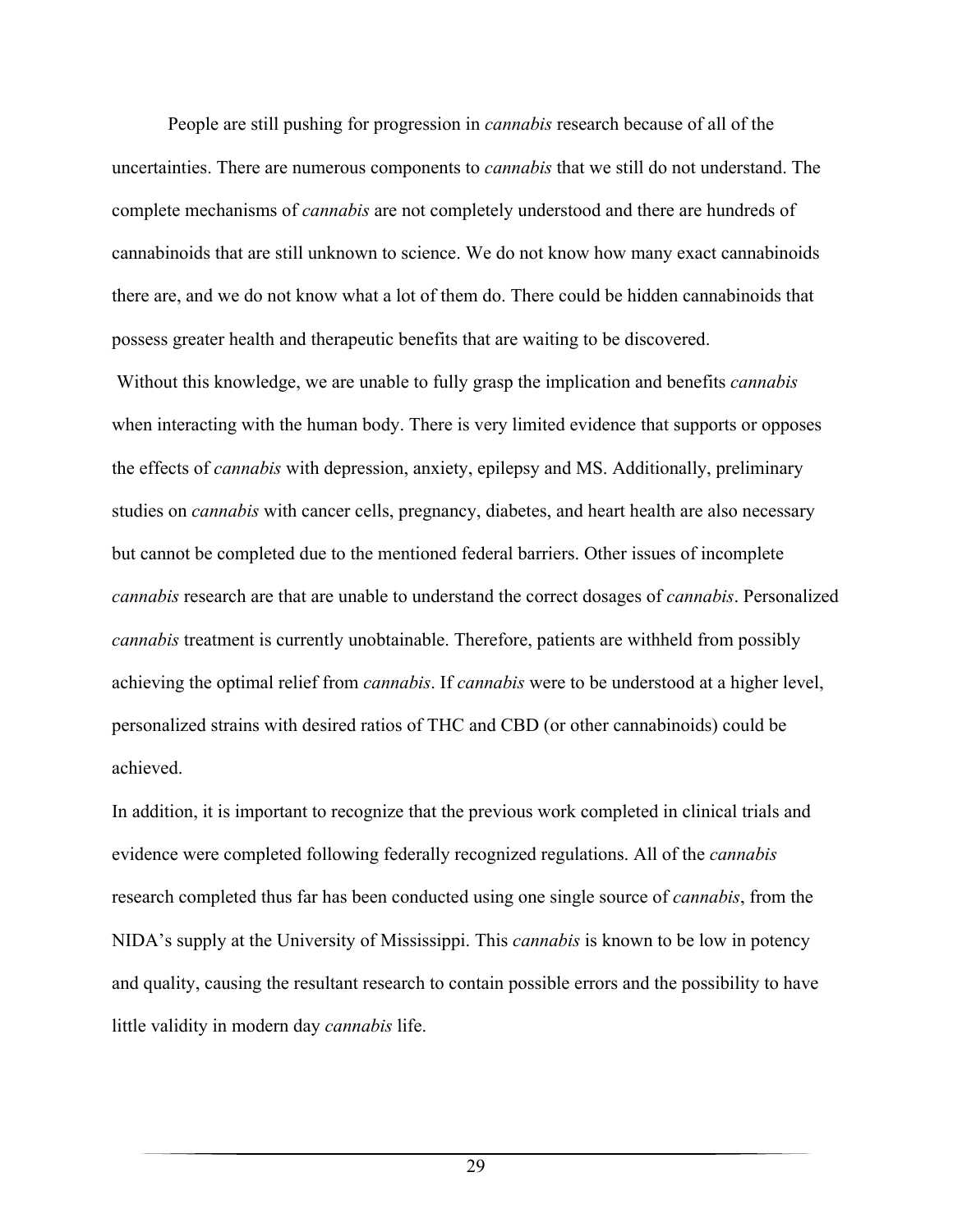The overall gaps in our knowledge on *cannabis* dosages, cannabinoid content and ratios, contradictions, misuse liability, effectiveness of different administrations, cannabinoid mechanisms, cannabinoids, bioavailability and many other unanswered questions continue to stimulate a negative stigma towards *cannabis*. The federal government and agencies also promote this negative stigma of *cannabis* by rejecting any information from trials that were not federally-approved and withhold publishing medical benefits of *cannabis* to the general public. The federal labeling of *cannabis*, funding barriers, and lack of access to real-life *cannabis* in clinical research and studies contribute our inability to fill the void in our comprehension on *cannabis*. As *cannabis* use becomes more prevalent, it is imperative that we understand how it can impact our bodies and our society.

## **References**

- 1. Abel, E. (1980). *Marihuana, the first twelve thousand years.* New York: Plenum Press.
- 2. Abrams D. I. (2016). Integrating cannabis into clinical cancer care. *Current oncology (Toronto, Ont.)*, *23*(2), S8–S14. doi:10.3747/co.23.3099
- 3. Alger B. E. (2013). Getting high on the endocannabinoid system. *Cerebrum: the Dana forum on brain science*, *2013*, 14.
- 4. Andreae, M. H., Rhodes, E., Bourgoise, T., Carter, G. M., White, R. S., Indyk, D., … Rhodes, R. (2016). An Ethical Exploration of Barriers to Research on Controlled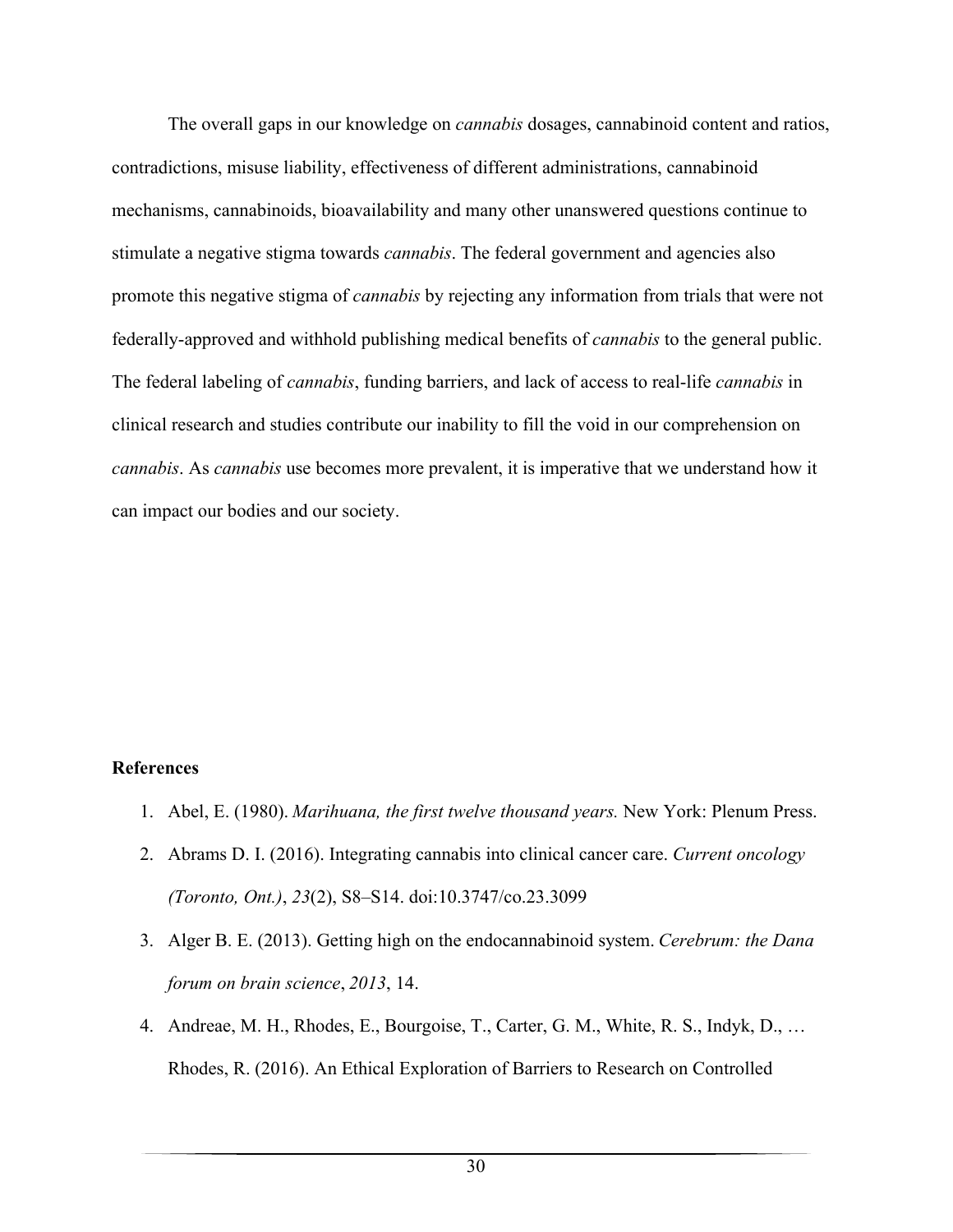Drugs. *The American journal of bioethics : AJOB*, *16*(4), 36–47. doi:10.1080/15265161.2016.1145282

- 5. Barkan I. D. (1985). Industry invites regulation: the passage of the Pure Food and Drug Act of 1906. *American journal of public health*, *75*(1), 18–26.
- 6. Barnett, R. (2009). The harmful side effects of drug prohibition. *Utah Law Review.*, *2009*(1).
- 7. Blessing, E. M., Steenkamp, M. M., Manzanares, J., & Marmar, C. R. (2015). Cannabidiol as a potential treatment for anxiety disorders. *Neurotherapeutics*, *12*(4), 825- 836.
- 8. Boehnke KF, Litinas E, Clauw DJ. Medical cannabis use is associated with decreased opiate medication use in a retrospective cross-sectional survey of patients with chronic pain. J Pain. 2016;17:739–744
- 9. Brand, E. J., & Zhao, Z. (2017). Cannabis in Chinese Medicine: Are Some Traditional Indications Referenced in Ancient Literature Related to Cannabinoids? *Frontiers in pharmacology*, *8*, 108. doi:10.3389/fphar.2017.00108
- 10. Burnett, M., Dr., & Reiman, A., PhD, MSW. (2014). How Did Marijuana Become Illegal in the First Place? Retrieved from http://www.drugpolicy.org/blog/how-did-marijuanabecome-illegal-first-place
- 11. Cannabis and Cannabinoids. (n.d.). Retrieved from https://www.cancer.gov/aboutcancer/treatment/cam/hp/cannabis-pdq
- 12. CBD Oil Review. CBD Dosage How Much CBD Oil Should I Take? (n.d.). Retrieved from https://cbdoilreview.org/cbd-cannabidiol/cbd-dosage/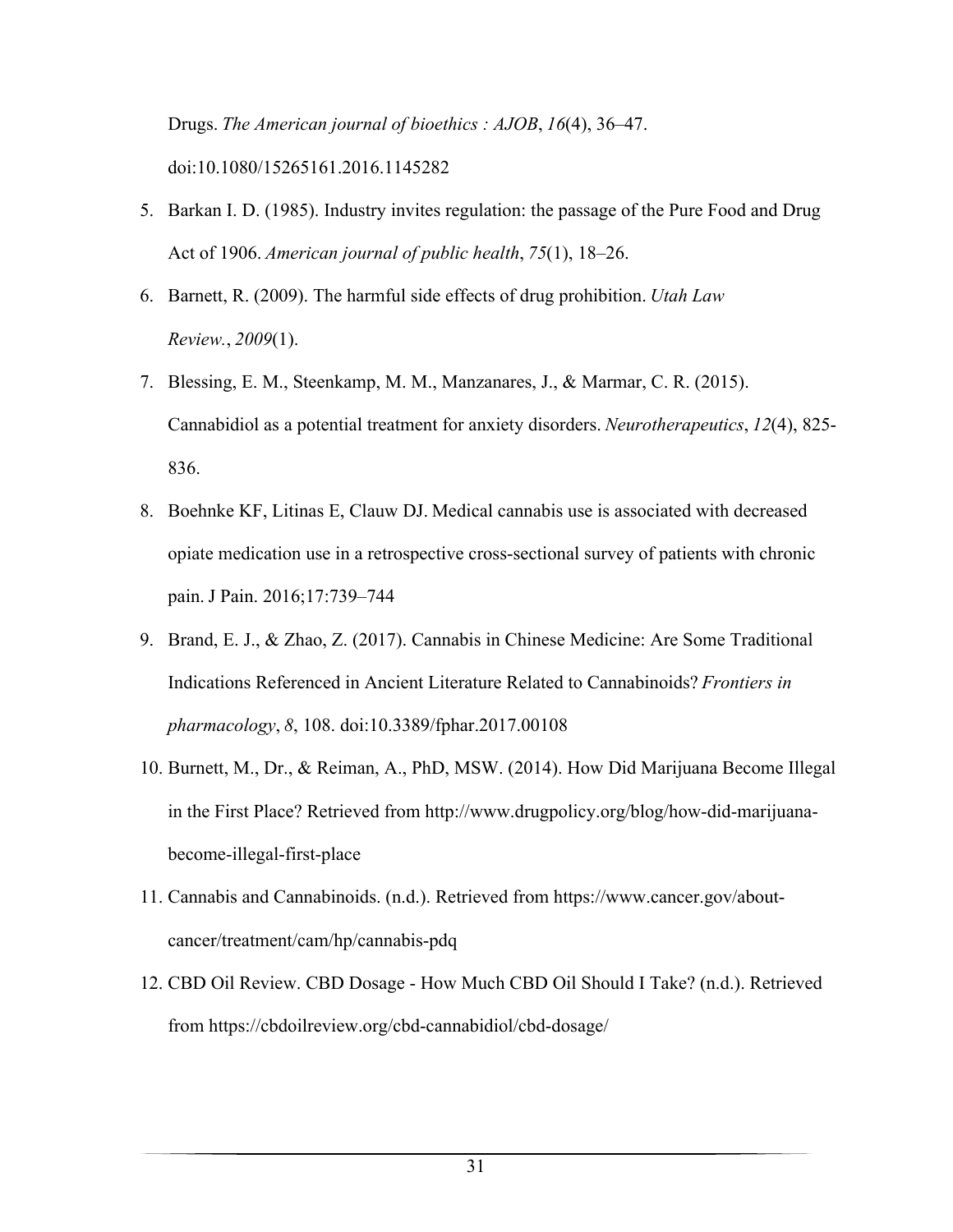- 13. Choo EK, Feldstein Ewing SW, Lovejoy TI. Opioids Out, Cannabis In: Negotiating the Unknowns in Patient Care for Chronic Pain. *JAMA.* 2016;316(17):1763–1764. doi:10.1001/jama.2016.1367
- 14. DEA (U.S. Drug Enforcement Administration). 2006. Section V: Valid Prescription Requirements. In Practitioner's Manual: An Informational Outline of the Controlled Substances Act. Washington, DC: Drug Enforcement Administration. Pp. 18–22. https://www.deadiversion.usdoj.gov/pubs/manuals/pract/pract\_manual012508.pdf (accessed December 28, 2016).
- 15. Devinsky, O., Cilio, M. R., Cross, H., Fernandez-Ruiz, J., French, J., Hill, C., … Friedman, D. (2014). Cannabidiol: pharmacology and potential therapeutic role in epilepsy and other neuropsychiatric disorders. *Epilepsia*, *55*(6), 791–802. doi:10.1111/epi.12631
- 16. Devinsky, O., Sullivan, J., Friedman, D., Thiele, E., Marsh, E., Laux, L., ... & Wong, M. (2015, July). Epidiolex (cannabidiol) in treatment resistant epilepsy. In *NEUROLOGY* (Vol. 85, No. 4, pp. E45-E45). TWO COMMERCE SQ, 2001 MARKET ST, PHILADELPHIA, PA 19103 USA: LIPPINCOTT WILLIAMS & WILKINS.
- 17. Did You Know... Marijuana Was Once a Legal Cross-Border Import? (2014). Retrieved from https://www.cbp.gov/about/history/did-you-know/marijuana
- 18. Emboden, W. (1981). Marihuana. The First Twelve Thousand Years. Ernest L. Abel. *The Quarterly Review of Biology.*, *56*(4), 514–514.
- 19. Fattore, L., Melis, M., Fadda, P., Pistis, M., & Fratta, W. (2010) Exp. Neurol. 224, 23– 36. doi:10.1016/j.expneurol.2010.03.020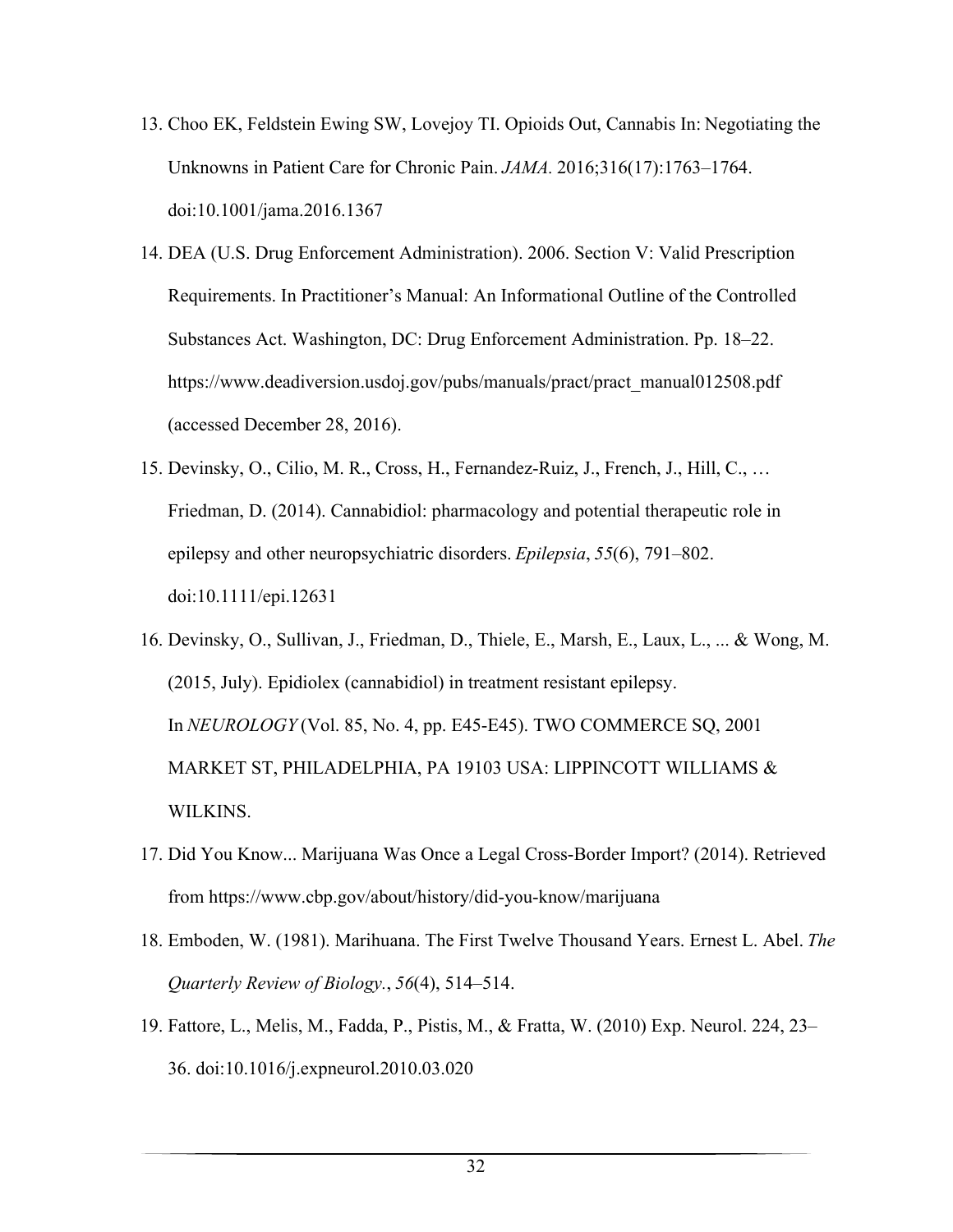- 20. FDA (U.S. Food and Drug Administration). 2015. Marijuana research with human subjects. http://www.fda.gov/NewsEvents/PublicHealthFocus/ucm421173.htm
- 21. FDA. 2016. Investigational New Drug (IND) Application: Introduction. http://www.fda. gov/drugs/developmentapprovalprocess/howdrugsaredevelopedandapproved/ approvalapplications/investigationalnewdrugindapplication/default.htm
- 22. FDA. 2016. IND application procedures: Clinical hold. http://www.fda.gov/Drugs/ DevelopmentApprovalProcess/HowDrugsareDevelopedandApproved/Approval Applications/InvestigationalNewDrugINDApplication/ucm362971.htm
- 23. Federal implications. (2017, March 02). Retrieved from https://www.colorado.gov/pacific/marijuana/federal-implications
- 24. Gates, P., Copeland, J., Swift, W., & Martin, G. (2012). Barriers and facilitators to cannabis treatment. *Drug and alcohol review*, *31*(3), 311-319.
- 25. Gloss D. (2015). An Overview of Products and Bias in Research. *Neurotherapeutics: the journal of the American Society for Experimental NeuroTherapeutics*, *12*(4), 731–734. doi:10.1007/s13311-015-0370-x.
- 26. Guzmán M. (2018). Cannabis for the Management of Cancer Symptoms: THC Version 2.0?. *Cannabis and cannabinoid research*, *3*(1), 117–119. doi:10.1089/can.2018.0009
- 27. Hanson, K., & Garcia, A. (2019). National Conference of State Legislatures: State Medical Marijuana Laws. Retrieved from http://www.ncsl.org/research/health/statemedical-marijuana-laws.aspx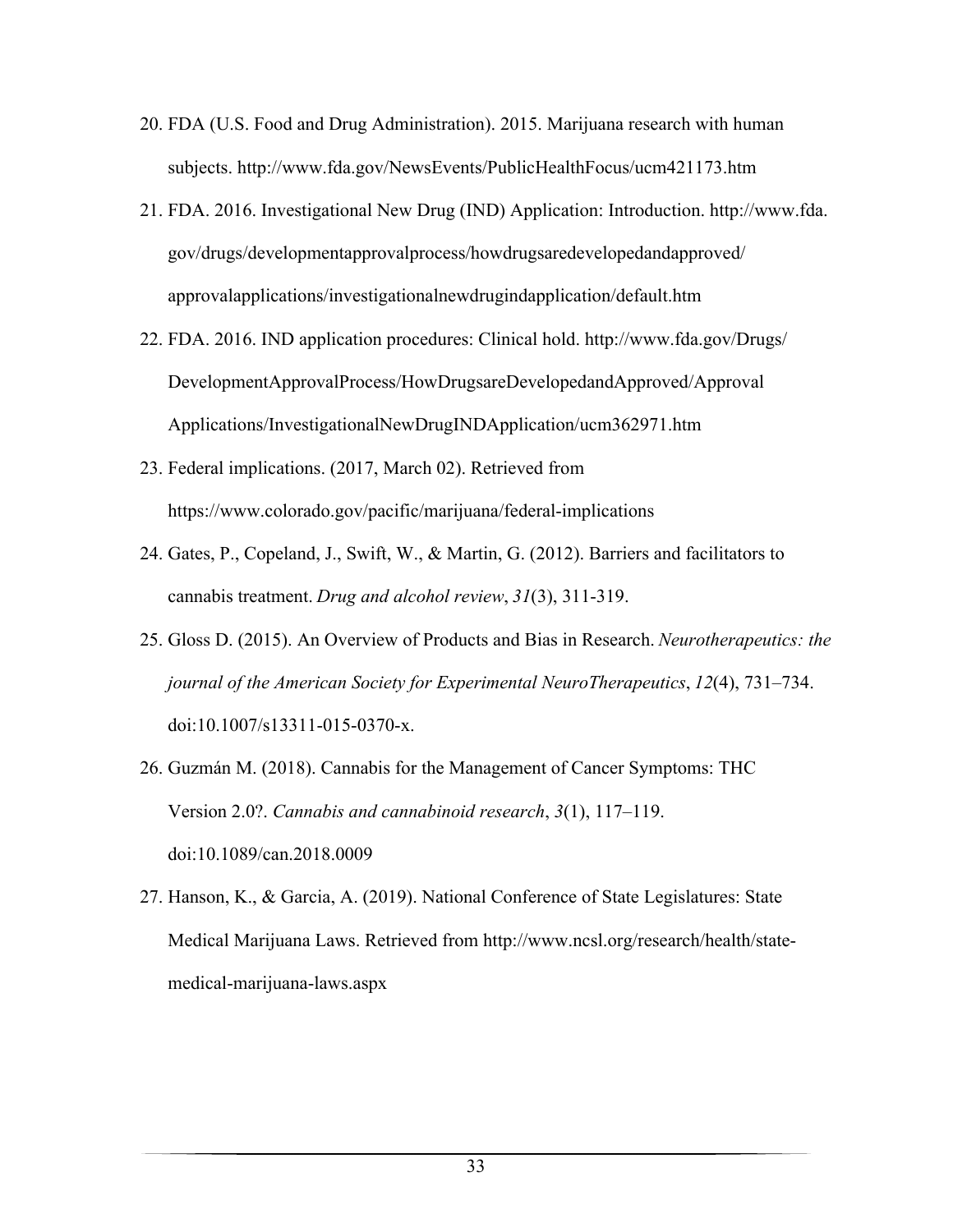- 28. Hartig, H., Geiger, A., Hartig, H., & Geiger, A. (2018, October 08). 62% of Americans favor legalizing marijuana. Retrieved from https://www.pewresearch.org/facttank/2018/10/08/americans-support-marijuana-legalization/
- 29. Kerr, S. (2018, June). Depression & Cannabis. Retrieved from https://www.projectcbd.org/medicine/depression-cannabis
- 30. Koppel, B. S., Brust, J. C. M., Fife, T., Bronstein, J., Youssof, S., Gronseth, G., & Gloss, D. (2014). Systematic review: Efficacy and safety of medical marijuana in selected neurologic disorders: Report of the guideline development subcommittee of the american academy of neurology. Neurology, 82(17), 1556- 1563. doi:10.1212/WNL.0000000000000363Laursen, L. (2015). The cultivation of weed.*Nature, 525*(7570), S4.
- 31. Mack A, Joy J. Marijuana as Medicine? The Science Beyond the Controversy. Washington (DC): National Academies Press (US); 2000. 6, MARIJUANA AND CANCER.Available from: https://www.ncbi.nlm.nih.gov/books/NBK224387/
- 32. Marijuana Policy Project. (2018). Tennessee medical cannabis focus shifts to 2020. Retrieved from https://www.mpp.org/states/tennessee/
- 33. McGill Universtity (2013) *Study: Cannabis a double-edged sword*. Retrieved from https://www.mcgill.ca/newsroom/channels/news/study-cannabis-double-edged-sword-27677
- 34. McPartland, John & Guy, Geoffrey & Hegman, William. (2018). Cannabis is indigenous to Europe and cultivation began during the Copper or Bronze age: a probabilistic synthesis of fossil pollen studies. Vegetation History and Archaeobotany. 27. 10.1007/s00334-018-0678-7.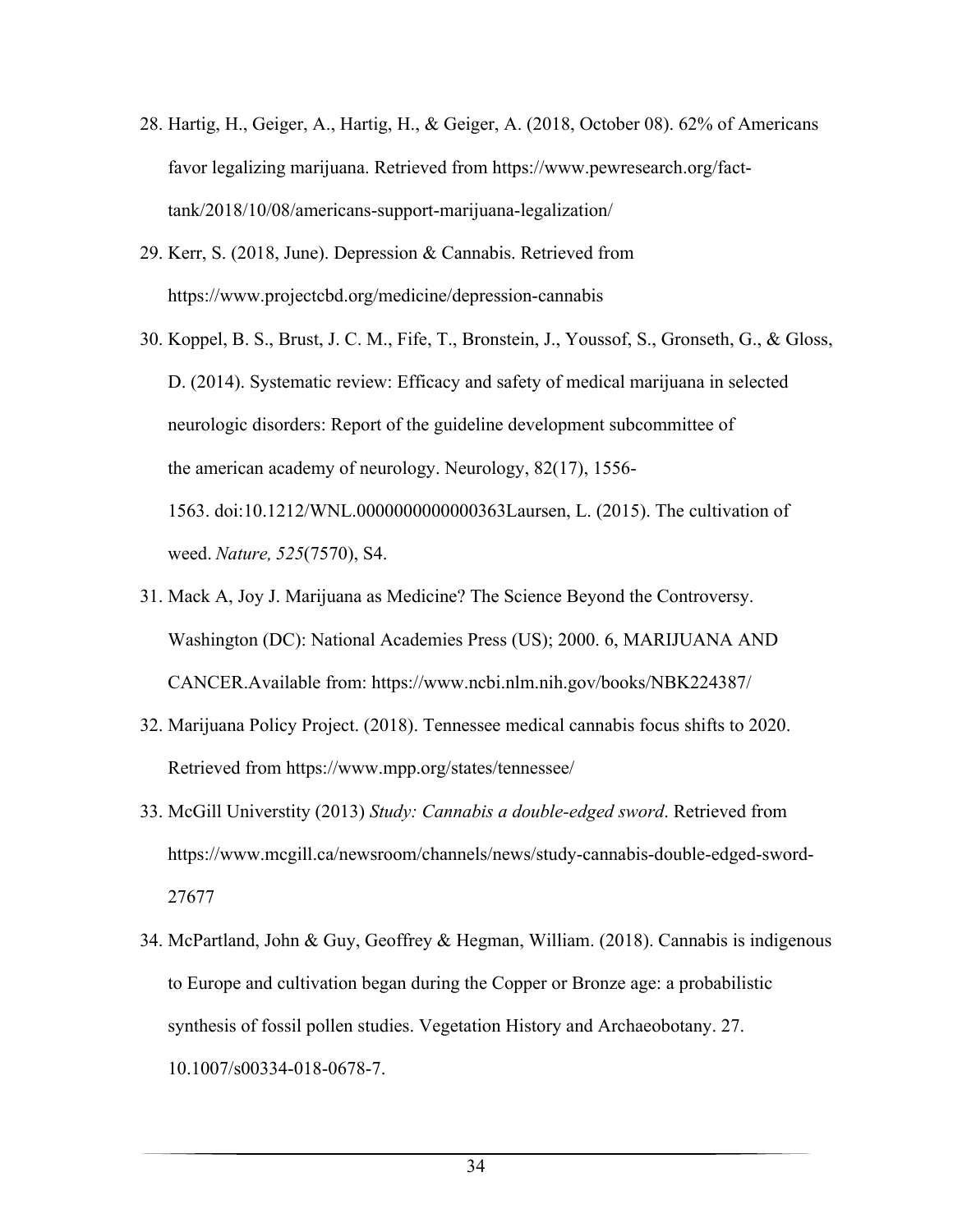- 35. Mondo Meds (n.d.). *About*. Retrieved from https://www.mondomeds.com/about-1
- 36. Nair, R., Sellaturay, S., & Sriprasad, S. (2012). The history of ginseng in the management of erectile dysfunction in ancient China (3500-2600 BCE). *Indian journal of urology: IJU : journal of the Urological Society of India*, *28*(1), 15–20. doi:10.4103/0970-1591.94946
- 37. National Academies of Sciences, Engineering, and Medicine. (2017). *The health effects of cannabis and cannabinoids: The current state of evidence and recommendations for research*. National Academies Press.
- 38. National Multiple Sclerosis Society (n.d.). *Medical Marijuana (Cannabis).*Retrieved from https://www.nationalmssociety.org/Treating-MS/Complementary-Alternative-Medicines/Marijuana
- 39. NIDA. (2015). Information on Marijuana Farm Contract. https://www.drugabuse.gov/ drugs-abuse/marijuana/nidas-role-in-providing-marijuanaresearch/informationmarijuana-farm-contract
- 40. NIDA. (2016). NIDA's Role in Providing Marijuana for Research. https://www.drugabuse. gov/drugs-abuse/marijuana/nidas-role-in-providing-marijuanaresearch
- 41. NIDA. (2016). National Institute on Drug Abuse (NIDA): Mission. https://www.nih.gov/ about-nih/what-we-do/nih-almanac/national-institute-drug-abuse-nida
- 42. NIDA. (2016). NIH Research on Marijuana and Cannabinoids. https://www.drugabuse. gov/drugs-abuse/
- 43. Ohio Board of Pharmacy. (n.d.). Ohio's Official Resource for the Medical Marijuana Control Program. How To Obtain Medical Marijuana. Retrieved from https://www.medicalmarijuana.ohio.gov/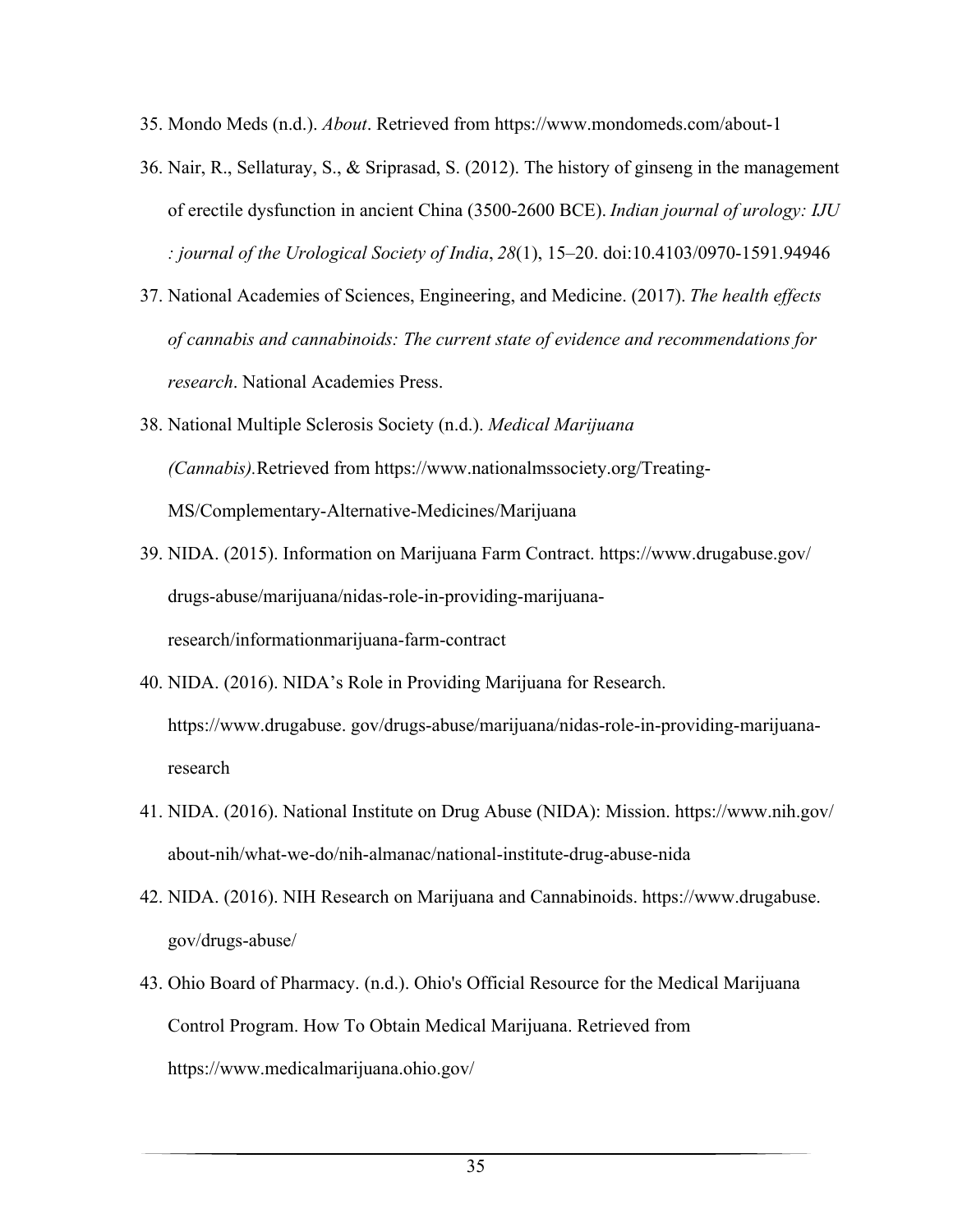- 44. Perucca E. (2017). Cannabinoids in the Treatment of Epilepsy: Hard Evidence at Last?. Journal of epilepsy research, 7(2), 61–76. doi:10.14581/jer.17012
- 45. Porter, B. E., & Jacobson, C. (2013). Report of a parent survey of cannabidiol-enriched cannabis use in pediatric treatment-resistant epilepsy.*Epilepsy and Behavior, 29*(3), 574- 577. doi:10.1016/j.yebeh.2013.08.037
- 46. ProCon. (2019). 33 Legal Medical Marijuana States and DC. Retrieved from https://medicalmarijuana.procon.org/view.resource.php?resourceID=000881&print =true
- 47. Product monograph Cesamet (nabilone). Montréal, Qc, Canada: Valeant Canada Ltd., 2009. Prepared by the Ontario HIV Pharmacy Professional Specialty Group, 2003. Updated 2009.
- 48. Rahn, B. (2019, January 16). What Are Cannabis Terpenes and What Do They Do? Retrieved from https://www.leafly.com/news/cannabis-101/terpenes-the-flavors-ofcannabis-aromatherapy
- 49. Reiman A, Welty M, Solomon P. Cannabis as a substitute for opioid-based pain medication: patient self-report. Cannabis Cannabinoid Res. 2017;2:160–166
- 50. Rudroff, T., & Honce, J. M. (2017). Cannabis and Multiple Sclerosis-The Way Forward. *Frontiers in neurology*, *8*, 299. doi:10.3389/fneur.2017.00299
- 51. Sallan, S. E., Cronin, C., Zelen, M., & Zinberg, N. E. (1980). Antiemetics in patients receiving chemotherapy for cancer: A randomized comparison of delta-9 tetrahydrocannabinol and prochlorperazine. *The New England Journal of Medicine, 302*(3), 135. doi:10.1056/NEJM198001173020302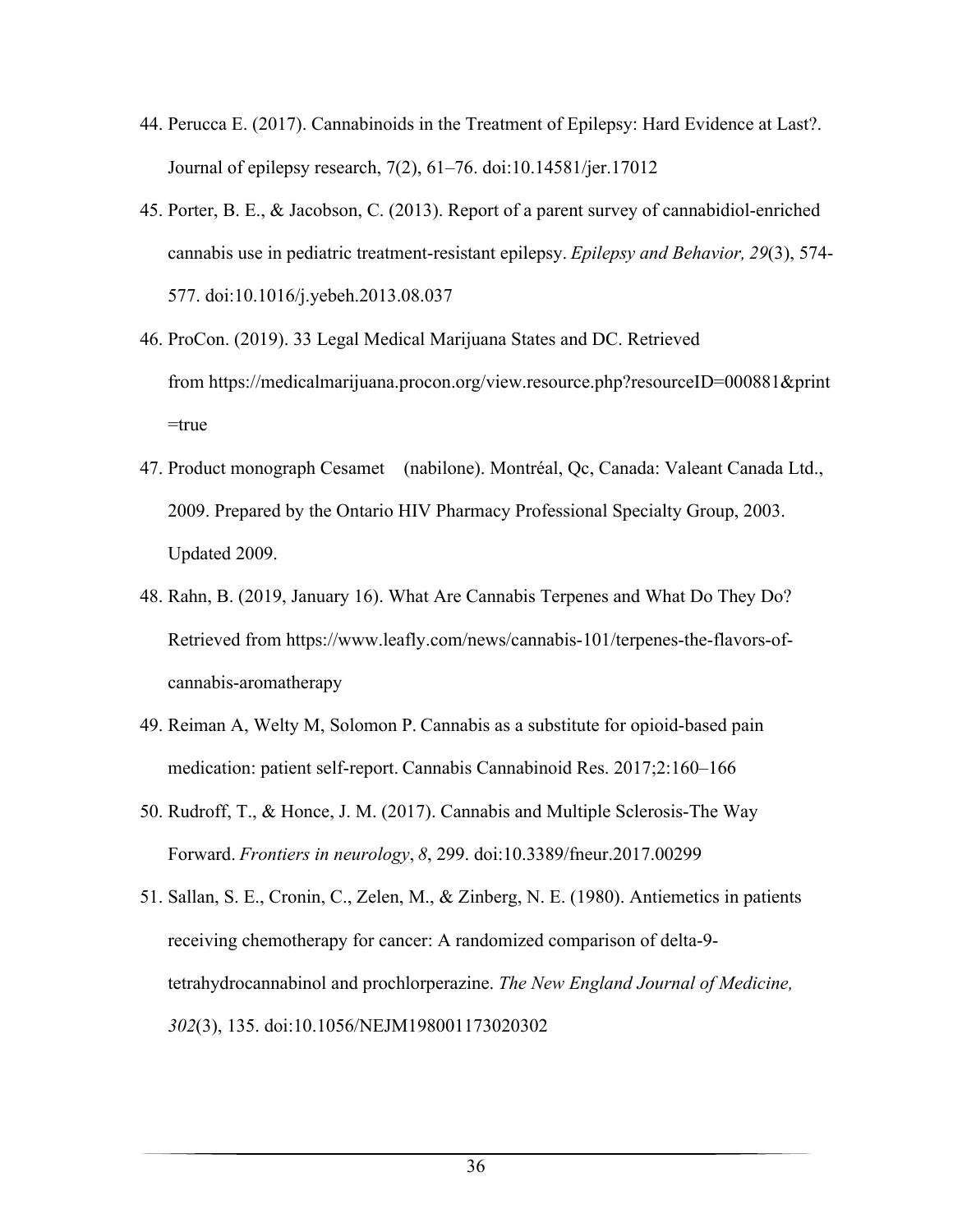- 52. Schultes RE, Klein WM, Plowman T, Lockwood TE (1974) Cannabis: an example of taxonomic neglect. Harvard University Botanical Museum Leaflets 23:337–367
- 53. Stringer, C. E. (2018). *EVALUATING HEMP <em>(CANNABIS SATIVA)</em> AS A FORAGE BASED ON YIELD, NUTRITIVE ANALYSIS, AND MORPHOLOGICAL COMPOSITION*.
- 54. Szabó, G.G., Lenkey, N., Holderith, N., Andrási, T., Nusser, Z., & Hájos, N. (2014) J. Neurosci. 34, 7958–7963. doi:10.1523/JNEUROSCI.0247-14.2014
- 55. Taschwer, M., and M. G. Schmid. 2015. Determination of the relative percentage distribution of THCA and D(9)-THC in herbal cannabis seized in Austria—Impact of different storage temperatures on stability. Forensic Science International 254:167–171.
- 56. Thacker, D., Klumpers, L., & Thacker, D. (2019). A Brief Background on Cannabis: From Plant to Medical Indications. *Journal of AOAC International.*, *102*(2), 412–420. https://doi.org/10.5740/jaoacint.18-0208
- 57. The People's History. (2000). The Thistle,13(2). Retrieved from https://www.mit.edu/~thistle/v13/2/history.html
- 58. The Universtiy of Mississippi. Marijuana Research. https://pharmacy.olemiss.edu/marijuana/
- 59. Tinker, B. (2018, November 02). First FDA-approved cannabis drug hits US market. Retrieved from https://www.cnn.com/2018/11/01/health/marijuana-drug-epidiolexprescription/index.html
- 60. United States Drug Enforcement Administration (2019 ). Drug Scheduling. Retrieved from https://www.dea.gov/drug-scheduling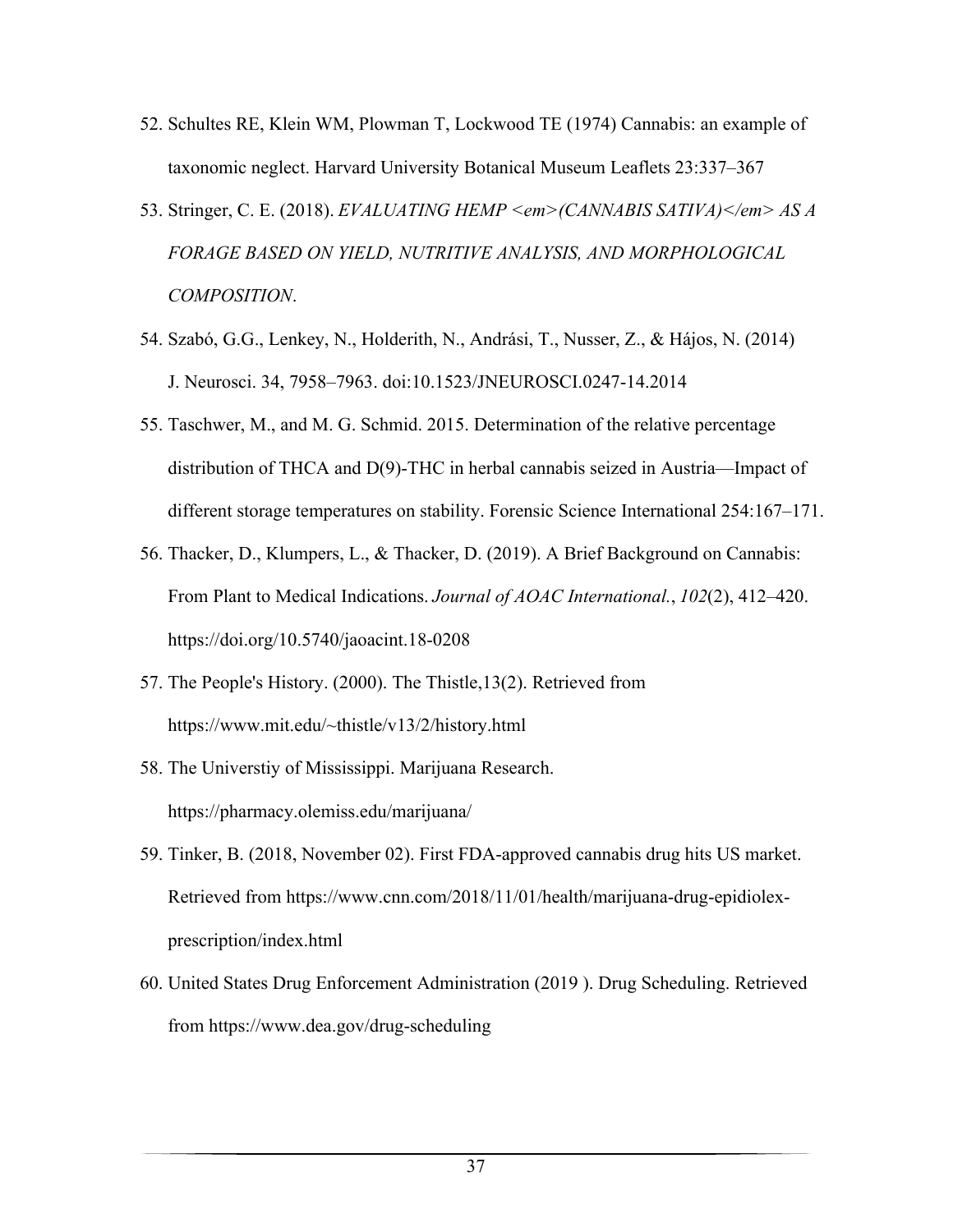- 61. Verdejo-García, A., López-Torrecillas, F., Giménez, C.O. et al. Neuropsychol Rev (2004) 14: 1. https://doi.org/10.1023/B:NERV.0000026647.71528.83
- 62. Wang, M., Wang, Y. H., Avula, B., Radwan, M. M., Wanas, A. S., van Antwerp, J., … Khan, I. A. (2016). Decarboxylation Study of Acidic Cannabinoids: A Novel Approach Using Ultra-High-Performance Supercritical Fluid Chromatography/Photodiode Array-Mass Spectrometry. *Cannabis and cannabinoid research*, *1*(1), 262–271. doi:10.1089/can.2016.0020
- 63. Webster P. (2018). Urgent need for federal investment in research on cannabis health impacts, say researchers. *CMAJ : Canadian Medical Association journal = journal de l'Association medicale canadienne*, *190*(5), E149–E150. doi:10.1503/cmaj.109-5554.
- 64. What is Epilepsy? (2018, November 28). Retrieved from https://www.cureepilepsy.org/what-is-epilepsy/
- 65. Wiese, B., & Wilson-Poe, A. R. (2018). Emerging Evidence for Cannabis' Role in Opioid Use Disorder. *Cannabis and cannabinoid research*, *3*(1), 179–189. doi:10.1089/can.2018.002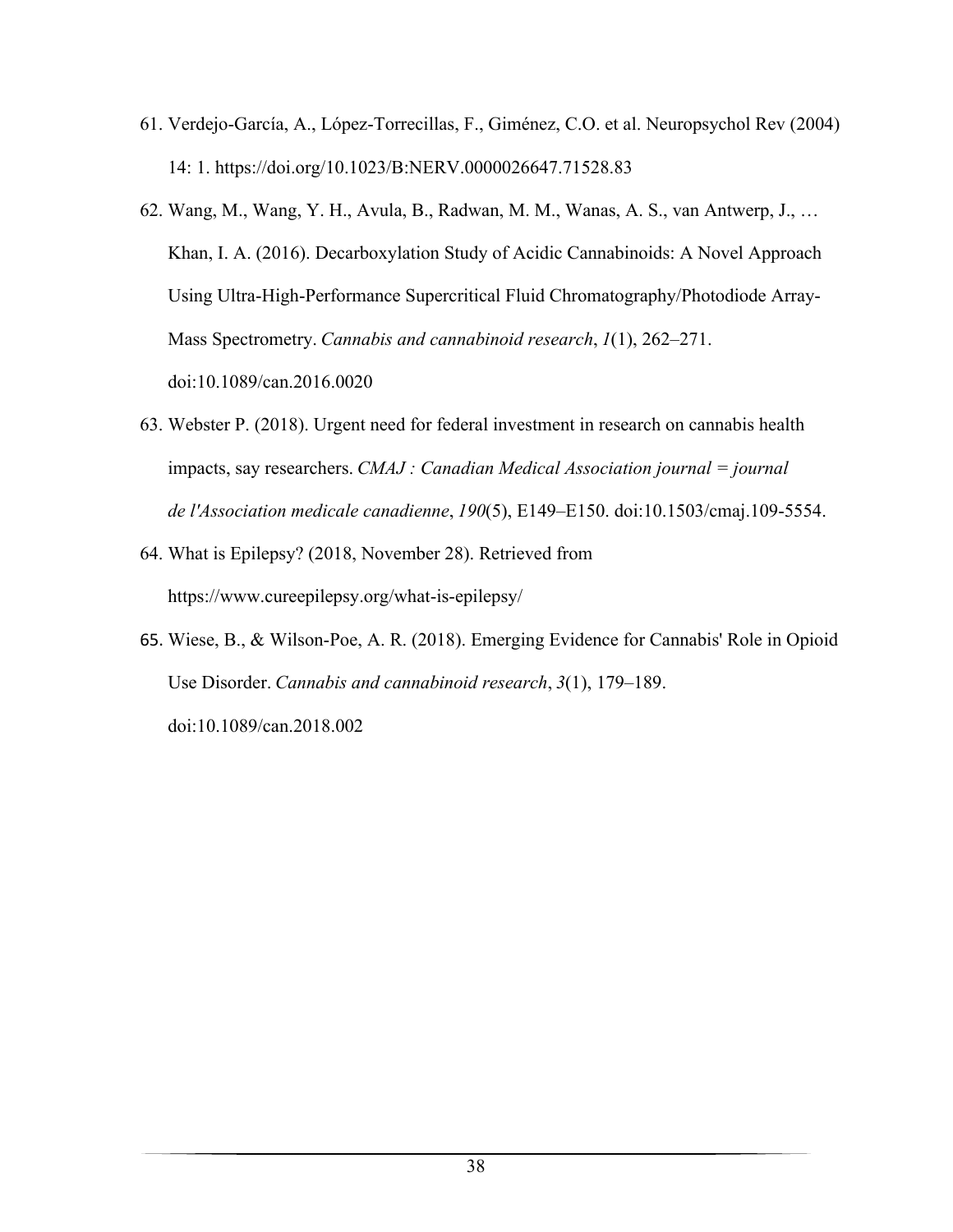# **Appendix**

Appendix A:



*Figure 1*: Visual difference in morphological features between *C. sativa* and *c. indica*.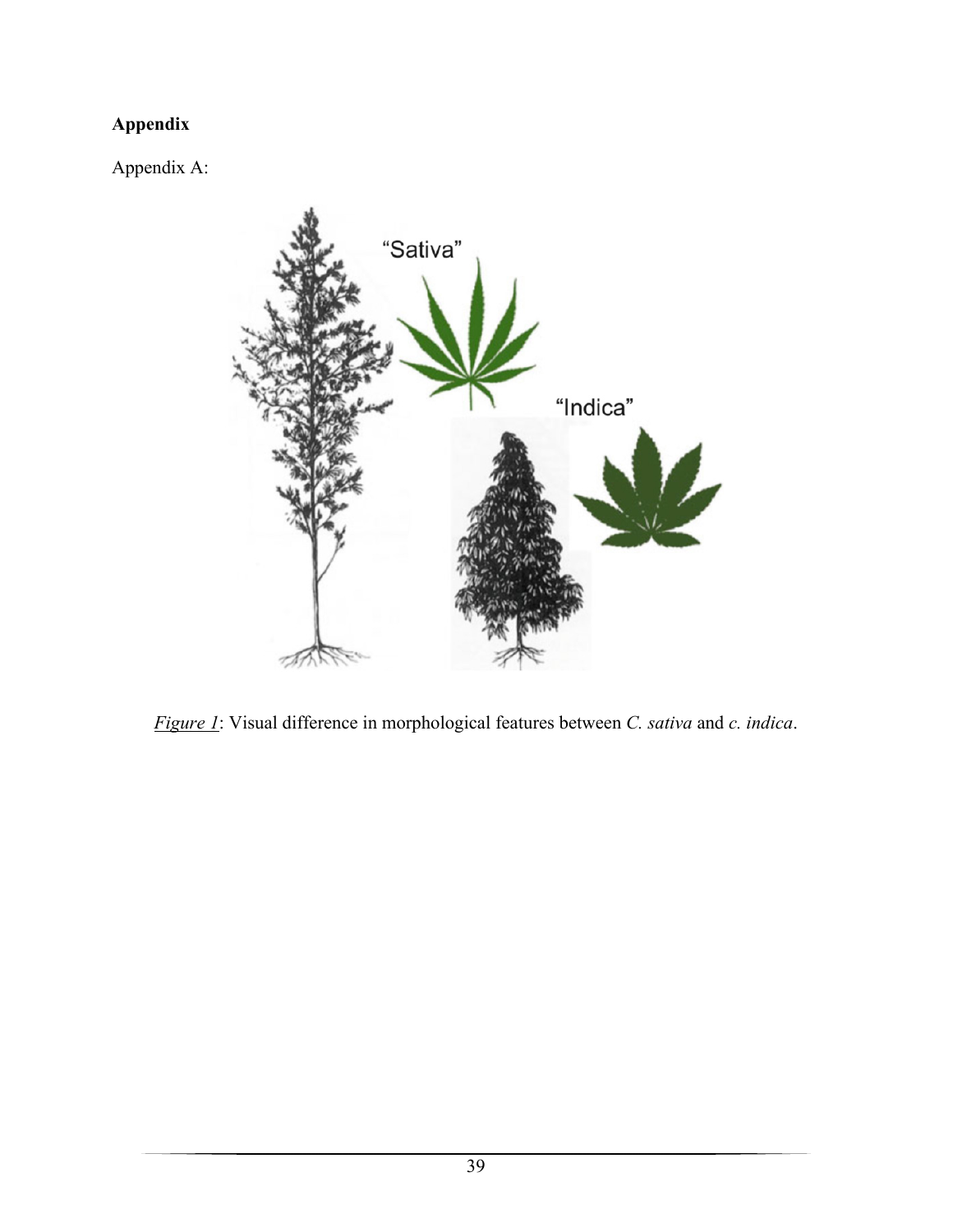# Appendix B:



*Figure 2:* This table serves as a guide for the eight, most common terpenes found in *cannabis*.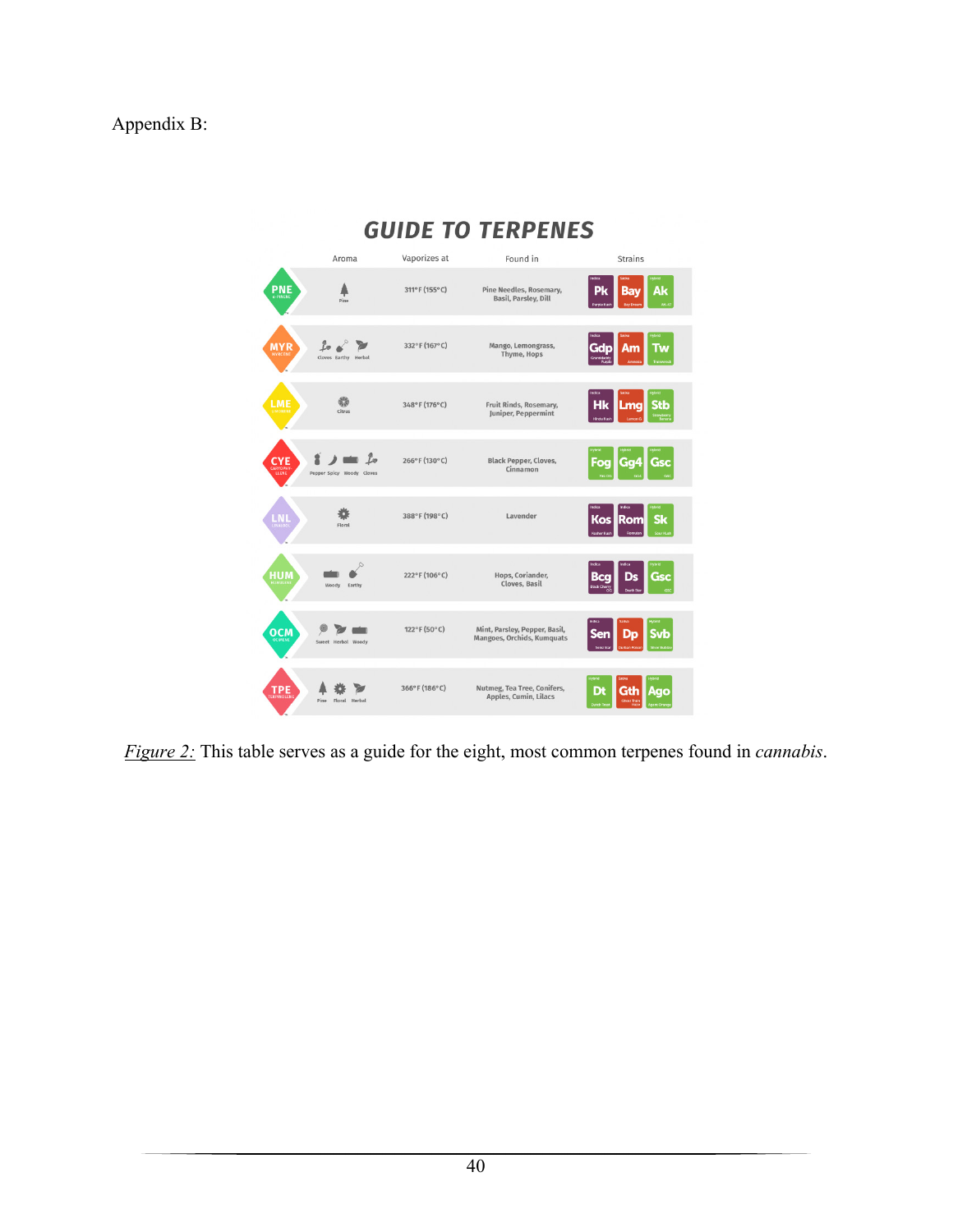Appendix C:

**Step 1:** Sponsor obtains a pre-IND number from the FDA.

Step 2: Sponsor contacts NIDA or another DEA-registered source of marijuana to obtain

information on the specific strains of marijuana available, so that all necessary chemistry,

manufacturing, and controls (CMC) information can be included in the IND application.

Step 3: Sponsor contacts DEA for registration application and Schedule 1 license.

Step 4: If applicable, Sponsor obtains from NIDA as Letter of Authorization (LOA) to reference

CMC information in NIDA's Drug Master File (DMF) on file with FDA.

Step 5: Sponsor sends copy of IND/protocol, including a LOA to reference CMC information in

a Drug Master File (if applicable), to FDA and DEA.

Step 6: FDA reviews the IND.

**Step 7:** Sponsor contacts NIDA or another DEA-registered source to obtain the marijuana after

the FDA completes its review of the IND, and the DEA registration is received.

*Figure 3*: This table summarizes the steps described on the U.S. federal Food and Drug Administration for the process required for any *cannabis* research.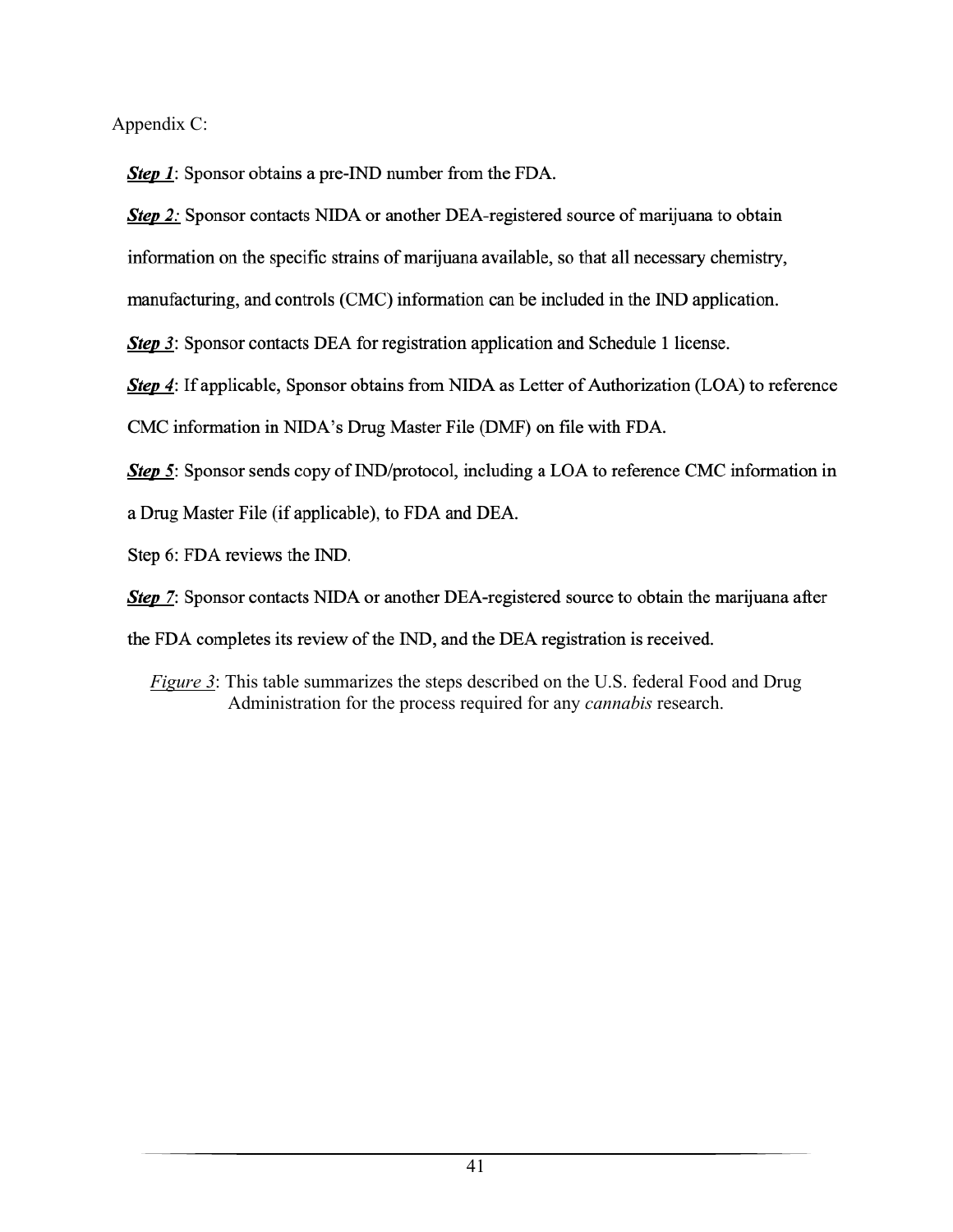# Appendix D:



*Figure 4*: Depiction of the legality of *cannabis* in the United States.